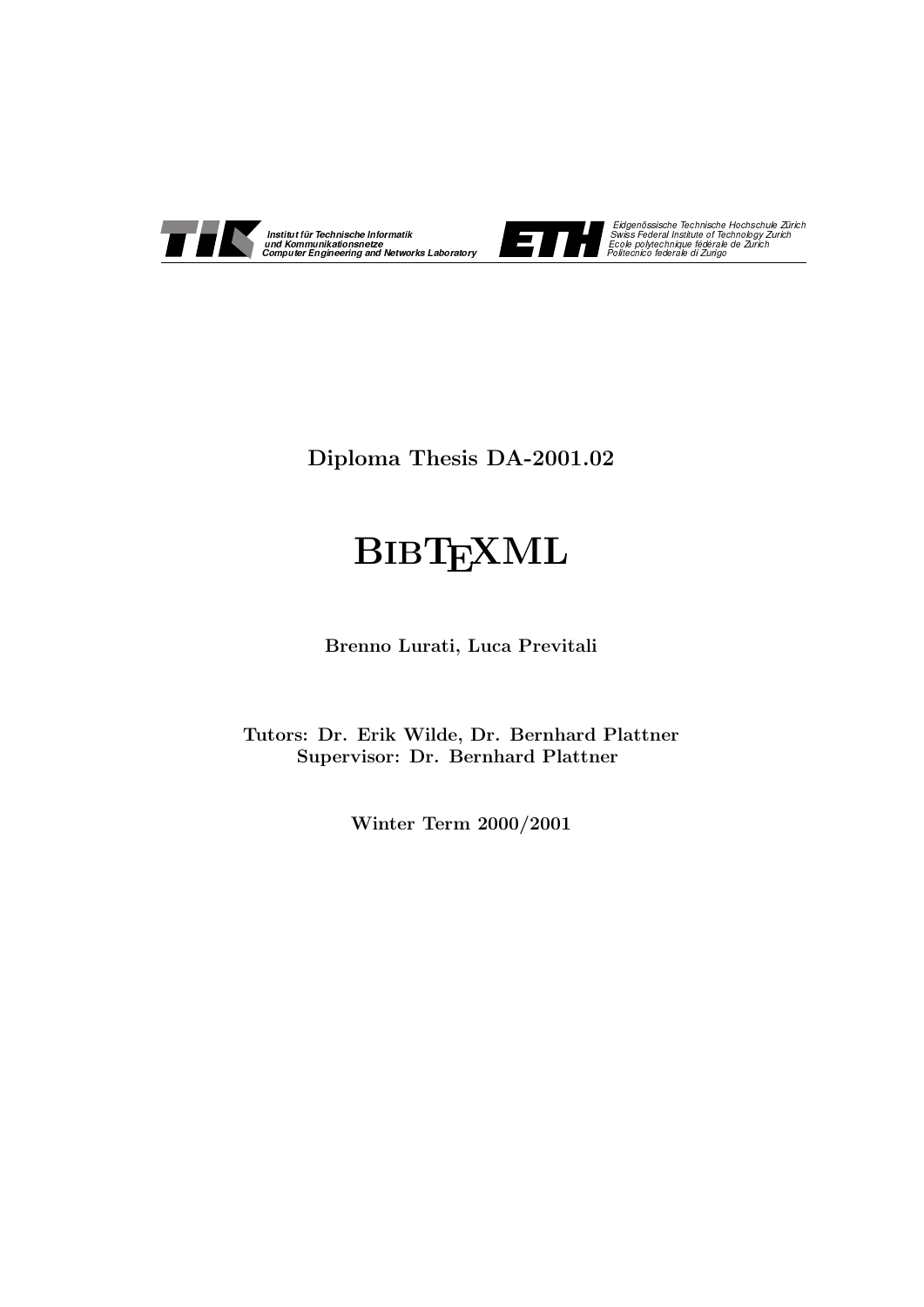#### Abstract

BibTEXML is an XML representation of BibTEX data. It can be used to represent bibliographic data in XML. The advantage of BIBTEXML over BibTEX's native syntax is that it can be easily managed using standard XML tools (in particular, XSLT style sheets), while native BibTEX data can only be manipulated using specialized tools.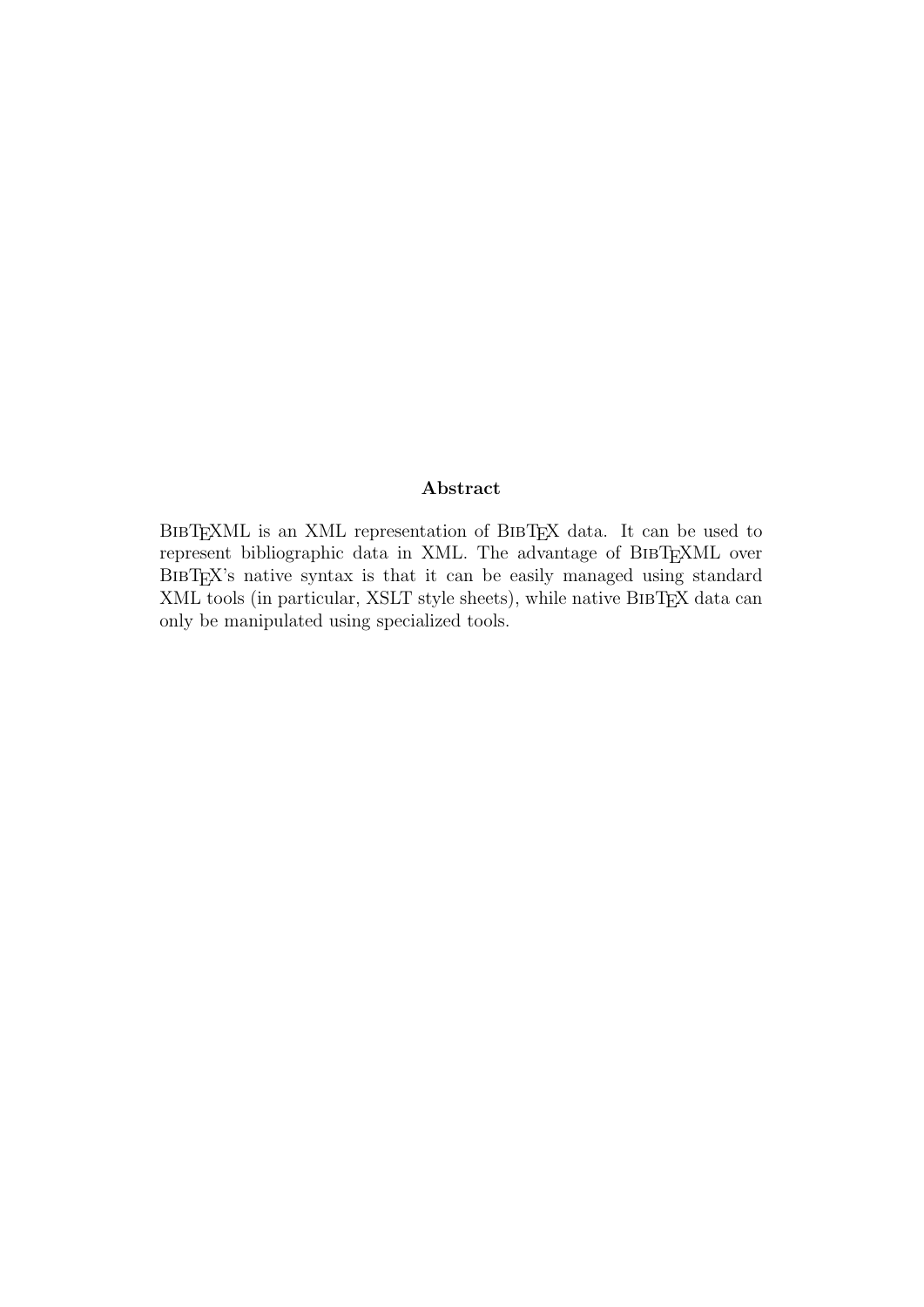# **Contents**

| $\mathbf{1}$ | Introduction                                                                                                                                                              | 5                    |
|--------------|---------------------------------------------------------------------------------------------------------------------------------------------------------------------------|----------------------|
| $\bf{2}$     | Environment<br><b>LAT<sub>F</sub>X</b><br>2.1<br>2.2<br>2.3                                                                                                               | 8<br>8<br>9<br>15    |
| $\bf{3}$     | <b>BIBTEXML</b> Format<br>3.1<br>BIBT <sub>F</sub> XML Format Description<br>3.2                                                                                          | 17<br>17<br>18       |
| 4            | BIBTEX to BIBTEXML Conversion<br>4.1<br>BIBT <sub>F</sub> X to Intermediate Representation Conversion<br>4.2<br>Intermediate Representation to BIBTFXML Conversion<br>4.3 | 20<br>21<br>22<br>32 |
| $\bf{5}$     | BIBTEXML to BIBTEX Conversion<br>5.1<br>XPath Advantages and Weakness<br>5.2                                                                                              | 39<br>39<br>39       |
| 6            | bibtexml.org                                                                                                                                                              | 42                   |
| 7            | Conclusions<br>7.1<br>7.2<br>7.3<br>Conclusions and Future Work                                                                                                           | 43<br>43<br>44<br>45 |
|              | A XML Schema<br>A.1                                                                                                                                                       | 46<br>46<br>49       |
|              | <b>B</b> Parsing Process Schema                                                                                                                                           | 51                   |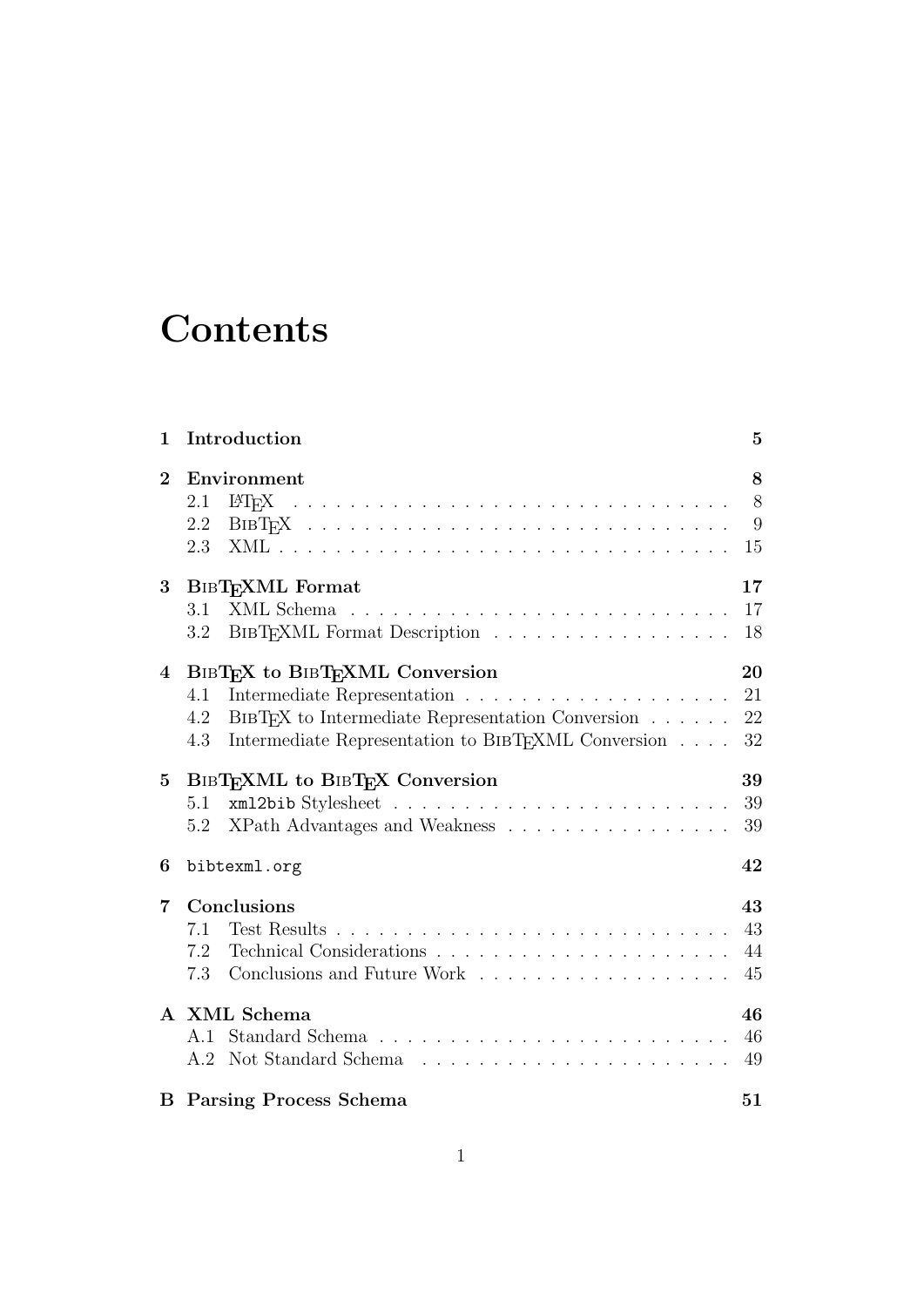| C Special Symbol Conversion | 53 |
|-----------------------------|----|
|                             |    |
|                             |    |
| D Program Files Description | 59 |
|                             |    |
|                             |    |
|                             |    |
|                             |    |
|                             |    |
| E Beebe's Mail Exchange     |    |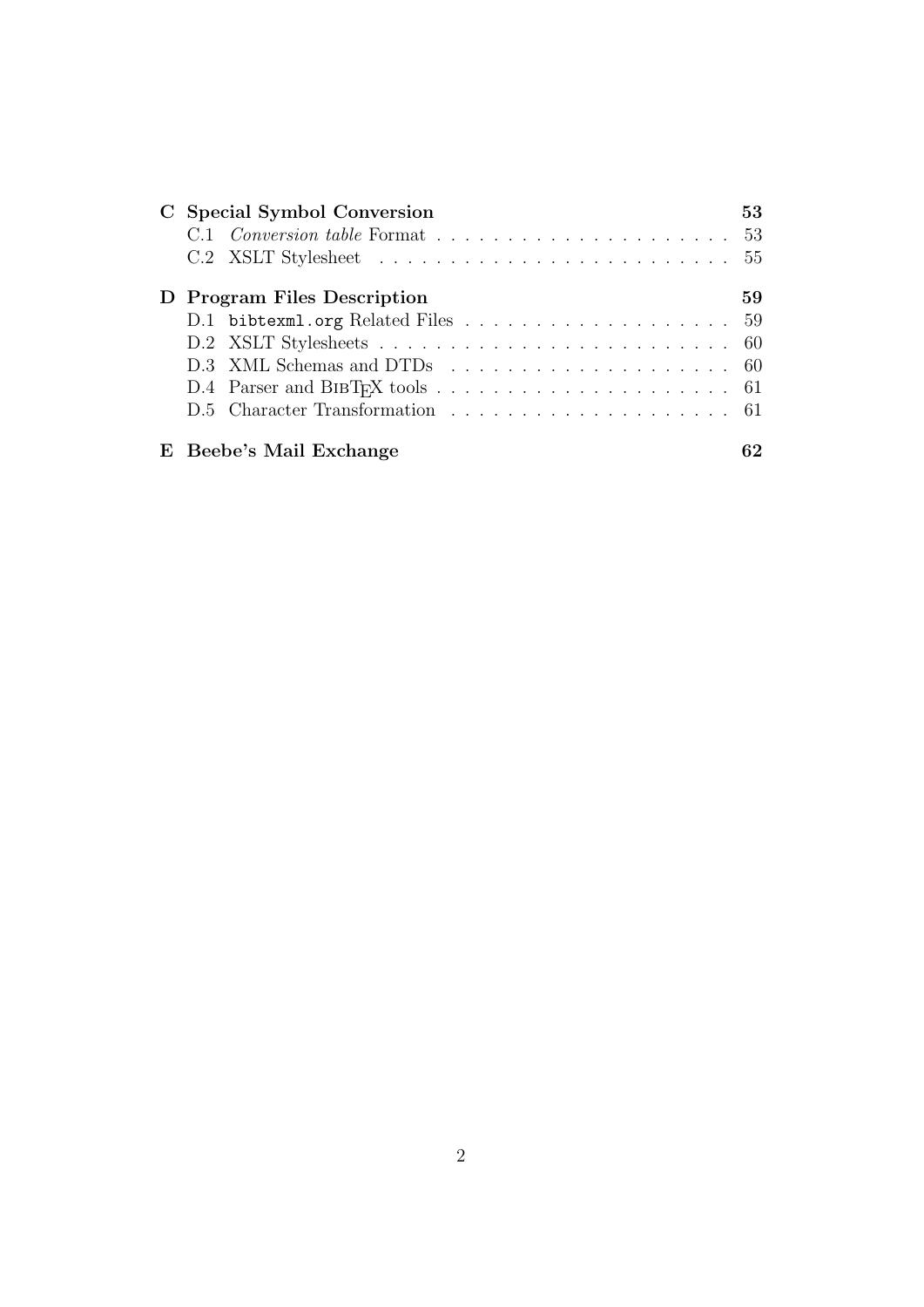# List of Figures

|     | 4.1 BIBTEX to BIBTEXML Conversion Steps 20                       |  |
|-----|------------------------------------------------------------------|--|
|     | 4.2 BIBTFX as parser generating XML 23                           |  |
| 4.3 |                                                                  |  |
| 4.4 | BIBT <sub>F</sub> X to Intermediate Representation Conversion 28 |  |
|     |                                                                  |  |
|     | 4.6 Intermediate Representation to BIBTFXML Conversion 33        |  |
|     | 5.1 BIBT <sub>F</sub> XML to BIBT <sub>F</sub> X Conversion 40   |  |
|     |                                                                  |  |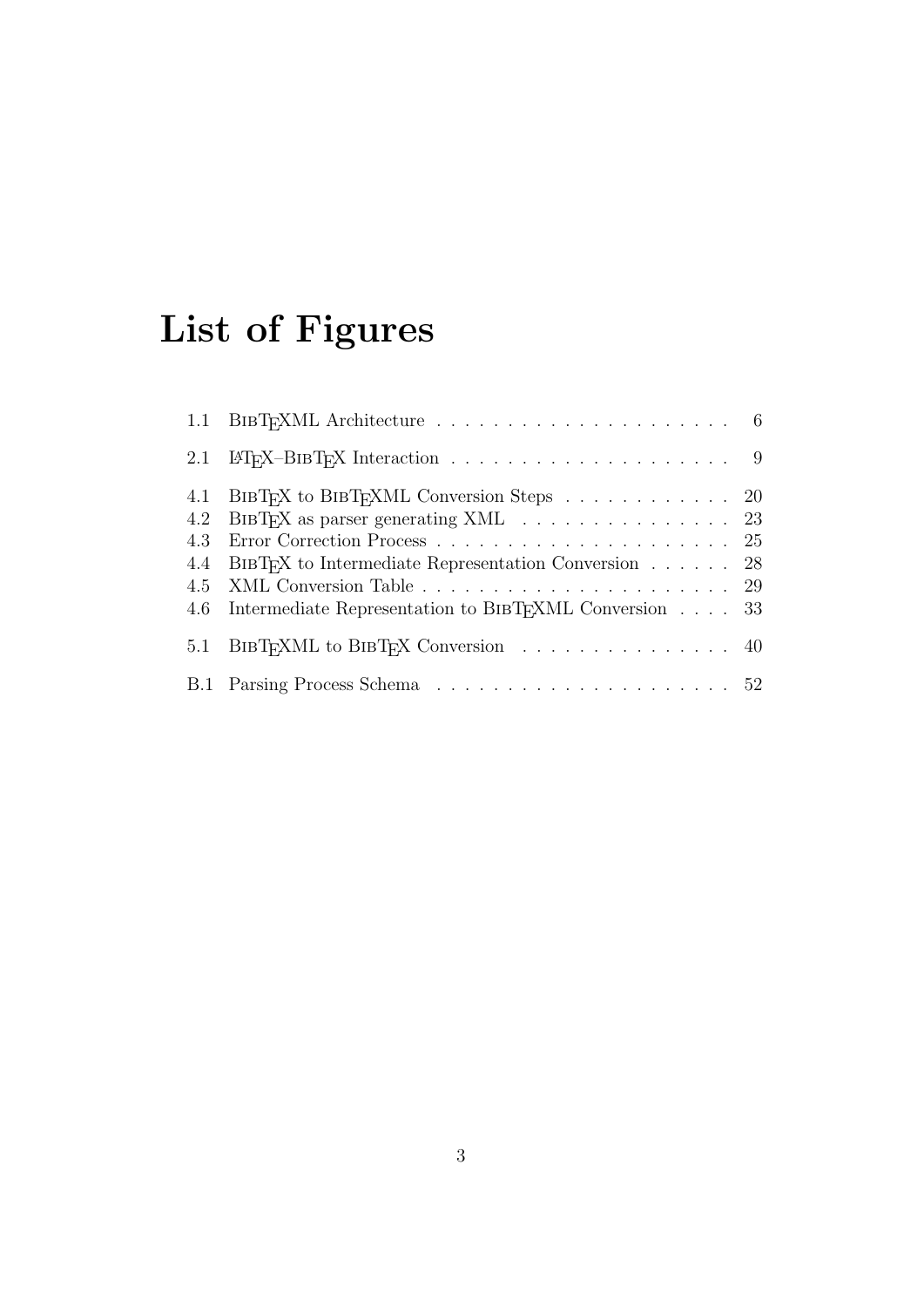# List of Tables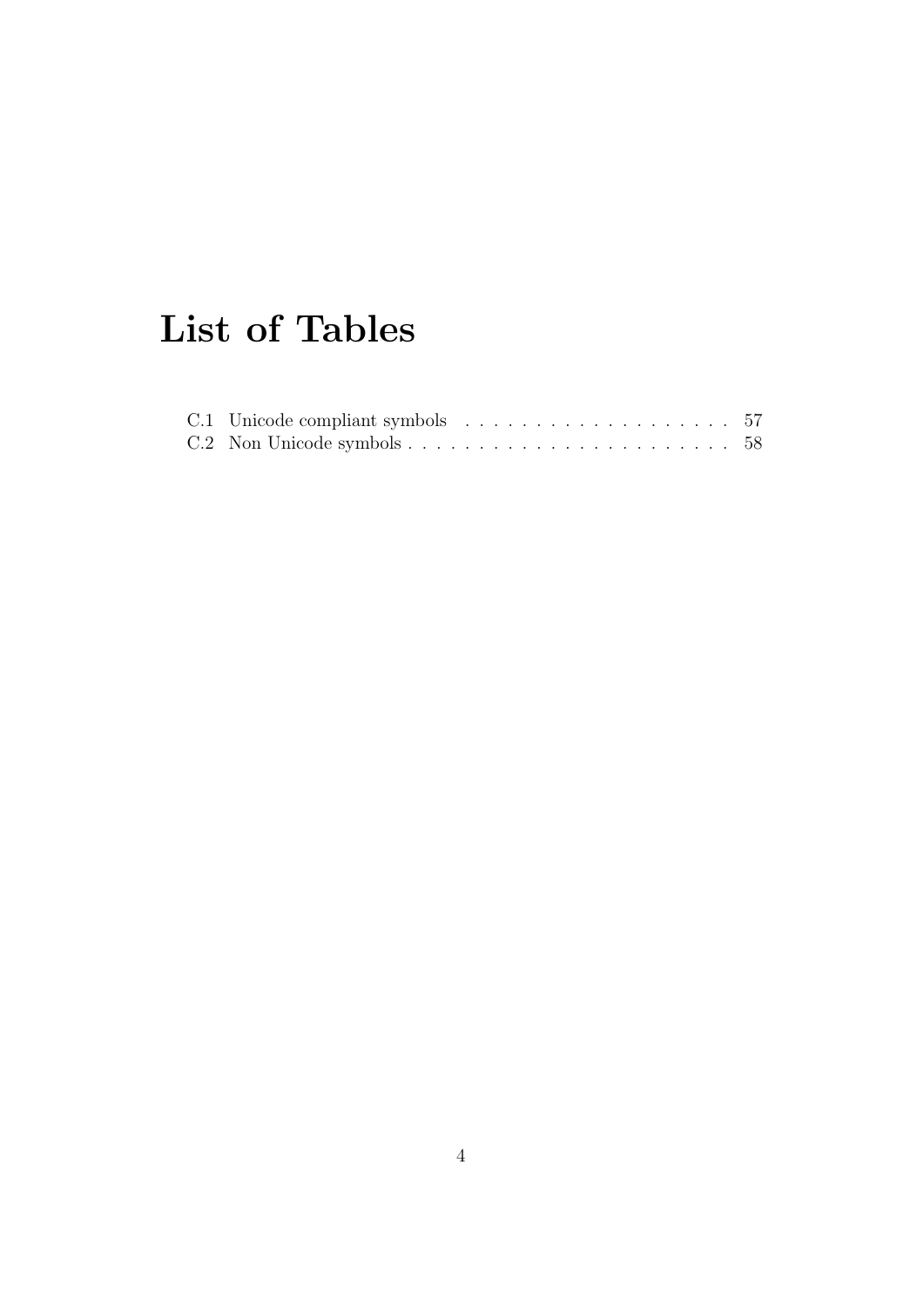# Chapter 1

# Introduction

BIBT<sub>EX</sub> is probably the most widely used format for bibliographies. There are many online BIBT<sub>EX</sub> collections and this format is not used by LATEX only: For example the publishing program  $Adobe\ FrameMaker<sup>1</sup>$  supports it.

The major advantage using BIBT<sub>EX</sub> is the possibility to store bibliographic data separated from the text referencing to. This fact allows an easy data reuse and offers, for example, the possibility to apply different stylistic templates.

One drawback of BIBT<sub>EX</sub> is that errors in the bibliography file are hard to locate. For example in the case of an unmatched quotation marks around a value string, the current version of the program raises an error at the end of the scan when tables overflow after several character of input. Another problem is that there is no tools for editing BibTEX bibliography: such files are usually manually typed. This fact introduces formatting variation and inconsistencies. For example the author field format is very abstruse and few users know the right typesetting of this information.

The goal of this master thesis is the design and the implementation of a system, that allows the use of BIBT<sub>EX</sub> bibliographic database in a more effective and comfortable way.

This project focuses on the BIBT<sub>EXML</sub> representation of bibliographic entries which is an XML environment for structuring the BIBT<sub>E</sub>X data. XML provides an efficient way to organize data using an easy to edit and readable format. With XSLT it is possible to easily convert XML data into various formats. The basic idea of BIBTEXML is that the whole bibliography should be managed using XML. BIBT<sub>F</sub>X files are no longer edited: they are generated for BibTEX use only. This fact allows the users to take advantage of the full BibTEXML capabilities as the powerful macro environment or the

 $1$ http://www.adobe.com/products/framemaker/main.html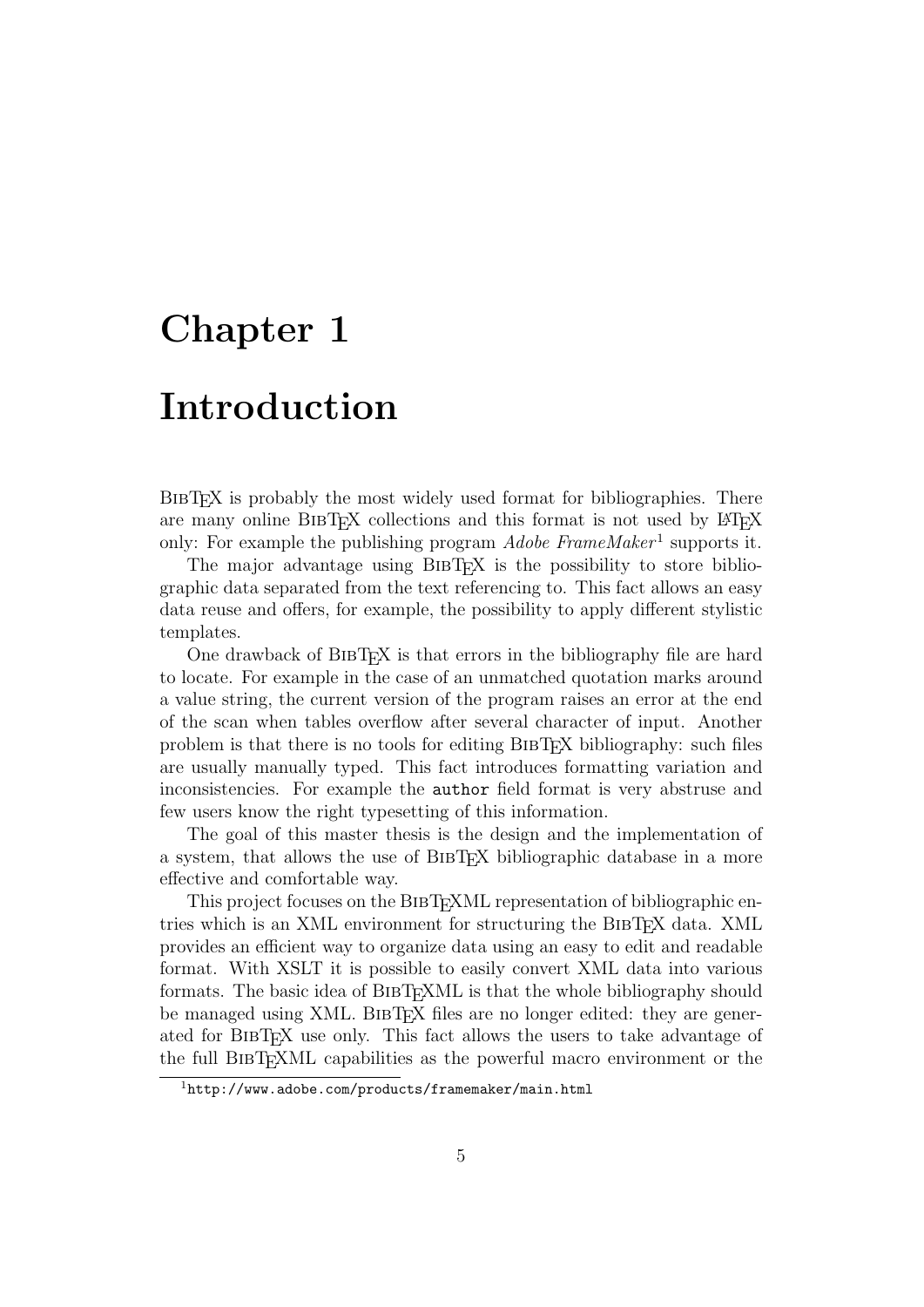

Figure 1.1: BIBT<sub>F</sub>XML Architecture

possibility to deal with non–standard BibTEX fields.

To enable a reuse of existing BIBT<sub>EX</sub> collections, we need a conversion tool for transforming BibTEX bibliography into BibTEXML format: It is not suitable that all existing bibliographies are manually rewritten in the new format or simply ignored.

The main task of this conversion is to parse the original BIBT<sub>EX</sub> format into the new BIBT<sub>EXML</sub> structure. Unfortunately the majority of the existing bibliography collections contain syntax errors which does not allow a clean parsing process. Thus, first of all, the input is checked and, if some errors are found, must be corrected. After the input BIBT<sub>EX</sub> data have passed the syntax check they are parsed into the BIBT<sub>EXML</sub> format. This conversion is done in several different steps which are not visible by the user. The output of the whole process is a BIBT<sub>E</sub>XML file. As explained in Section 4.2 all LATEX special symbols are converted either in Unicode or in a special XML element. This translation is done using a conversion table which contains the list of recognized symbols which the Unicode/XML correspondence. If a symbols is not stored in the conversion table it is not recognized and thus it is not translated. If this happens, a warning message is generated and the user can manually convert the symbol editing the XML file.

As already explained the whole parsing process seems a little bit complex. The absence of a well defined BIBT<sub>EX</sub> grammar, the huge amount of special symbols allowed in T<sub>EX</sub> (it is also possible to define own symbols) do not simplify the conversion task and does not allow a full automated parsing process. Our goal is to reach the maximum degree of translation with the parser and to generates a series of errors and warnings messages which should help the user obtaining a consistent and correct BIBT<sub>EXML</sub> bibliography. The conversion process is not "harmless", but we believe that the time spent correcting and porting the bibliography data into the new format is an useful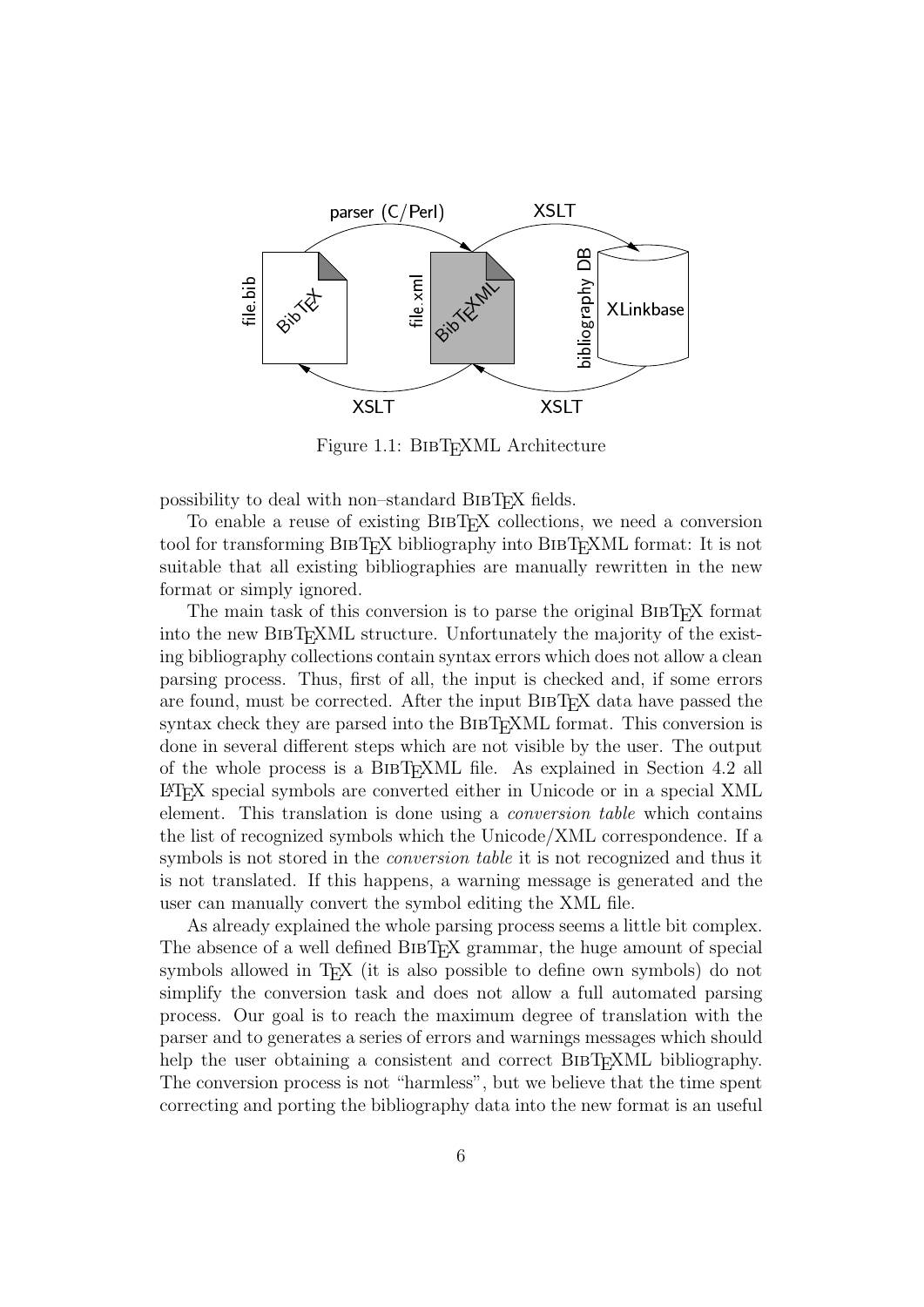investment: Since the BIBTEXML format is obtained the user has a consistent bibliography and benefits of all XML advantages.

Once the BibTEXML representation is obtained, it is also possible to store the BibTEXML entries in an online database which database provides complex queries and data navigation helping the user to fetch the required references. The final product of the project is the website http://bibtexml. org which offers all the services described before.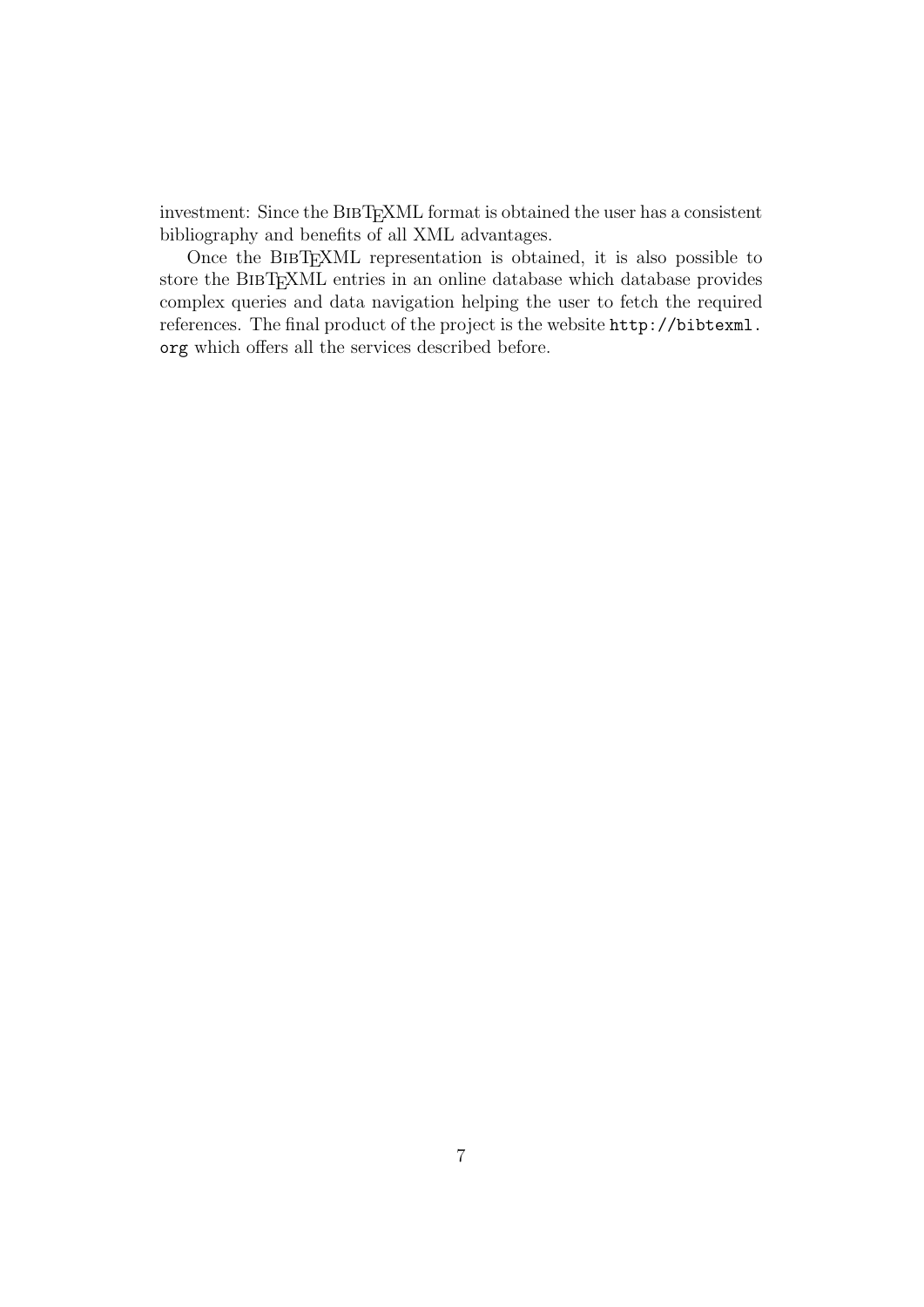# Chapter 2

# Environment

This Chapter explains shortly the basic technologies used during the development of the thesis.

## $2.1$  LAT<sub>F</sub>X

TEX [1] is a program created by Donald E. Knuth in 1977. At that time there was anything suitable for high quality text publishing. So Knuth started writing the T<sub>E</sub>X typesetting engine, which was an attempt to enhance the typographical quality of the scientific books and articles. TEX is today one of the best program for scientific reports and technical documents. T<sub>E</sub>X is extremely stable and runs on almost every kind of computer. The current version of T<sub>E</sub>X is 3.14159: version number is converging to  $\pi$ .

 $\Delta$  EV [2, 3] is a macro package written by Leslie Lamport. This package uses the T<sub>E</sub>X as its formatting engine. LAT<sub>E</sub>X is an user support to create high typographical quality text, using predefined, professional layout.

Most people today use program called WYSIWYG ("What you see is what you get."). Classical examples of such programs are MS Word and Corel WordPerfect. With these applications the author specifies the appearance of the document at the same time as he is typing the text. The advantage is that you can see immediately the final result.

LATEX has many advantages versus WYSIWYG programs. First of all documents generated with WYSIWYG programs are aesthetical pleasing but usually have a poor and inconsistent structure. LATEX forces the user to write structured and well-organized documents. The typesetting of mathematical expression is supported in a convenient way. Complex structure such as table, footnotes, references and bibliographies can be easily generated.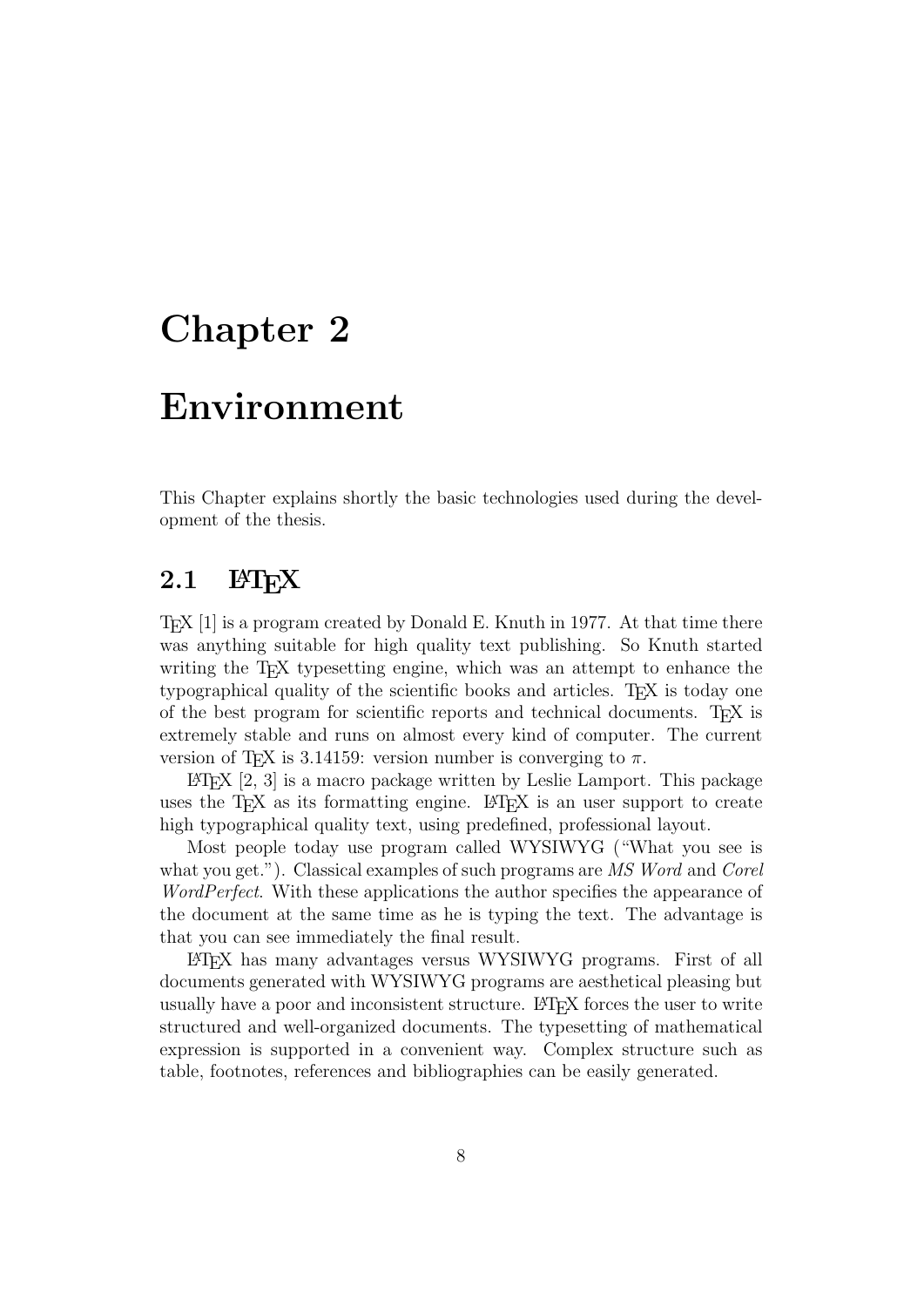## 2.2 BIBTEX

BIBT<sub>EX</sub> [4, 2] is a program and file format designed by Oren Patashnik and Leslie Lamport in 1985 for the L<sup>AT</sup>EX document preparation system. The format is entirely character based, so it can be used by any program (although the standard character set for accents is  $T<sub>F</sub>X$ ). It is field (tag) based and the BibTEX program will ignore unknown fields, so it is expandable. It is probably the most common format for bibliographies on the Internet.

BibTEX reads the top-level auxiliary .aux file, that was output during the running of LAT<sub>E</sub>X, and creates a bibliography . bbl file that will be incorporated into the document on subsequent runs of  $\langle \text{BTr} X \rangle$  (See Figure 2.1).



Figure 2.1: LAT<sub>EX</sub>–BIBT<sub>EX</sub> Interaction

BIBT<sub>EX</sub> automatically constructs a bibliography for a L<sup>AT</sup>EX document by searching one or more databases. To this end, the LATEX file must contain the command

```
\bibliography{database1,database2,...}
```
at the point in the text where the bibliography is to appear. The standard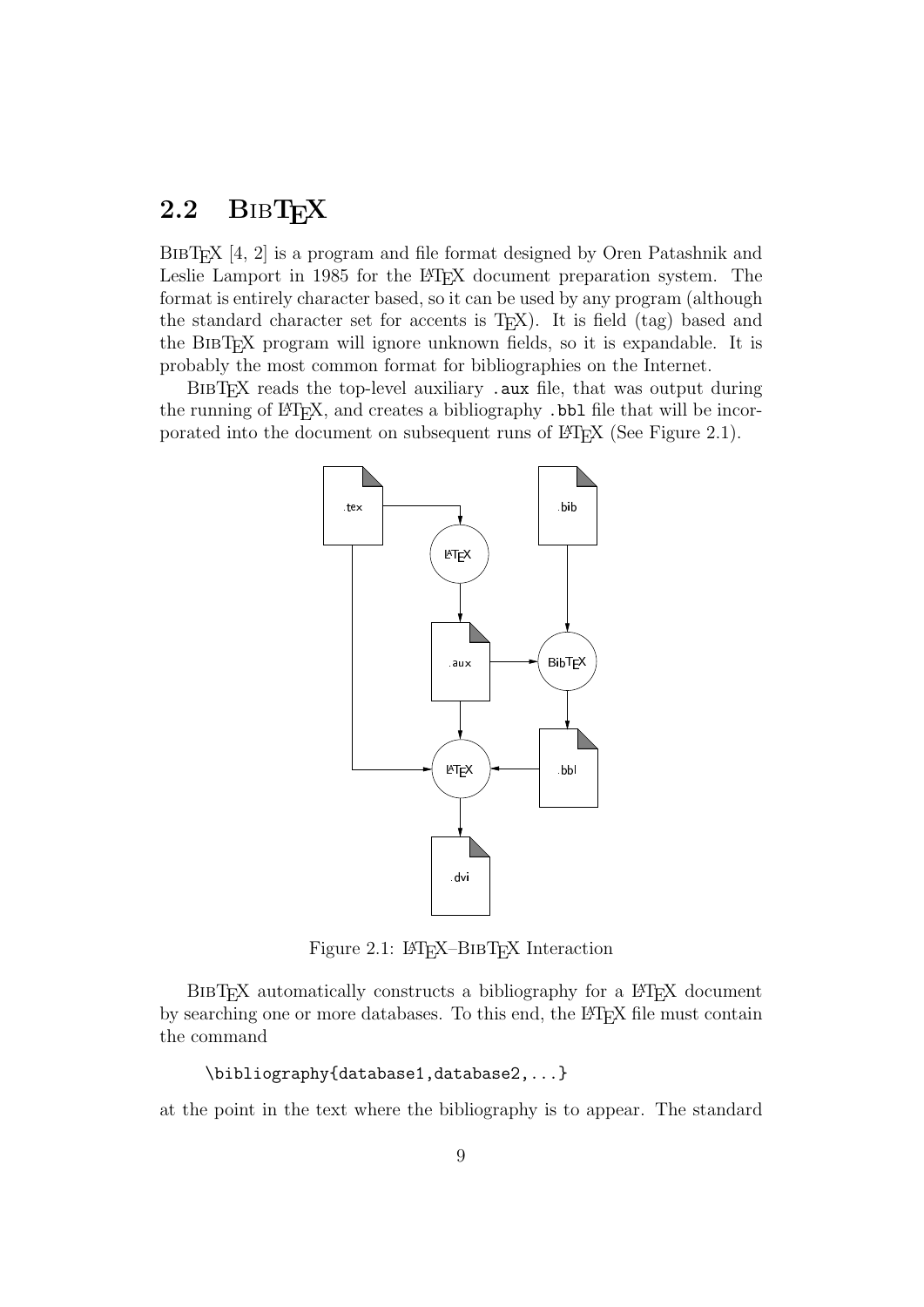extension for database file is .bib. To make a reference to a publication in the database, we place in the text the command

\cite{key}

where key is the database identifiers for that publication.

The entries in a bibliographic database are of the form

```
@Book{tex,
     author = "Donald E. Knuth",
     title = \text{The } {\text{YeX}book",edition = "third"
     publisher = "Addison--Wesley",
     year = "1986",
     address = "Reading, Massachusetts",
}
```
The first word, prefixed with '@', determines the entry type (in the previous example it is Book) which is followed by the reference information for that entry enclosed in curly braces  $\{\}$ . The very first entry is the key reference by which it is referred to in the \cite command. In the above example this is tex. The actual reference information is then entered in various fields, separated by commas. Each field consists of a field name, an = sign, and a field text. The field names shown in the example are author, title, edition, publisher, year, address. The *field text* must be enclosed either in curly braces or in double quotation marks. For each entry type, certain fields are required, others are optional, and the rest are ignored.

The general syntax for entries in the bibliographic database has the following form:

```
@entrytype{key,
      fieldname = "fieldtext",
      ....
      fieldname = "fieldtext",
}
```
The names of the *entry types* as well as the *field names* may be written in capitals or lower case letters, or in a combination of both. Thus @BOOK, @book, @bOOk, and @BoOk are all possible variations. The outermost pair of braces for the entire entry may be either curly braces { } or parentheses ( ). In this case, the general syntax is

```
@entrytype(key, ... ...)
```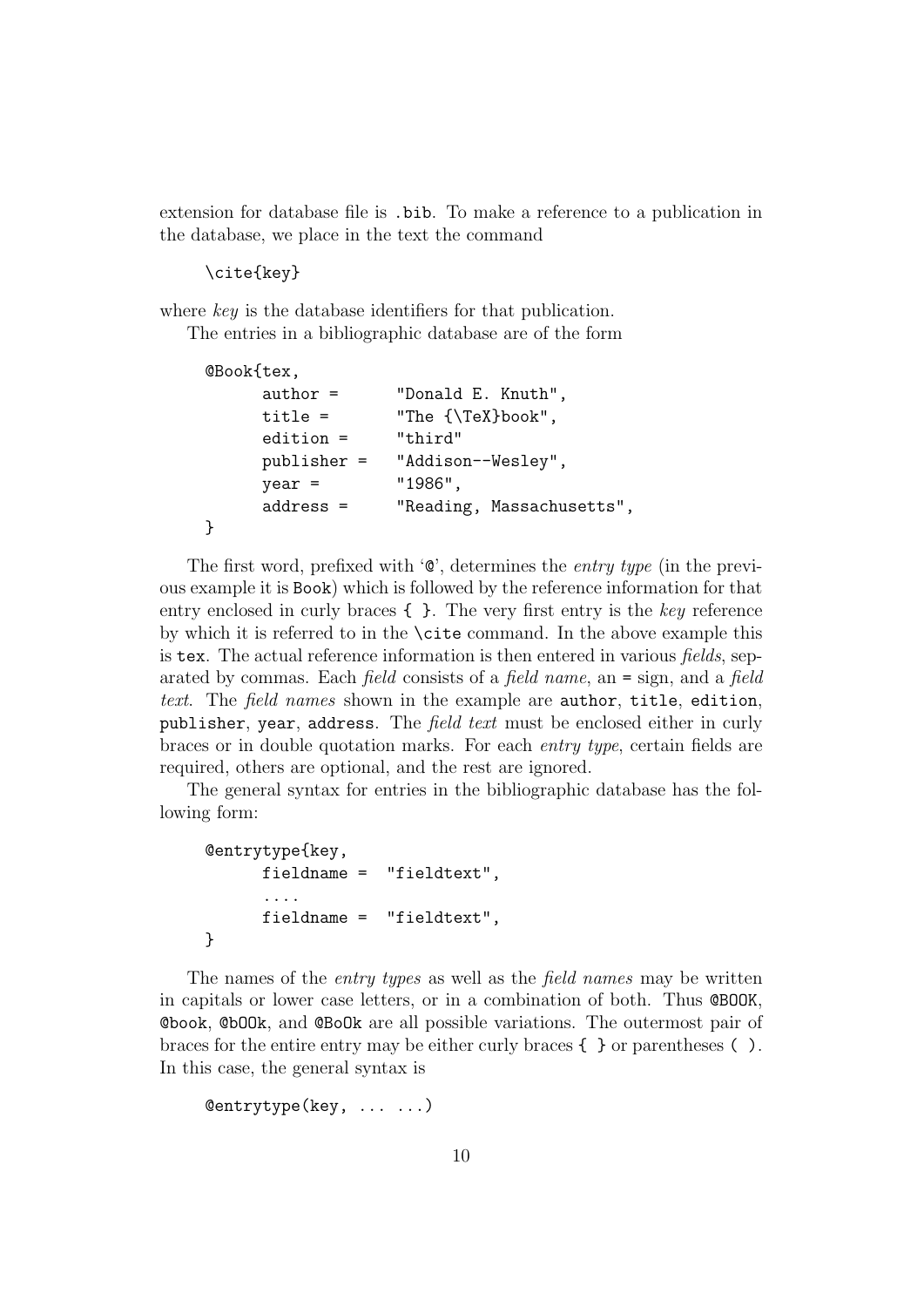#### Standard entry types

The following list describes all BIBTEX standard entry types.

@article An article from a journal or magazine.

- @book A book with an explicit publisher.
- @booklet A work that is printed and bound, but without a named publisher or sponsoring institution.
- @conference The same as "inproceedings".
- @inbook A part of a book, which may be a chapter (or section or whatever) and/or a range of pages.
- @incollection A part of a book having its own title.

@inproceedings An article in a conference proceedings.

@manual Technical documentation.

@mastersthesis A Master's thesis.

@misc Use this type when nothing else fits.

- @phdthesis A PhD thesis.
- @proceedings The proceedings of a conference.
- @techreport A report published by a school or other institution, usually numbered within a series.
- @unpublished A document having an author and title, but not formally published.

#### Other entry types

Using these entry types is not recommended, but they might occur in some bibliographies.

@collection A collection of works. The same as proceedings

@patent A patent.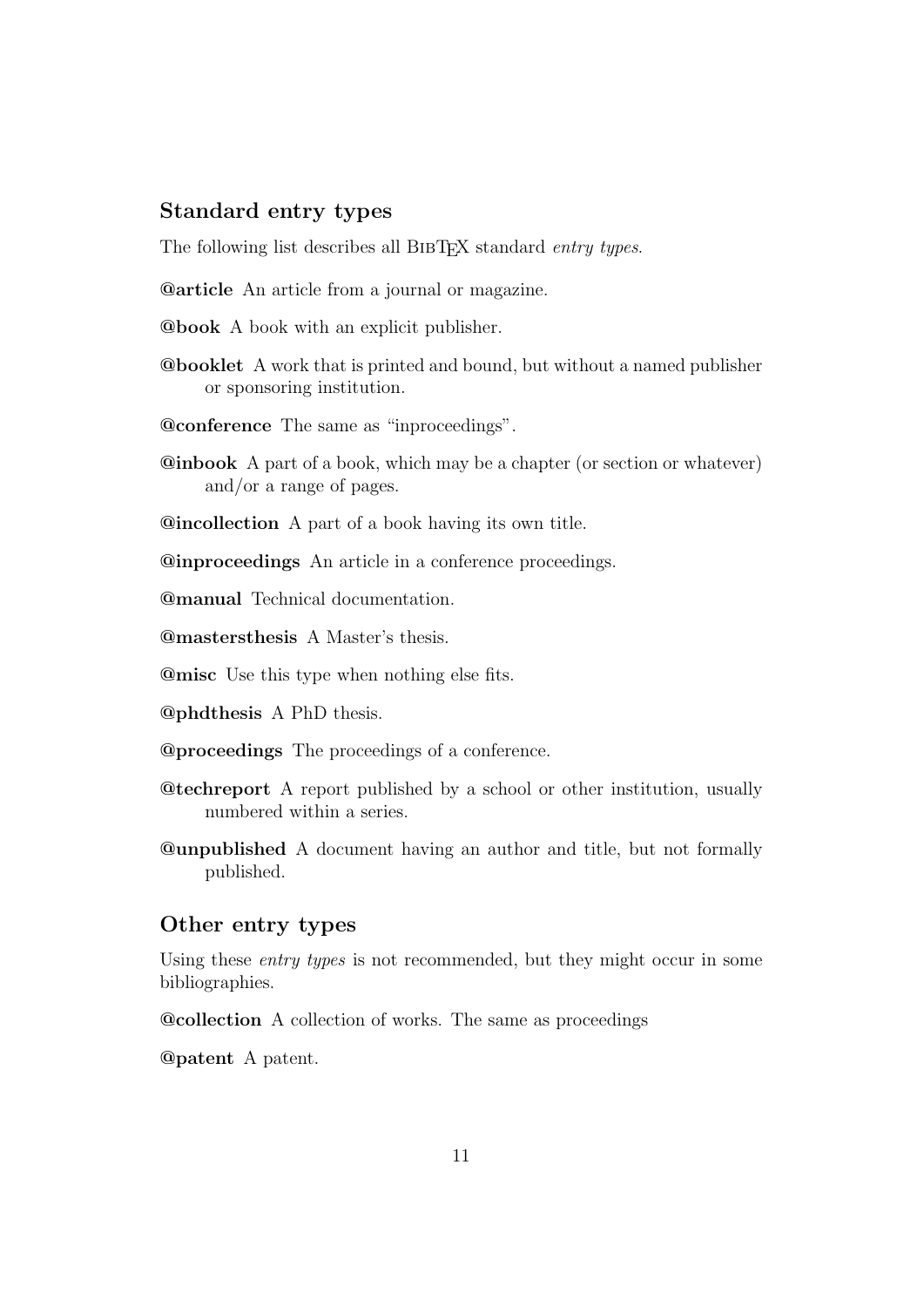#### Standard fields names

The following list describes all standard BIBTEX fields names.

- address Usually the address of the publisher or other type of institution.
- annote An annotation. It is not used by the standard bibliography styles, but may be used by others that produce an annotated bibliography.
- author The name(s) of the author(s).
- booktitle Title of a book, part of which is being cited. For book entries, the title field should be uded instead.
- chapter A chapter (or section or whatever) number.
- crossref The database key of the entry being cross referenced. Any fields that are missing from the current record are inherited from the field being cross referenced.
- edition The edition of a book (for example, "Second"). This should be an ordinal, and should have the first letter capitalized, as shown here; the standard styles convert to lower case when necessary.
- editor  $Name(s)$  of editor(s). If there is also an author field, then the editor field gives the editor of the book or collection in which the reference appears.
- howpublished How something strange has been published. The first word should be capitalized.
- institution The sponsoring institution of a technical report.
- journal A journal name. Abbreviations are provided for many journals.
- key Used for alphabetizing, cross referencing, and creating a label when the "author" information is missing. This field should not be confused with the key that appears in the cite command and at the beginning of the database entry.
- month The month in which the work was published or, for an unpublished work, in which it was written.
- note Any additional information that can help the reader. The first word should be capitalized.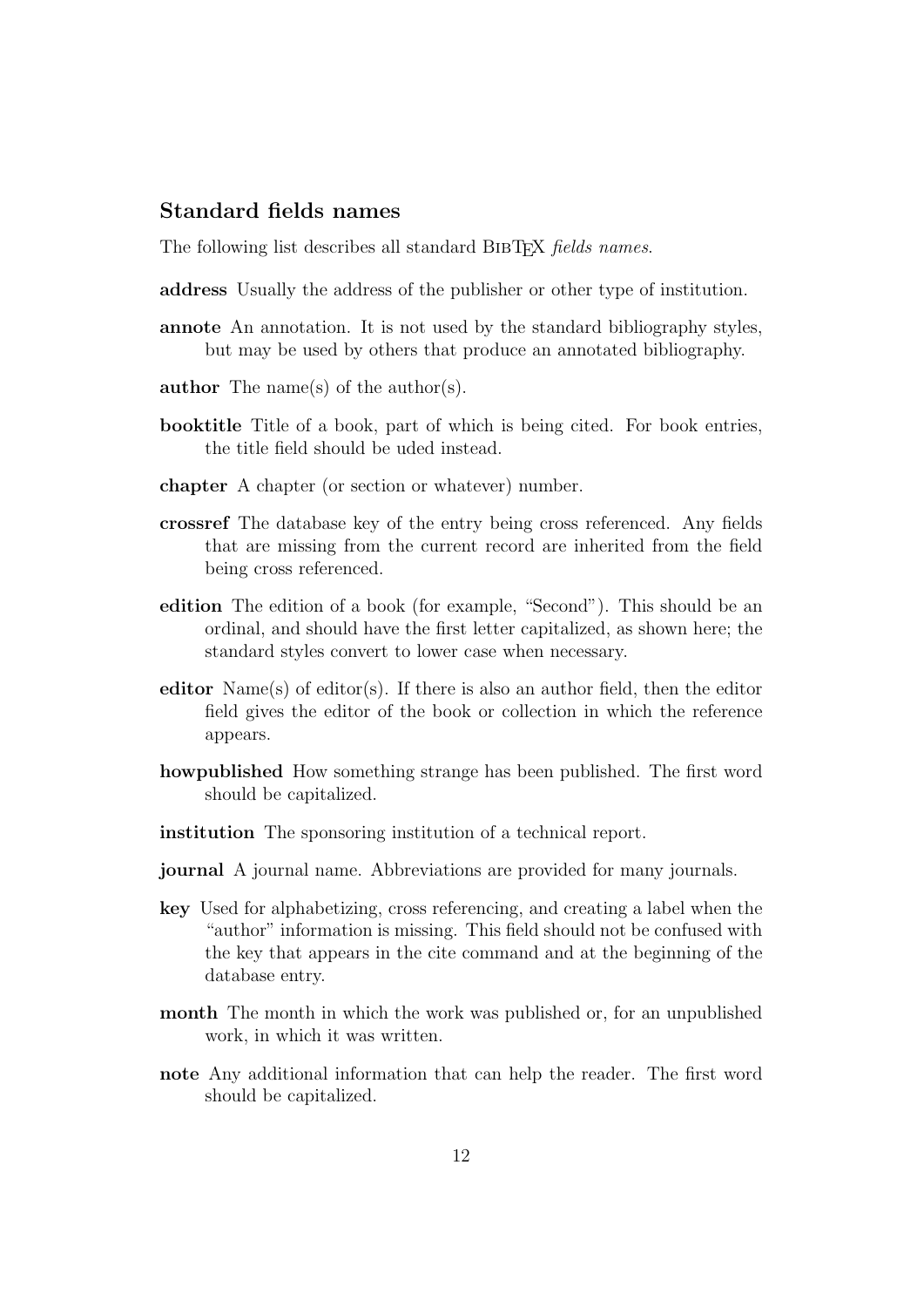- number The number of a journal, magazine, technical report, or of a work in a series. An issue of a journal or magazine is usually identified by its volume and number; the organization that issues a technical report usually gives it a number; and sometimes books are given numbers in a named series.
- organization The organization that sponsors a conference or that publishes a manual.
- pages One or more page numbers or range of numbers, such as 42–111 or 7,41,73–97 or  $43+$  (the '+' in this last example indicates pages following that don't form a simple range). To make it easier to maintain Scribecompatible databases, the standard styles convert a single dash (as in 7-33) to the double dash used in TEX to denote number ranges (as in 7–33).

publisher The publisher's name.

- school The name of the school where a thesis was written.
- series The name of a series or set of books. When citing an entire book, the the title field gives its title and an optional series field gives the name of a series or multi-volume set in which the book is published.
- title The work's title, typed as explained in the LaTeX book.
- type The type of a technical report (for example, "Research Note").

volume The volume of a journal or multi-volume book.

**year** The year of publication or, for an unpublished work, the year it was written. Generally it should consist of four numerals, such as 1984, although the standard styles can handle any year whose last four nonpunctuation characters are numerals, such as '(about 1984)'.

#### Other field names

BIBT<sub>EX</sub> is extremely popular, and many people have used it to store various information. Here is a list of some of the more common non–standard field names:

affiliation The authors affiliation.

abstract An abstract of the work.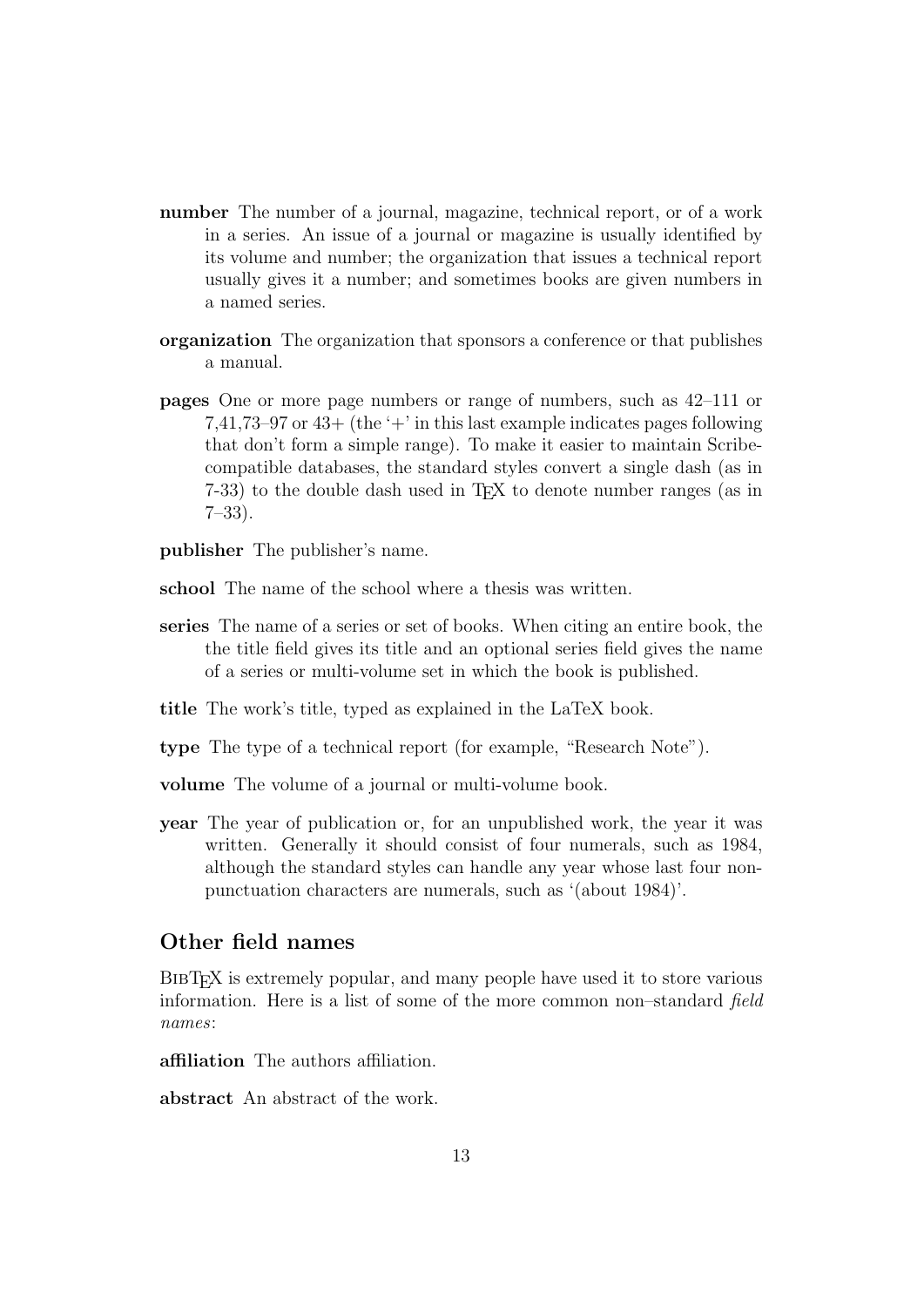contents A Table of Contents

copyright Copyright information.

ISBN The International Standard Book Number.

ISSN The International Standard Serial Number. Used to identify a journal.

keywords Key words used for searching or possibly for annotation.

language The language the document is in.

- location A location associated with the entry, such as the city in which a conference took place.
- LCCN The Library of Congress Call Number. I've also seen this as libcongress.
- mrnumber The Mathematical Reviews number.

price The price of the document.

size The physical dimensions of a work.

URL The WWW Universal Resource Locator that points to the item being referenced. This often is used for technical reports to point to the ftp site where the postscript source of the report is located.

#### Special features

The **@STRING** command is used to define abbreviations for use by BIBT<sub>F</sub>X. The command

```
@string{jgg1 = "Journal of Gnats and Gnus, Series^1"}
```
defines 'jgg1' to be the abbreviation for the string "Journal of Gnats and Gnus, Series~1". Any reference outside of quotes or braces to 'jgg1' will be filled in with the full string.

The @PREAMBLE command is used to define formatter code that will be output directly to the .bbl file produced by the BIBT<sub>EX</sub> program. This usually consists of LATEX macros. It is unclear what one should do with the fields when converting to a format that does not use T<sub>F</sub>X.

The @COMMENT command lets you put any text inside it. It isn't really necessary, since BIBTFX will ignore any text that isn't inside an entry. However, you can not have an '@' character outside of an item.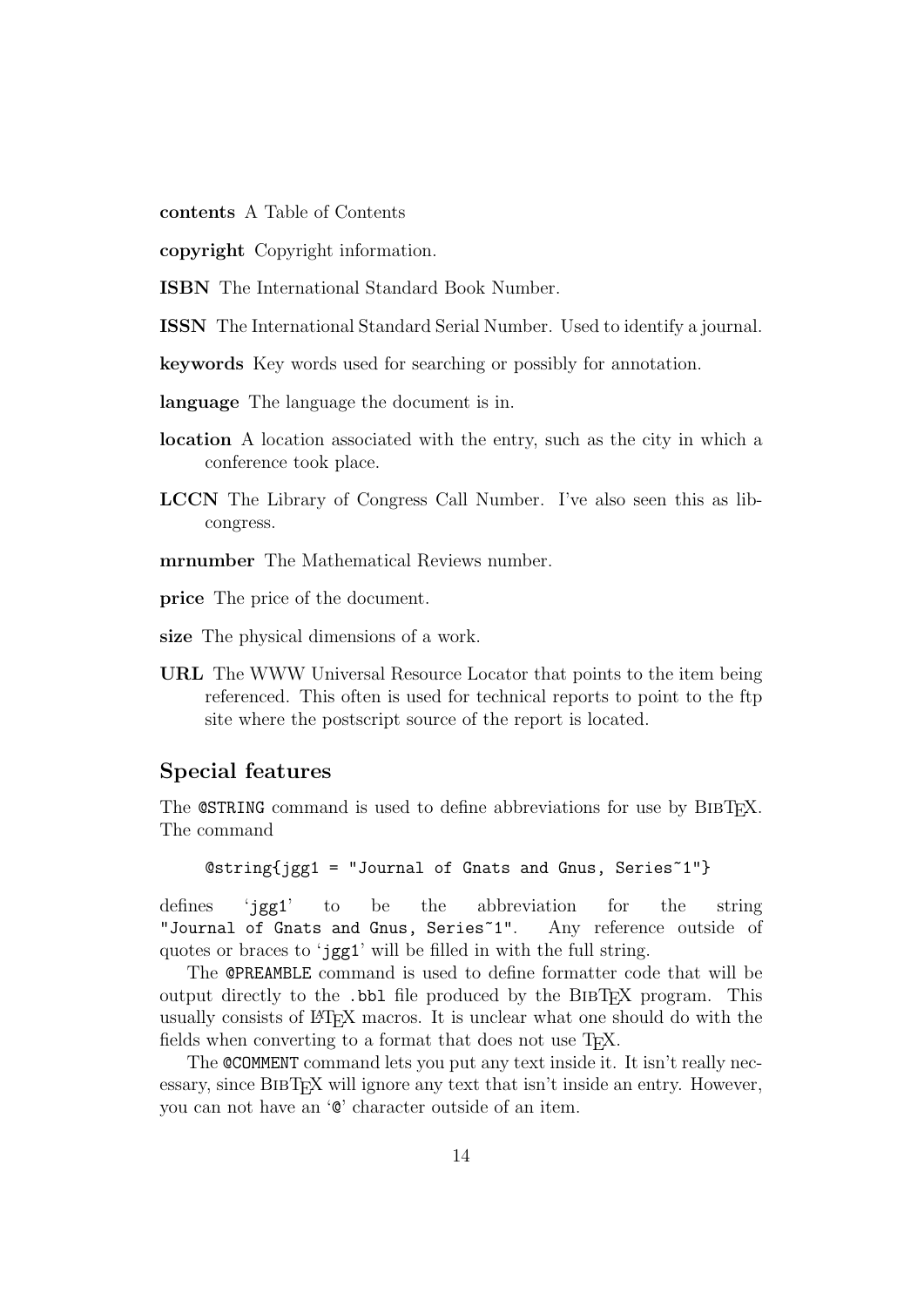This short introduction illustrates some of the particularities of the BibTEX format. It is obvious that the different possibilities which are allowed for specifying the same information, do not facilitate the manipulation of the data.

The following example shows a typical BIBT<sub>EX</sub> entry containing non– standard fields, special TEX symbols, different *field text* delimiters and abbreviations:

```
@Book{Goossens,
 author = "Michel Goossens and Frank Mittelbach and Alexander
               Samarin",
 title = "The {\LaTeX} Companion",
 publisher = "Ad{\-\dagger\}i{\-\s\}on-\text{Wes}\{-1\}ey",address = reading,
 edition = {Second},
 pages = "xxi + 530",
 year = "1994",
 ISBN = \{0-201-54199-8\},LCCN = "Z253.4.L38 G66 1994",
 bibdate = "Wed Nov 16 12:41:07 1994",
 price = 10S\34.25",
 series = "Tools and Techniques for Computer Typesetting",
 acknowledgement = ack-nhfb,
}
```
## 2.3 XML

XML (Extensible Markup Language) is a markup language developed by the W3C (World Wide Web Consortium) for documents containing structured information. Address books, spreadsheets, bibliographies, etc. are all examples of structured data. XML is a set of rules, guidelines and conventions for designing text formats for such data. Put succinctly, XML is a meta language that allows you to create and format your own document markups. With HTML existing markup is static. XML, on the other hand, allows you to create your own markup tags and configure each to your liking.

But one of the most important aspects of XML is that there is a growing set of optional modules that provide sets of tags and attributes, or guidelines for specific tasks. The most important are listed here:

XLink [5] describes a standard way to add hyperlinks to an XML file. These links can be multidirectional.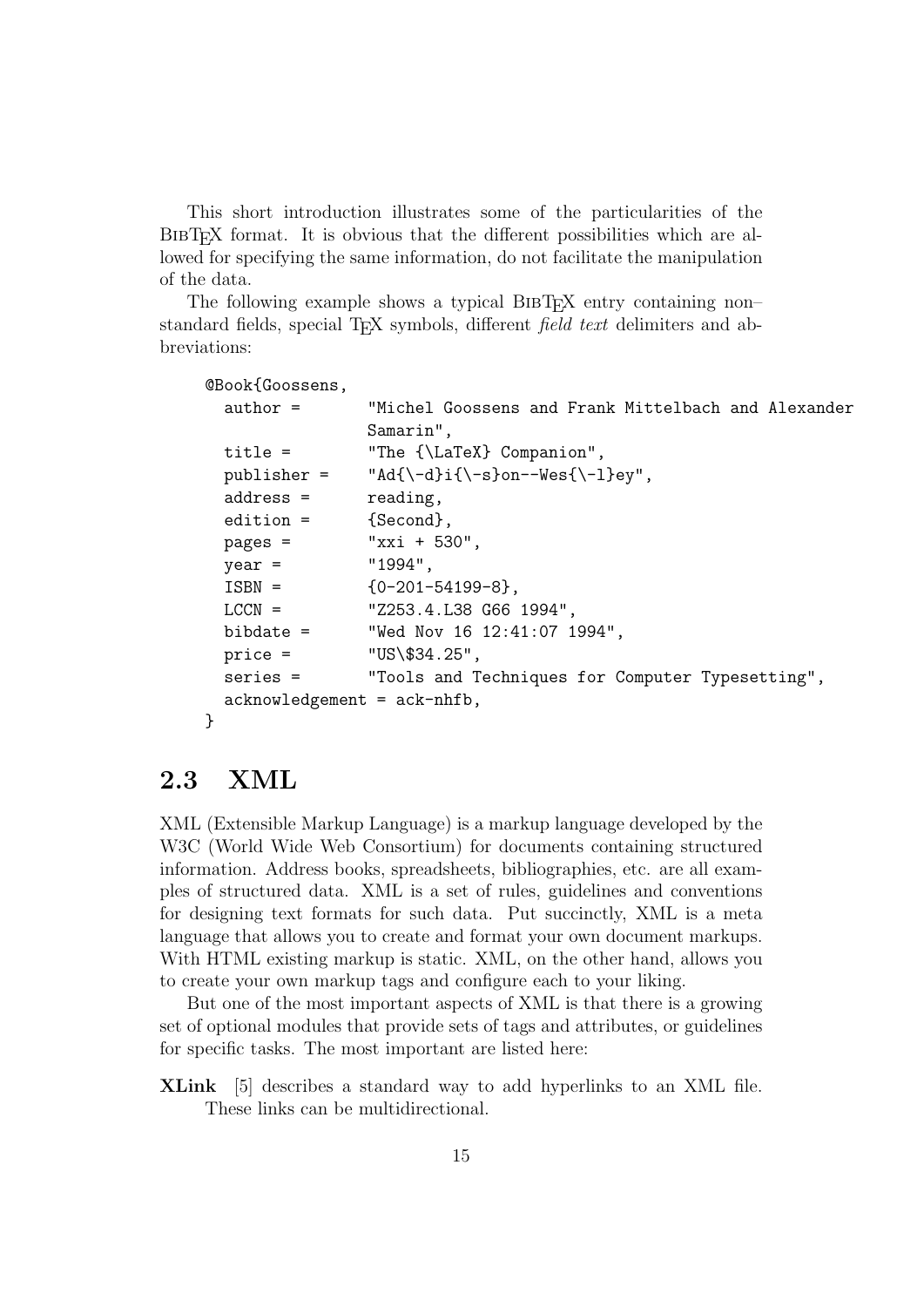- XPointer [6] a syntax for pointing to parts of an XML document. (An XPointer is a bit like a URL, but instead of pointing to documents on the Web, it points to pieces of data inside an XML file.).
- XSL [7] an advanced language for expressing style sheets. It is based on XSLT, a transformation language that is often useful outside XSL as well, for rearranging, adding or deleting tags and attributes. By using XSL , you ensure that your documents are formatted the same no matter which application or platform they appear on.
- XML Namespaces [8] a specification that describes how you can associate a URL with every single tag and attribute in an XML document. XML Namespaces are used to avoid name conflicts inside a XML document.
- XML Schemas [9, 10, 11] a set of constraints that control how document may be structured. They allow you to validate documents and provide documentation for your vocabularies.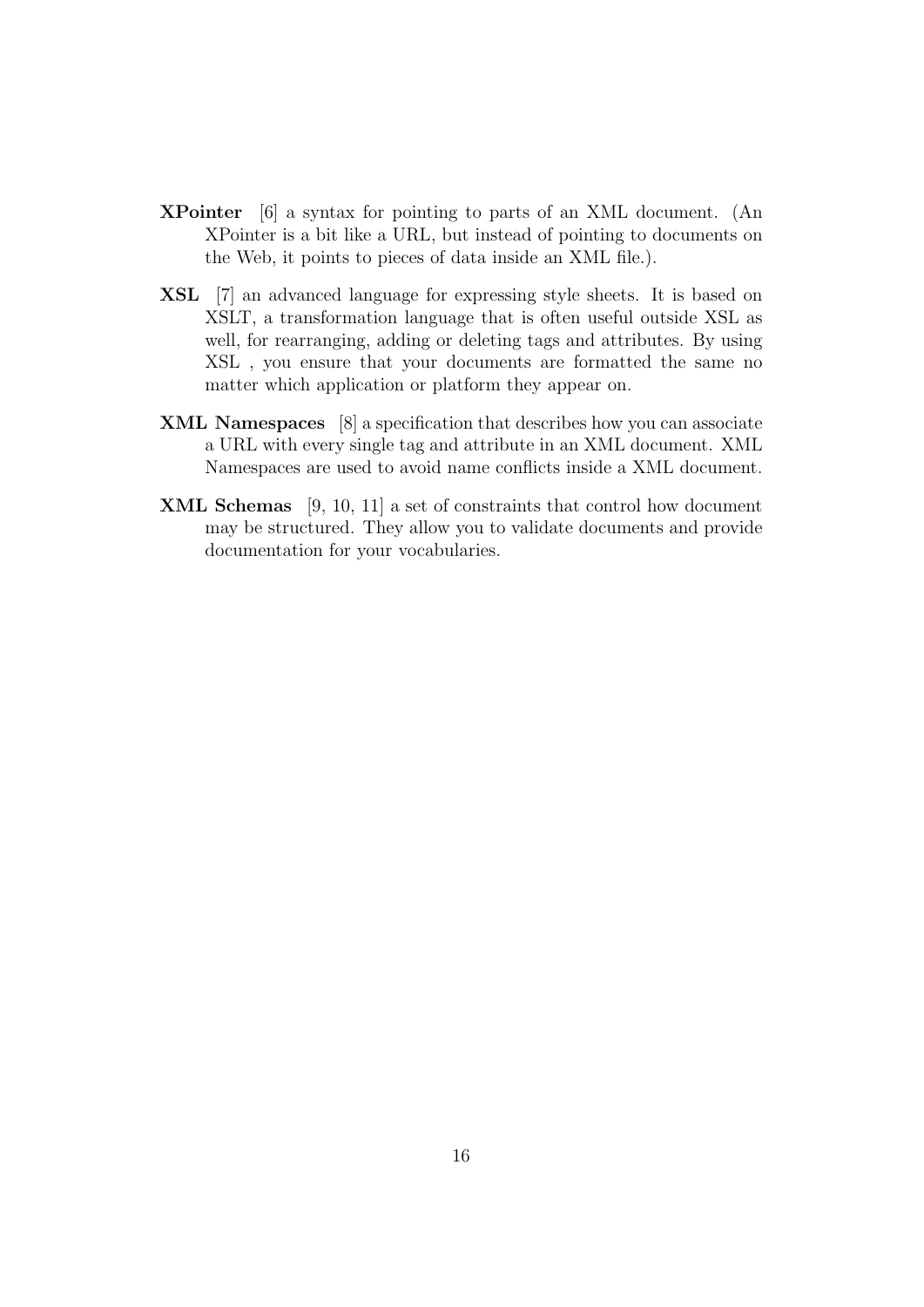# Chapter 3

# BIBTEXML Format

### 3.1 XML Schema

Usually the structure of an XML document is done using DTD (Document Type Definition). At the beginning of the project we study the advantage to define BIBT<sub>EX</sub>ML using XML Schema [10]. XML Schema is more powerful than DTD. Although DTDs have served developers well for many years as a mechanism for describing structured information, DTDs have severe restrictions compared to XML Schema. DTD elements can contains only one of the following options:

- Text string.
- Child elements.
- Text string with child element.

DTDs do not have an XML syntax and do not offer support for data types and namespaces. XML Schema allows the concept of namespaces to distinguish the definition and support several datatypes [11] (integer, string, url, etc...) with constrains. For these reasons we defined the BIBT<sub>EXML</sub> format using XML Schema. The BIBT<sub>EXML</sub> structure is described by two XML Schemas. The first Schema defines elements and attributes which correspond to standard entry types of BibTEX. The second Schema defines not standard entries of BIBT<sub>EX</sub> and additionally elements that does not exist in BibTEX. This solution allows a full compatibility with the original format and makes possible further developments. The two kinds of elements belong to two different namespaces: bibtexml (http:// bibtexml.org/Schemas/STBIBTEXML) and nsbibtexml (http://bibtexml. org/Schemas/NSTBIBTEXML)(see Appendix A).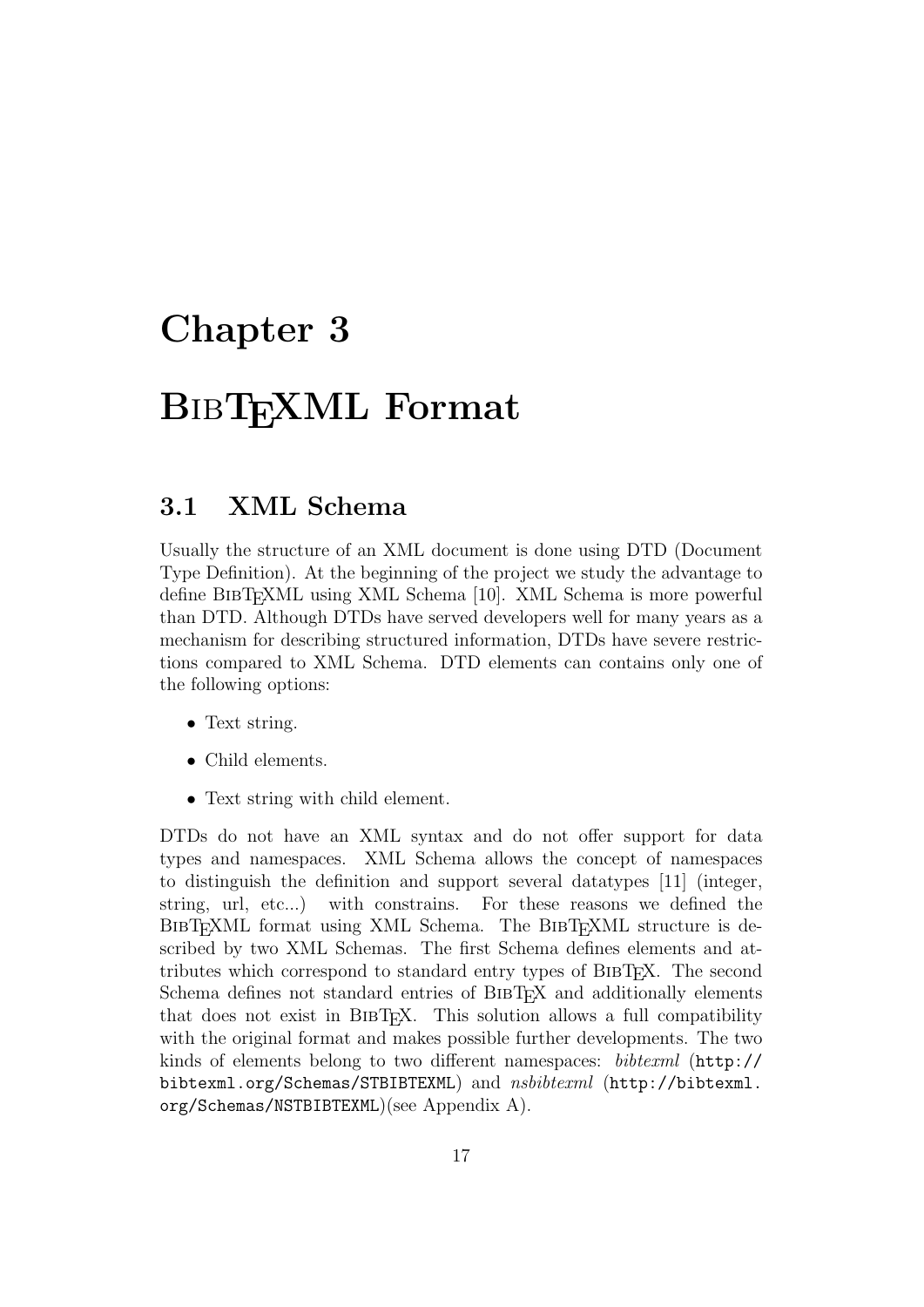## 3.2 BIBT<sub>E</sub>XML Format Description

The BIBT<sub>EXML</sub> format has almost the same structure of BIBT<sub>EX</sub>. This has been done to help traditional BIBT<sub>EX</sub> users. Users have not to learn another format but they use the same standard taking advantage of XML features.

The root element of a BIBT<sub>EX</sub>ML document is  $\delta$  is light that  $\delta$ . This root element has the following optional attributes which describe the document and the BIBT<sub>EXML</sub> user.

- version: version of the BIBT<sub>EXML</sub> document.
- author: the name of the person who wrote the BIBTEXML document.
- created: the date when the document was created.
- lastmodified: the date of the last modification of the current document.

The <bibliography> element has four different child elements. Three of them, <macro>, <preamble>, <comment>, have exactly the same meaning of the original BIBT<sub>F</sub>X commands.

BibTEX standard entry types (e.g. @article, @book, etc.) are transformed in a general element called <br/> this velocity which contains two attributes:

- type: kind of the document. It can have the following values: article, book, conference, inbook, etc. (see Section 2.2).
- label: identifier of the  $\delta$ bibitem> element. (The attribute label is of type ID to keep the uniqueness of the bibitem)

The element <br/>sbittem> has 29 children which are exactly the 23 standard fields of BIBTFX (e.g  $\{\text{author}\}$ ,  $\{\text{public}$ ,  $\{\text{title}\}$ ,  $\{\text{etc.}\}$ ) with 6 additional not standard fields: <URL>, <abstract>, <ISBN>, <ISSN>, <contents>,  $\zeta$  is used when a user want to define its own field. To make this he has just to write:

```
<nstandard name="myfieldname">myfield content</nstandard>
```
To keep a complete compatibility with the original format, we defined two special element:  $\langle \text{text} \rangle$  and  $\langle \text{abbrev} \rangle$ . In Chapter 4.2 is explained the meaning of the special element  $\langle \text{tex} \rangle$ ;  $\langle \text{abbrev} \rangle$  "simulates" the BIBTFX macro mechanism. In BIBT<sub>EX</sub> it is possible to define macro with the special command @string.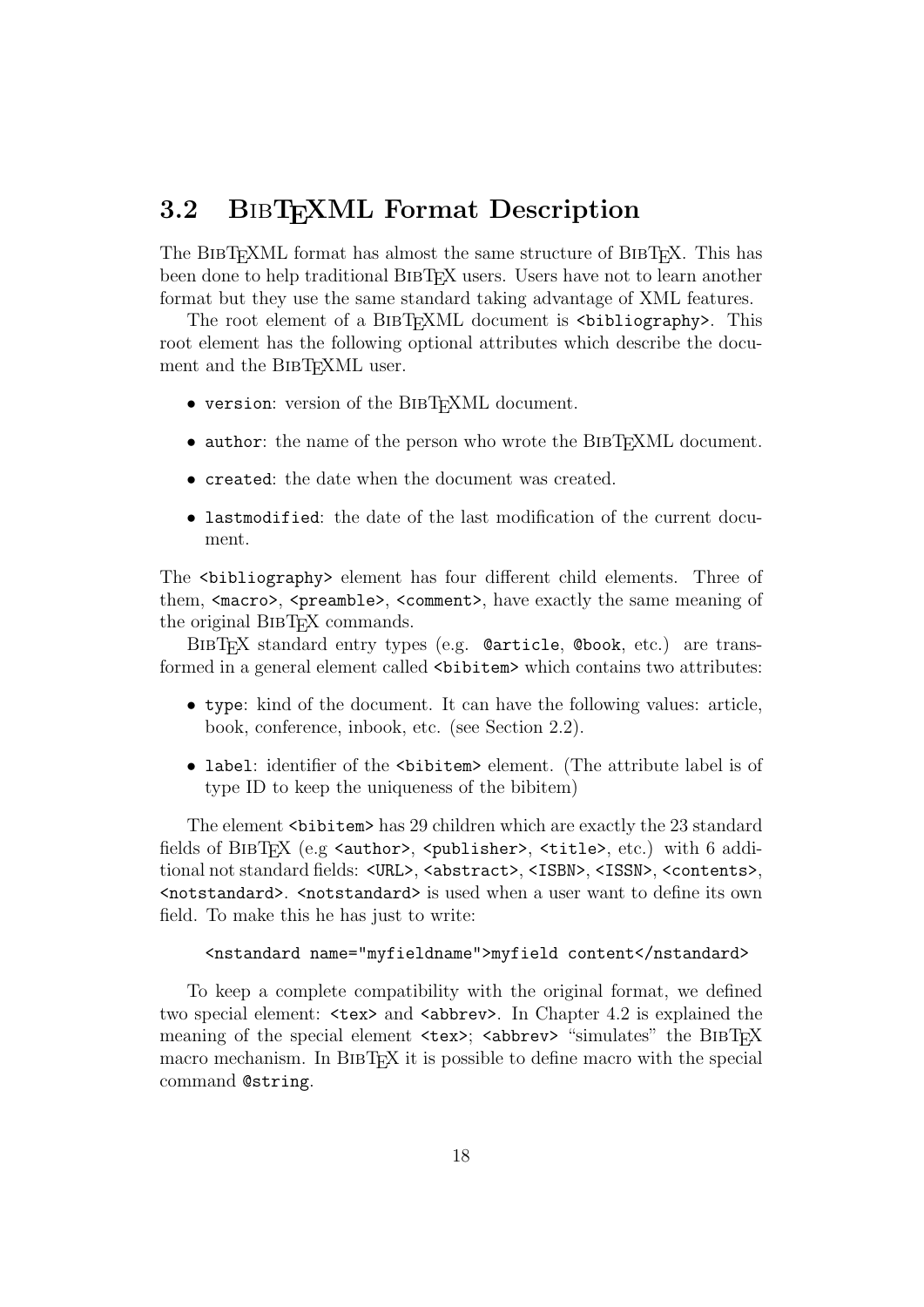```
@string{dret = "Erik Wilde"}
...
author = dret,
```
In the same way in BIBTEXML we have the following macro environment:

```
<macro alias="dret">Erik Wilde</macro>
```
The macro can be referenced inside an element with the special element <abbrev>:

```
<editor>
  <abbrev alias="dret"/>
</editor>
```
Finally the element <author> has four optional children:

- <firstname>: the first name of the author.
- <middlename>: the middle name of the author.
- <lastname>: the lastname of the author.
- <suffix>: Name suffix like: Jr., III, Sr., etc.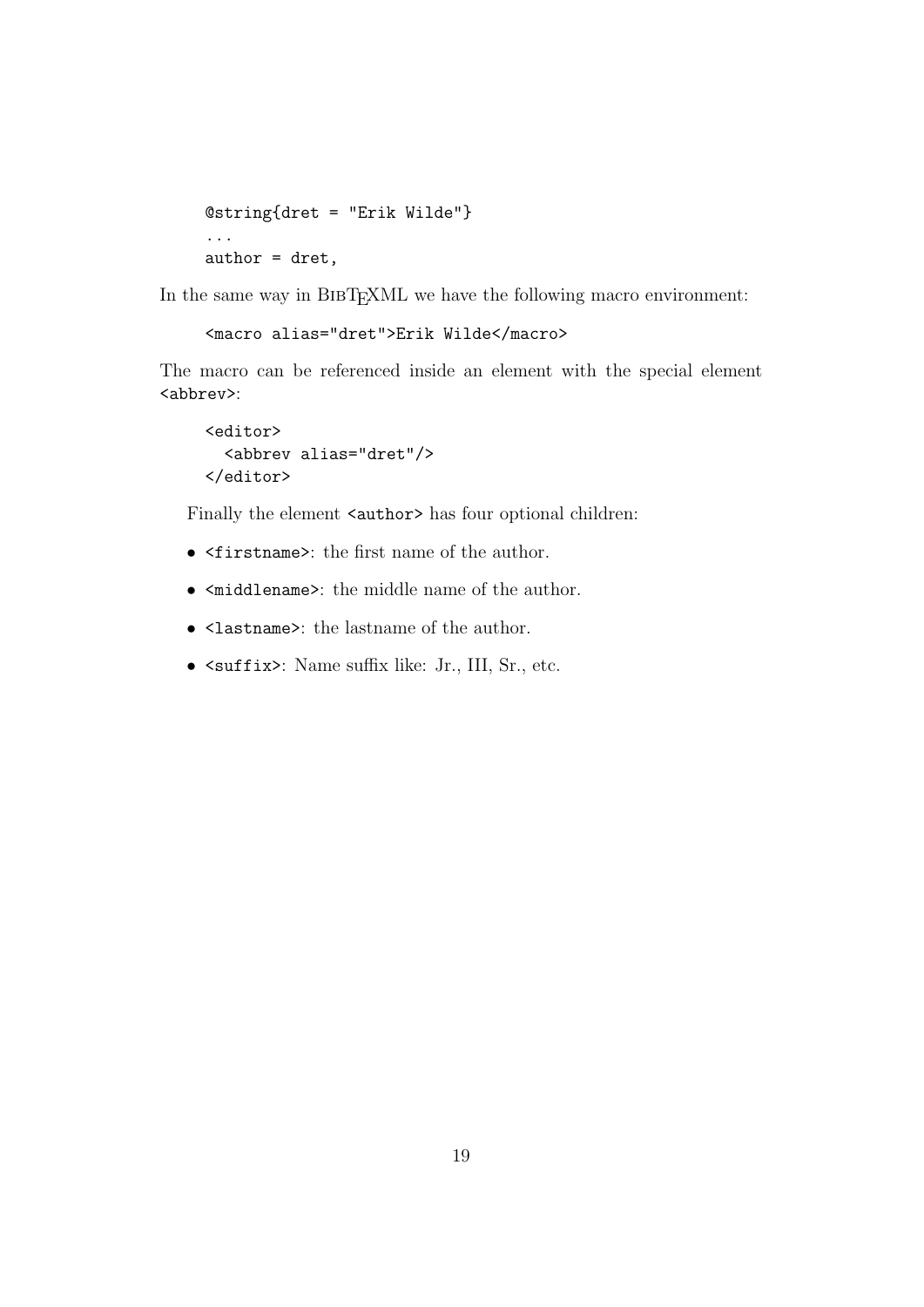# Chapter 4

# BIBTEX to BIBTEXML Conversion

The main task of the BIBTEX to BIBTEXML conversion is to obtain an XML representation of a BIBT<sub>EX</sub> file. A secondary job is to check the correctness of the input data and to generate warning or error messages if necessary. Since an XML file is easily transformed into other XML files with different structure, we decide to create an XML intermediate representation (see Figure 4.1) which is very close to the original format. The introduction of an intermediate representation makes the implementation of the front end much easier. The back end is developed using XSLT with a simple XSL stylesheet (see Section 4.3).



Figure 4.1: BIBTEX to BIBTEXML Conversion Steps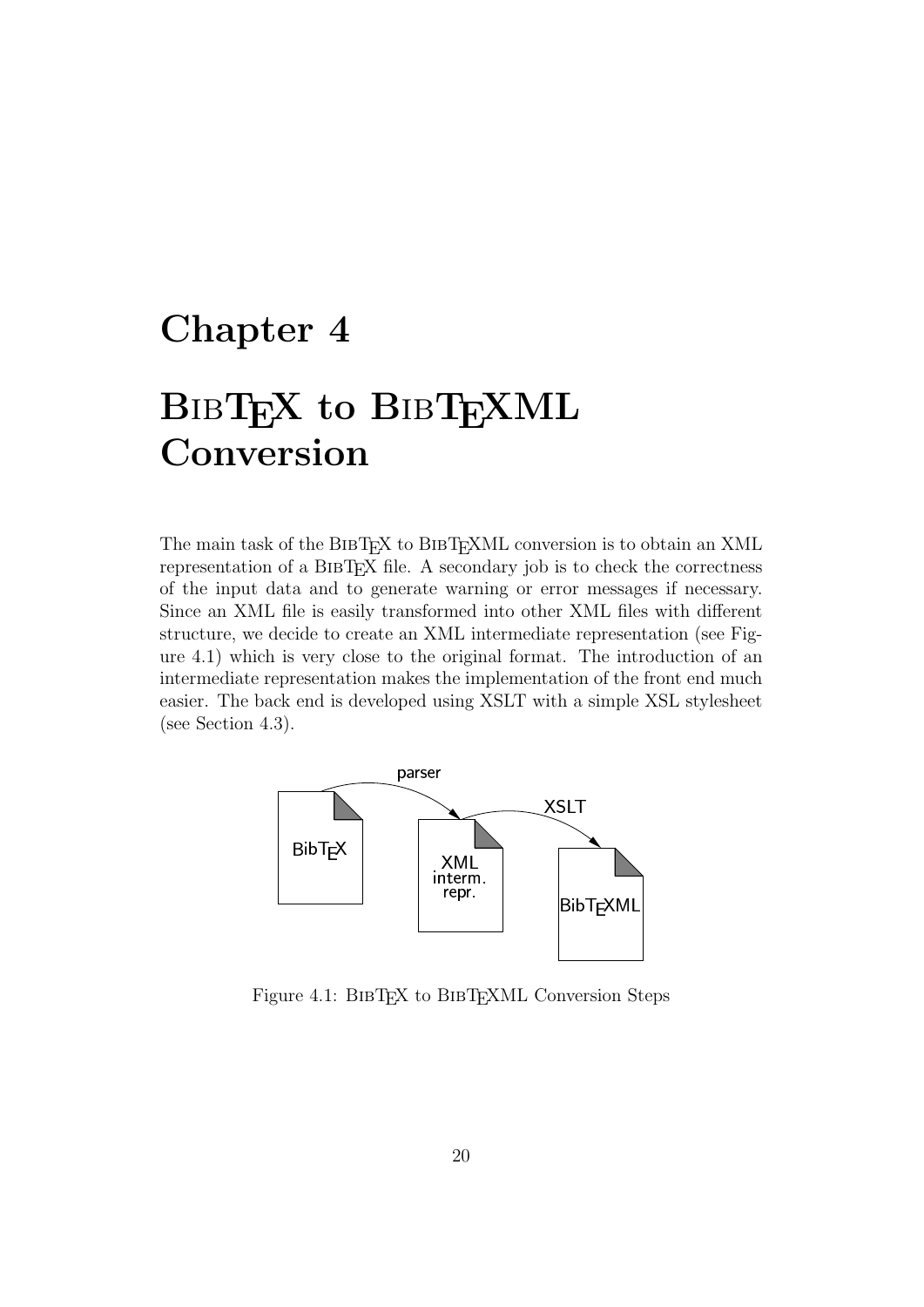## 4.1 Intermediate Representation

As already explained, we introduced an intermediate representation to simplify the BIBTEX to BIBTEXML conversion. This format is very close to the original BibTEX format but it is already structured using XML. The C parser scans the input files and transforms the BibTEX structured data into an XML file. For example the following entry:

```
@Book{kr,
 author = "B. W. Kernighan and D. M. Ritchie",
 title = "The {C} Programming Language",
 publisher = "Prentice-Hall",
 address = "Upper Saddle River, NJ 07458, USA",
 edition = "Second",
 year = "1988",
}
```
is transformed into:

```
<Book>
  <label>kr</label>
  <author>B. W. Kernighan and D. M. Ritchie</author>
  <title>The {C} Programming Language</title>
  <publisher>Prentice-Hall</publisher>
  <address>Upper Saddle River, NJ 07458, USA</address>
  <edition>Second</edition>
  <year>1988</year>
</Book>
```
This XML file is really very close to the original one: the basic structure

```
@entrytype{key,
      fieldname = "fieldtext",
      ....
      fieldname = "fieldtext",
}
```
is transformed into

```
<entrytype>
    <label>kr</label>
    <fieldname>fieldtext</fieldname>
    ....
    <fieldname>fieldtext</fieldname>
</entrytype>
```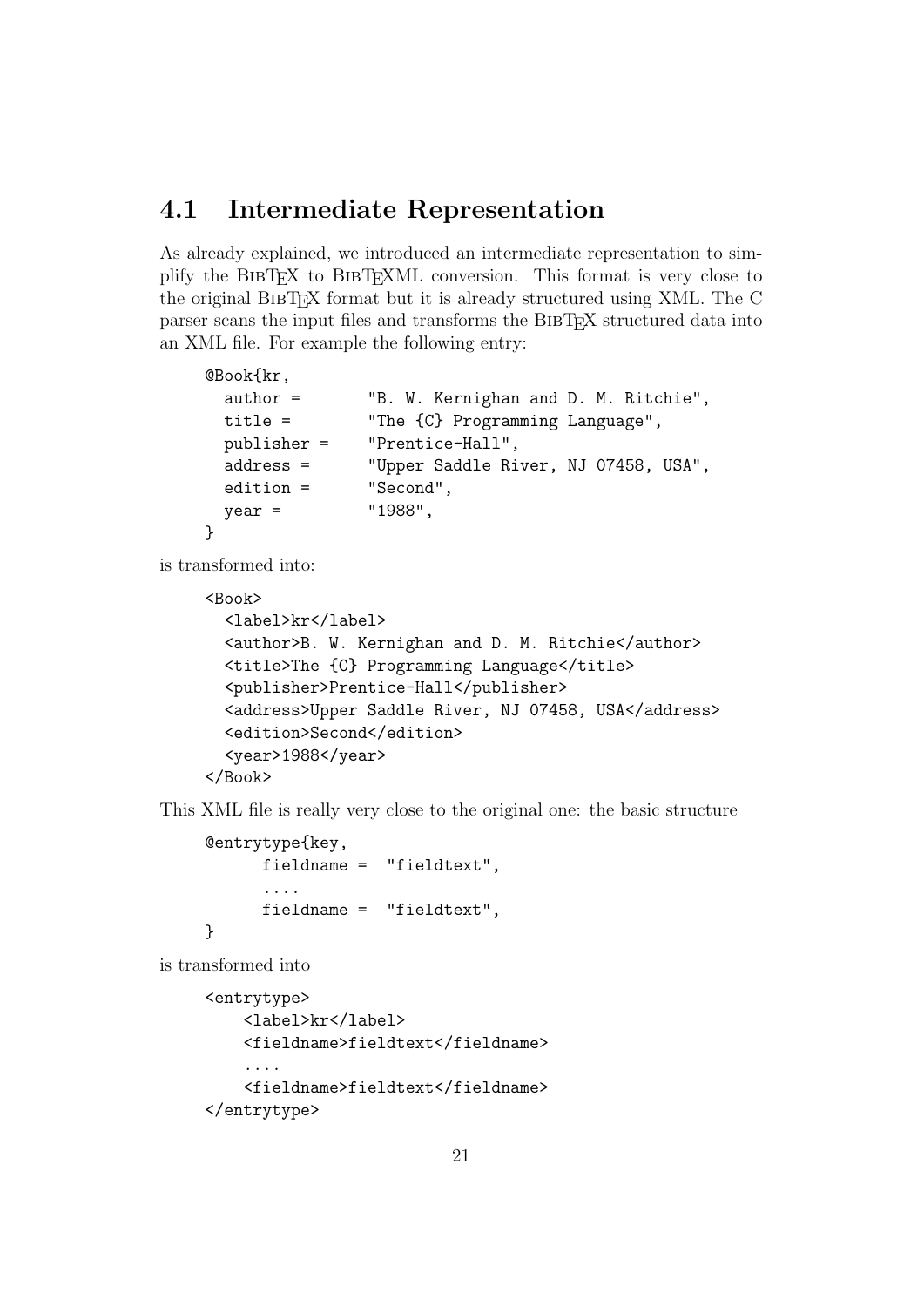The macros and the references which are present into the source data, are also transformed into a XML structure:

```
...
    @String{ieeecsp = "IEEE Computer Society Press"}
     ...
    publisher = ieeecsp
     ...
becomes
     ...
    <String>
       <alias>ieeecsp</alias>
       <macrotext>IEEE Computer Society Press</macrotext>
     </String>
```

```
...
<publisher><ref>ieeecsp</ref></publisher>
...
```
The parser does not make any semantic check of the input data: all *entry* types and field names are transformed into the XML intermediate representation, thus it is impossible to define a DTD for this format. The semantic check is performed by the XSLT which translates the bibliography into the definitive BIBT<sub>EXML</sub> file.

## 4.2 BIBT<sub>EX</sub> to Intermediate Representation Conversion

We evaluated different possibilities for the parser implementation.

The first solution we investigated, was to use BIBT<sub>EX</sub> to generate the desired data. BIBT<sub>EX</sub> uses a *bibliography style file*  $(.$ bst) as input to determine the format of the bibliography [12] and one option was to implement a special .bst file which describes the wanted XML bibliography format (see Figure 4.2). This solution has two major disadvantages. First of all the documentation about the *bibliography style file* is not very exhaustive: it is very difficult to find a full and clear specification of this format. The second problem is that a solution using BIBTEX does not solve all drawbacks of BIBTEX itself: for example no syntax check is made to proof the input bibliography data because BIBT<sub>F</sub>X assumes that its input is prepared correctly.

The second solution we investigated was to develop a stand-alone parser transforming the BIBT<sub>EX</sub> input into the XML intermediate representation.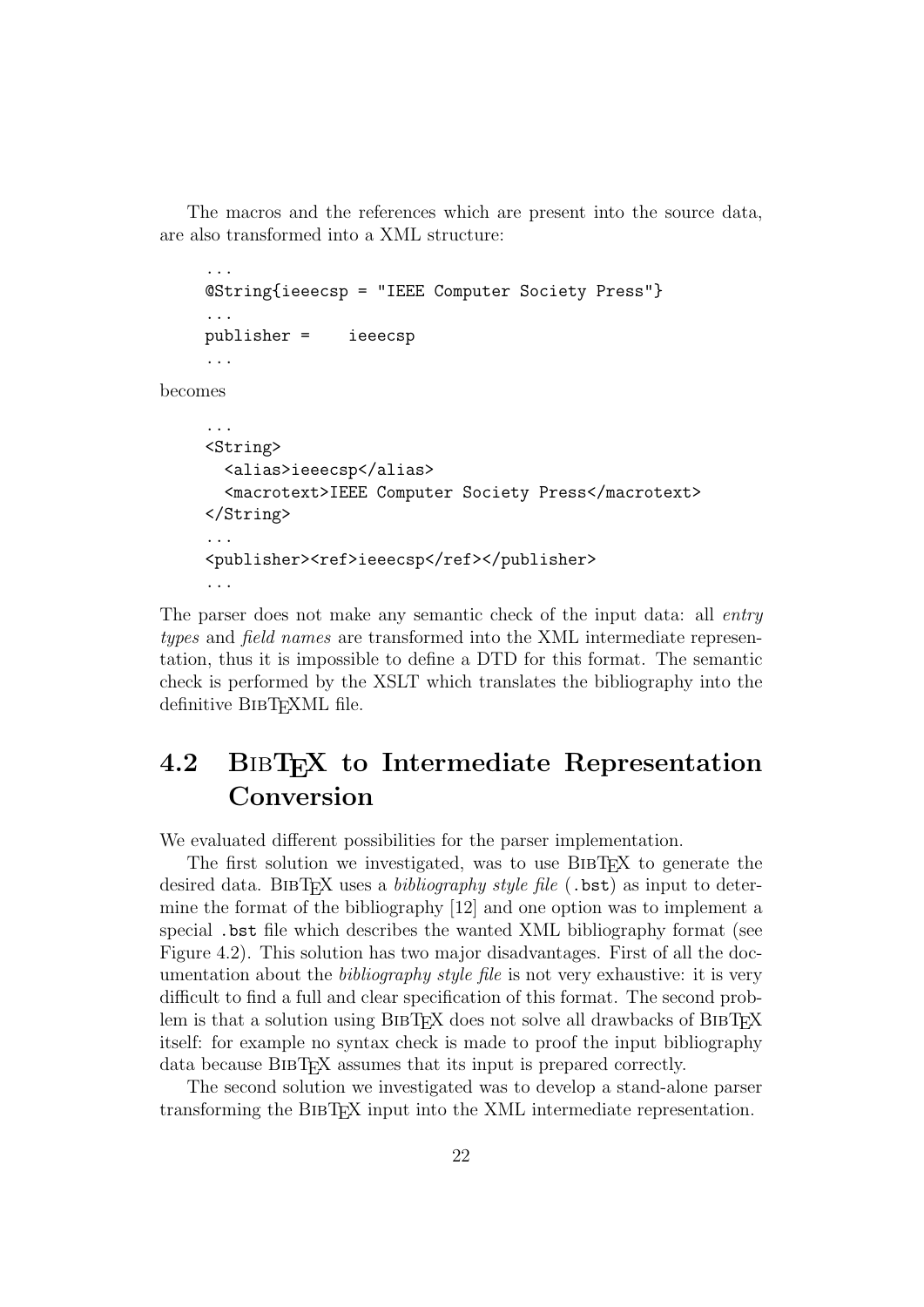

Figure 4.2: BIBT<sub>F</sub>X as parser generating XML

The translation of structured languages is usually divided into three main steps. First of all the compiler performs a lexical analysis, grouping consecutive characters into units (called tokens) which are "words" meaningful in the given language. The parser processes these token sequences to verify that they are in an order permitted by the language grammar (the set of rules which defines the language). At the end the *code is generated* interpreting the the token stream (which is grammar conformant) to perform an intended task. For example, BIBT<sub>EX</sub> transforms BIBT<sub>EX</sub> data according to rules in a user-specified style file into formatted bibliographic data suitable for the LATEX typesetting system. BibTEX includes internal implementations of lexical analysis and parsing but these are not available to the user. Writing lexical analyzers by hand can be a tedious process, therefore software tools have been developed to ease this task. These tools are called lexical analyzer generators: they take a specially-formatted specification file containing the description of the grammar defining the different tokens and generate the scanner source code. Similarly a parser generator builds the parser source file from the language grammar.

We first evaluated the possibility to implement the parser in Java [13] to take advantage of the portability offered by the Java environment. Despite this benefit a serious handicap is the absence of good and mature scanner and parser generators for the Java language. We made a first essay using JLex and CUP. JLex [14] is a lexical analyzer generator for Java which is based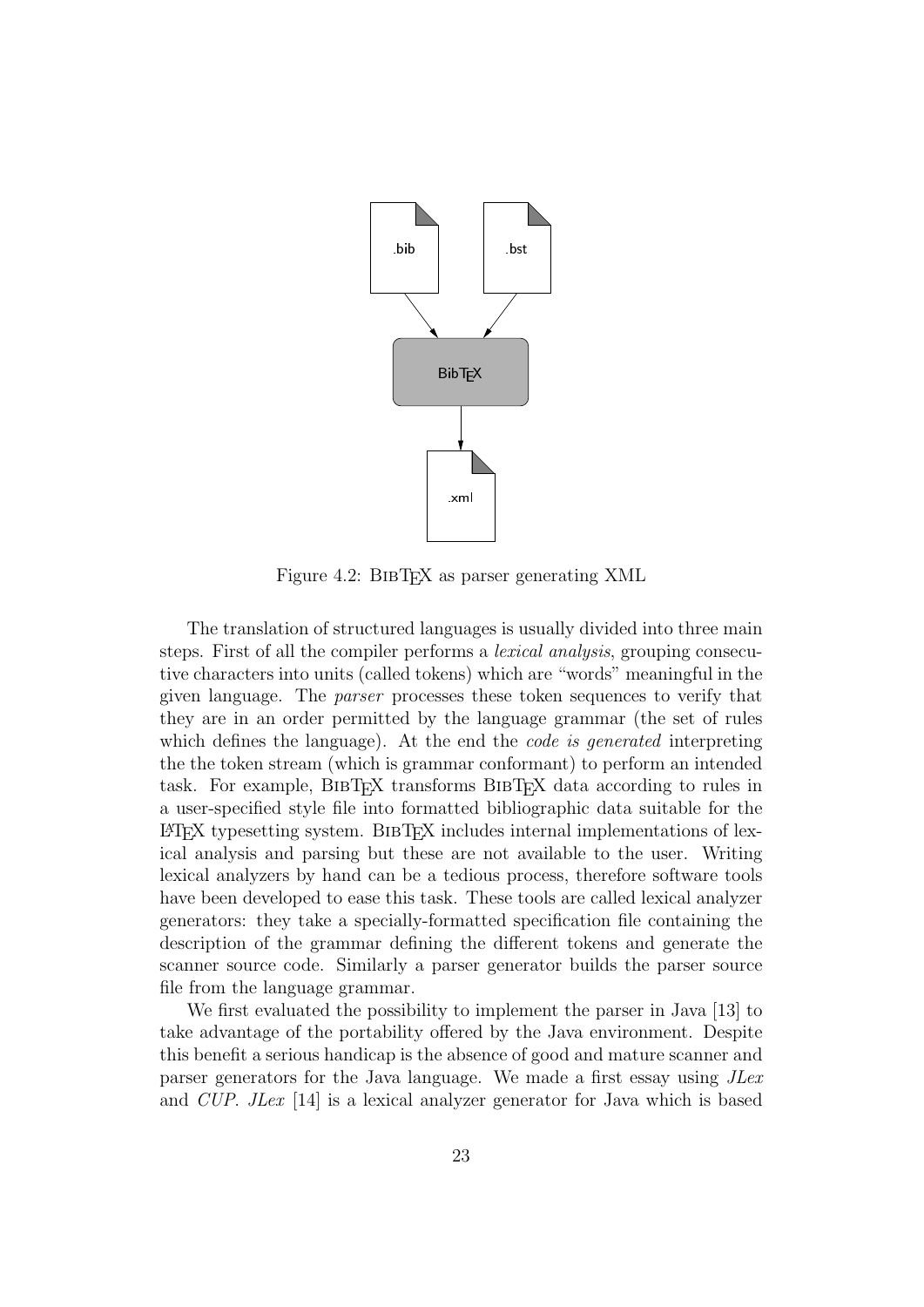upon the lex model. CUP [15] is a Java based system for generating parsers from simple specifications; it serves the same role as the widely used program yacc. CUP is written in Java, uses specifications including embedded Java code, and produces parsers which are implemented in Java. Unfortunately CUP is in an early development stage and lacks a lot of important features and is therefore unsuitable for the task.

After the evaluation of the already explained approaches, we switched to the solution which we chose, that involves  $C \left[16\right]$  as programming language and lex and yacc.

#### lex

lex [17] reads the given input file for the description of the scanner to generate. The specification of the regular language defining the scanner is in the form of pairs of regular expressions and C code, called rules. lex generates a C source file as output  $(\text{lex}.y, c)$  which defines a routine  $yylex()$ . When the executable is run, it analyzes its input for occurrences of the regular expressions. Whenever it finds one, it executes the corresponding C code.

#### yacc

yacc [17] is an LALR(1)<sup>1</sup> [18] parser generator. yacc reads the grammar specification from an input file and generates a bottom-up parser for it. The parsers consist of a set of parsing tables and a driver routine written in the C programming language. yacc normally writes the parse tables and the driver routine to the file y.tab.c.

#### Error detection and correction

A parser development is based on the grammar specifying the syntax of the data to manipulate. Unfortunately there is no well-defined grammar for BIBT<sub>EX</sub>. Beebe proposed a grammar for BIBT<sub>EX</sub> [19] which is the result of different studies and practical tests. He also developed several tools which are widely used for prettyprinting and syntax checking bibliography files. For example every bibliography in the Collection of Computer Science Bibliography (http://liinwww.ira.uka.de/bibliography/) has been converted to the BIBTEX format in a standardized layout with the aid of the *bibclean* tool [20] developed by Beebe and any entry that does not pass the syntax

<sup>1</sup>Lookahead left recursive; the parsing technique that yacc uses. The (1) denotes that the lookahead is limited to a single token. A grammar which can be parsed by a  $\text{LALR}(1)$ parser is context free grammar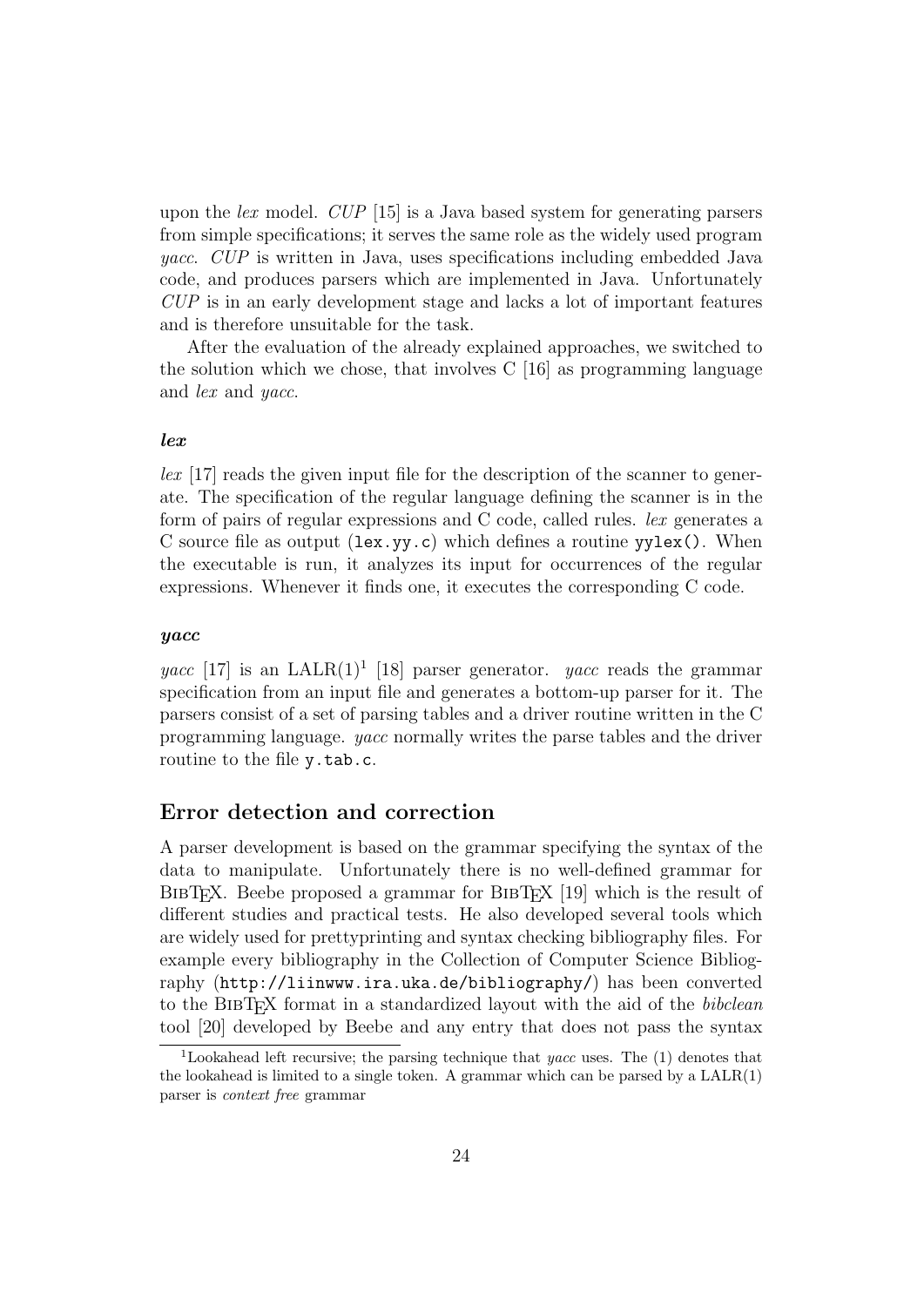checker is silently omitted during the conversion process. Evaluating Beebe's work we come to the conclusion that the proposed BIBT<sub>EX</sub> grammar is a robust starting point for our project.

Unlike BIBT<sub>EX</sub>, our parser obeys to a well-defined grammar and available BibTEX bibliographies usually contain errors which hinder the parsing process. To solve this problem, before the transformation, the input data are checked for syntax mistake using bibclean and bibparse. Both programs generate errors or warning if a problem is found. These errors cannot be automatically fixed: the user should manually correct the input file, according to the results of the syntax test. The correction process of the input data is schematized in Figure 4.3.



Figure 4.3: Error Correction Process

#### bibclean

bibclean  $[20]$  is a program which prettyprints and checks the syntax of BIBTEX bibliography data files. *bibclean* prettyprints input BIBT<sub>EX</sub> files to stdout, and checks the brace balance and the bibliography entry syntax as well. It detects problems in BIBT<sub>EX</sub> files that sometimes confuse even BIBT<sub>EX</sub> itself, and normalizes the appearance of BIBT<sub>F</sub>X entries.

For example each BIBT<sub>EX</sub> item is formatted into a consistent structure with one field = "value" pair per line, hyphen sequences in page numbers are converted to en-dashes  $(-')$ , month values are converted to standard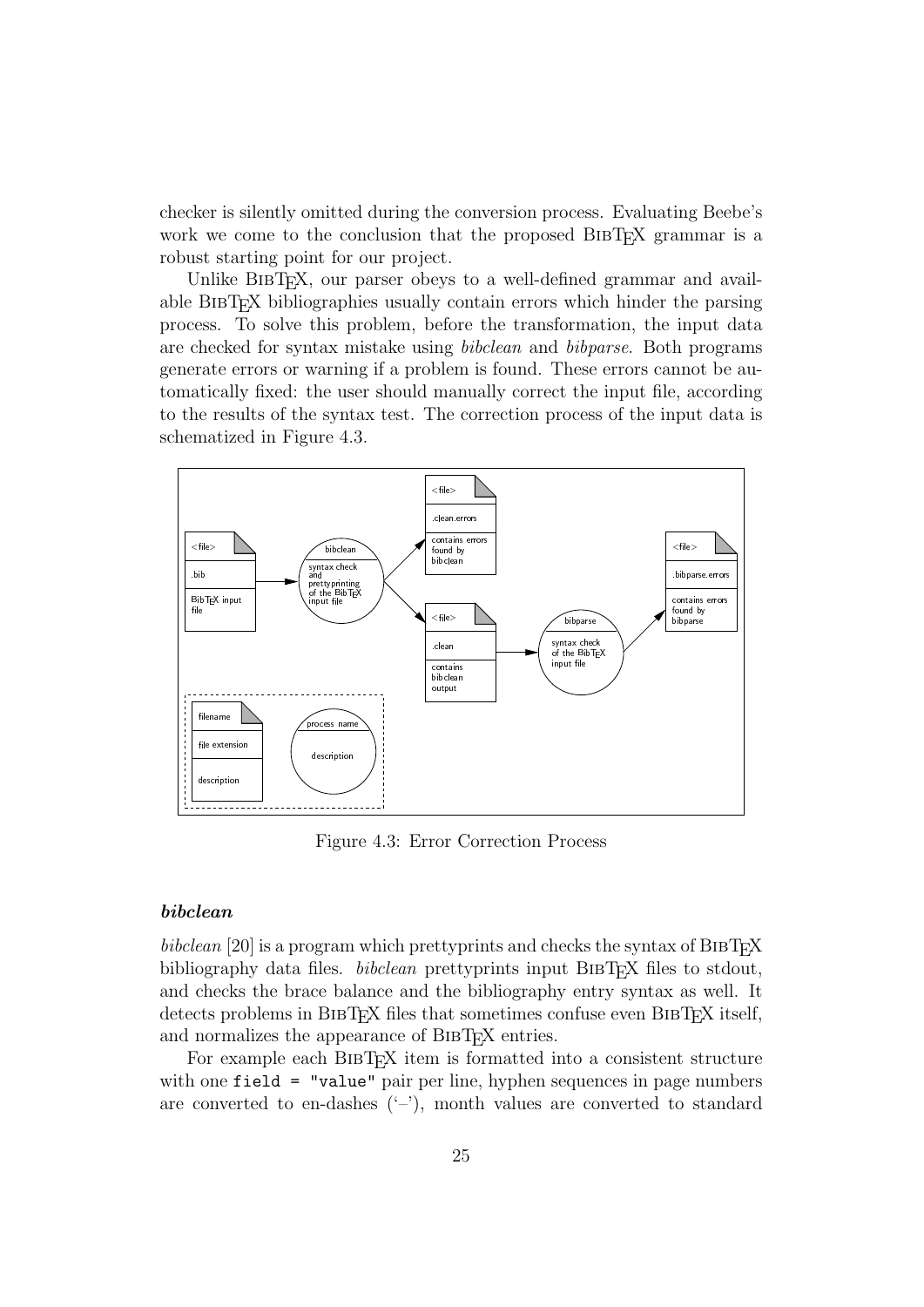$BIBT_FX$  string abbreviations (jan, feb, ...'), personal names in author and editor field values are normalized to the form "P. D. Q. Bach", from "P.D.Q. Bach" and "Bach, P.D.Q." and so on. The standardized output of bibclean facilitates the later application of the bibtexmlparse (see Section 4.2) parser and the Perl converter (see Section 4.2). bibclean generates also warnings if a bad ISBN or ISSN number is found

When bibclean detects an error, it issues an error message to both stderr and stdout. Error messages begin with a distinctive pair of queries "??" followed by the input file name and line number. Warning messages identify possible problems, and are therefore sent only to stderr, and not to stdout, so they never appear in the output file. They are identified by a distinctive pair of percents "%%". If error messages are ignored, and left in the output bibliography file, they will precipitate an error when the bibliography is next processed with BIBT<sub>EX</sub>.

After issuing an error message, *bibclean* resynchronizes its input by copying it verbatim to stdout until a new bibliography entry is recognized on a line which first non-blank character is an at-sign  $(°\mathbf{C})$ . This ensures that nothing is lost from the input file(s), allowing corrections to be made in either the input or the output files.

#### bibparse

bibparse [21] is a program which checks a BIBT<sub>EX</sub> files, verifying their conformance to a proposed grammar for BibTEX [19]. The only output normally produced by bibparse is on the standard error unit, stderr, only if grammatical errors are detected. Silent execution means a successful parse. This program is developed using lex and yacc.

#### The parser

bibxmlparse is the parsing program which we developed for transforming the input BibTEX data (which is assumed to be correct) into the intermediate representation (see Figure 4.4). This tool is based on the top of the bibparse version 1.04. We modified the *lex* and the *yacc* files in such a way that the desired output is generated.

The Lexer The lexer job is to feed tokens to the parser. The parser is the higher level routine, and calls the lexer yylex() whenever it needs a token from the input. As soon as the lexer finds a token of interest to the parser, it returns to the parser, returning the token code as the value. Yacc defines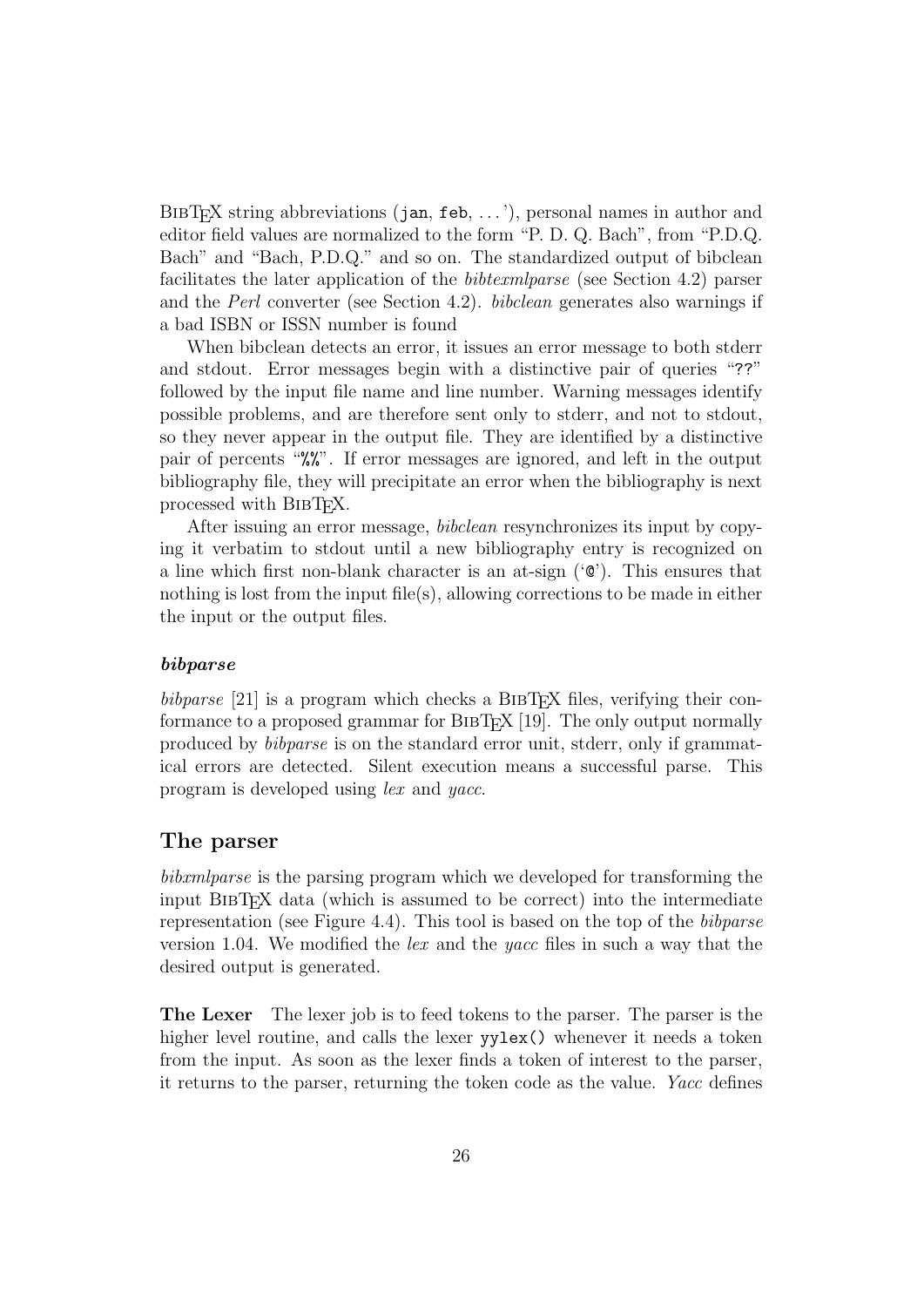the token names in the parser as C preprocessor names in y.tab.h so the lexer can use them.

bibxmllex. l is the new lex file. We added the C code needed to store the value of the single recognized tokens in the yylval variable. For example if a token TOKEN\_KEY is found we store the value with the following C expression:

```
...
case TOKEN_KEY:
 yylval.sval=strdup(yytext);
...
```
The Parser bibxmlparse. v is the new yacc file. We modified the  $def$ nition section<sup>2</sup> adding the value type of the single tokens. For example the definition of the token TOKEN\_KEY is:

```
%token <sval> TOKEN_KEY 10
```
This code specifies that the token TOKEN\_KEY is of type sval which is defined in the same file as:

```
%union
{
  char *sval;
  int ival;
}
```
We adapted also the *rules section*<sup>3</sup> so that the desired intermediate representation is printed to the standard output. For example the following code

```
...
printf("<label>%s</label>\n",$6);
...
```
prints the <label> element with its content.

#### Conversion of LAT<sub>EX</sub> special characters

In BibTEX entries it is possible to specify characters other than alphabetical ones, adopting the TEX character syntax. Each special character begins with

<sup>&</sup>lt;sup>2</sup>The definition section of a *yacc* file specification includes declarations of the token used in the grammar and the type of values used in the parser stack.

<sup>3</sup>The rules section consists of a list of grammar rules. In this section is also possible to specify C code to perform rule's action.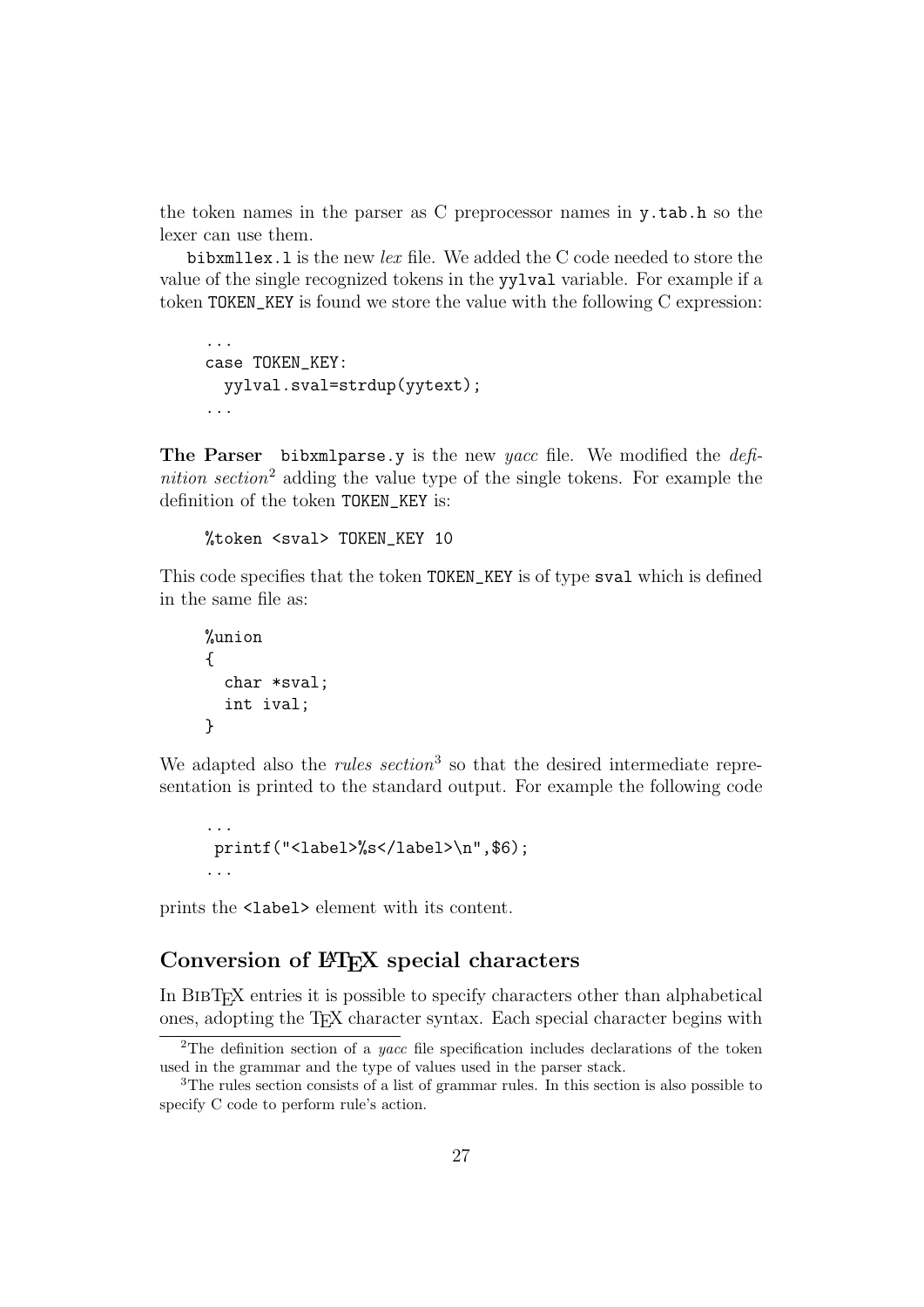

Figure 4.4: BIBT<sub>EX</sub> to Intermediate Representation Conversion

a slash  $\forall$ , and is followed by a special symbol and a letter. For example 'a' and 'è' are typeset as  $\iota$ " a and  $\iota$ ' e. Since XML can not understand this character set, a conversion is needed. The best solution is to convert each TEX special character into its corresponding UTF-8 code<sup>4</sup> . We choose to do this conversion using a Perl-script which translates recognized character sequences into the corresponding UTF-8 representation (see Figure 4.4). Perl [22, 23] is an acronym for Practical Extraction and Report Language, a language optimized for text manipulation. The language is intended to be practical (easy to use, efficient, complete) rather than beautiful (tiny, elegant, minimal). We choose to implement this task using Perl because it combines (in the author's opinion, anyway) some of the best features of C,

<sup>4</sup>UTF-8 is a way of transforming all Unicode characters into a variable length encoding of bytes. It has the advantages that the Unicode characters corresponding to the familiar ASCII set have the same byte values as ASCII, and that Unicode characters transformed into UTF-8 can be used with much existing software without extensive software rewrites.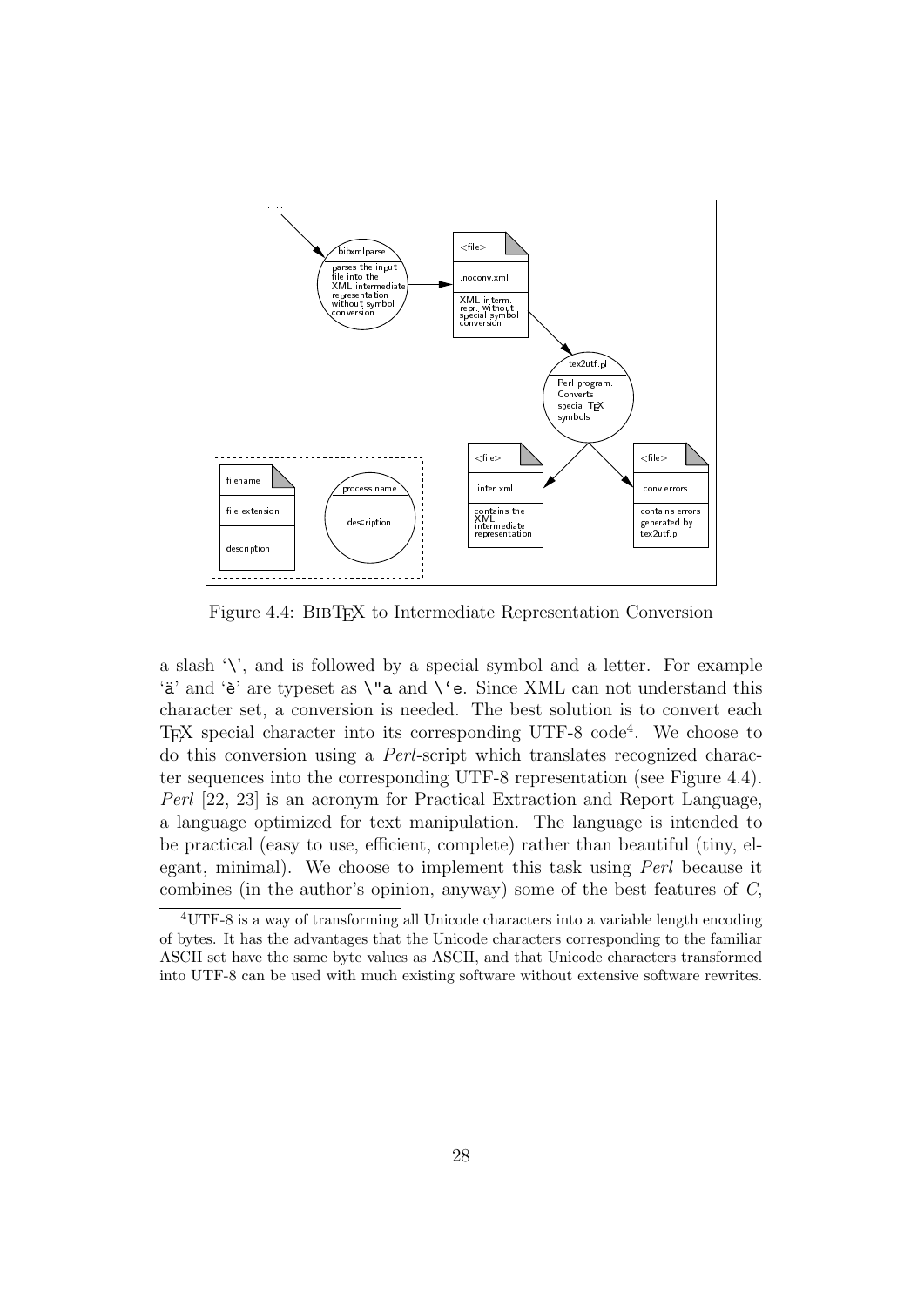

Figure 4.5: XML Conversion Table

 $\text{sed}^5$ , awk<sup>6</sup> and sh<sup>7</sup>. Perl expression syntax corresponds closely to C expression syntax and it can use sophisticated pattern matching techniques to scan large amounts of data quickly. Perl is available for most operating systems, including virtually all Unix-like platforms.

Since TEX does not define an UTF-8 code set a correspondence table is needed. We decide to build this table using XML. This solution provides many advantages: it is easy to write and to extend, and is "exportable" into various formats using XSLT (see Figure 4.5).

For example we developed a XSLT for transforming the conversion table into a  $\Delta F$ F<sub>K</sub>X file (see Section C.2). In this way it is possible to obtain a printable conversion file which enables us to check the correctness of the single T<sub>E</sub>X-UTF-8 entry.

#### T<sub>EX</sub> control sequences

A standard keyboard has very few keys compared to the large number of symbols that are usually needed. For example the Unicode organization<sup>8</sup> has coded over 50000 different symbols. In order to make a limited keyboard sufficient versatile, T<sub>EX</sub> defines an *escape character* which is reserved for

 $\sqrt[5]{\text{Sed}}$  is a stream editor which is able to perform basic text transformations on an input stream

 $6Awk$  is a programming language whose basic operation is to search a set of files for pattern, and to perform specified actions upon lines or fields of line which contain instances of those patterns

<sup>7</sup>The sh utility is a command programming language that executes commands read from a terminal or a file

<sup>8</sup>http://www.unicode.org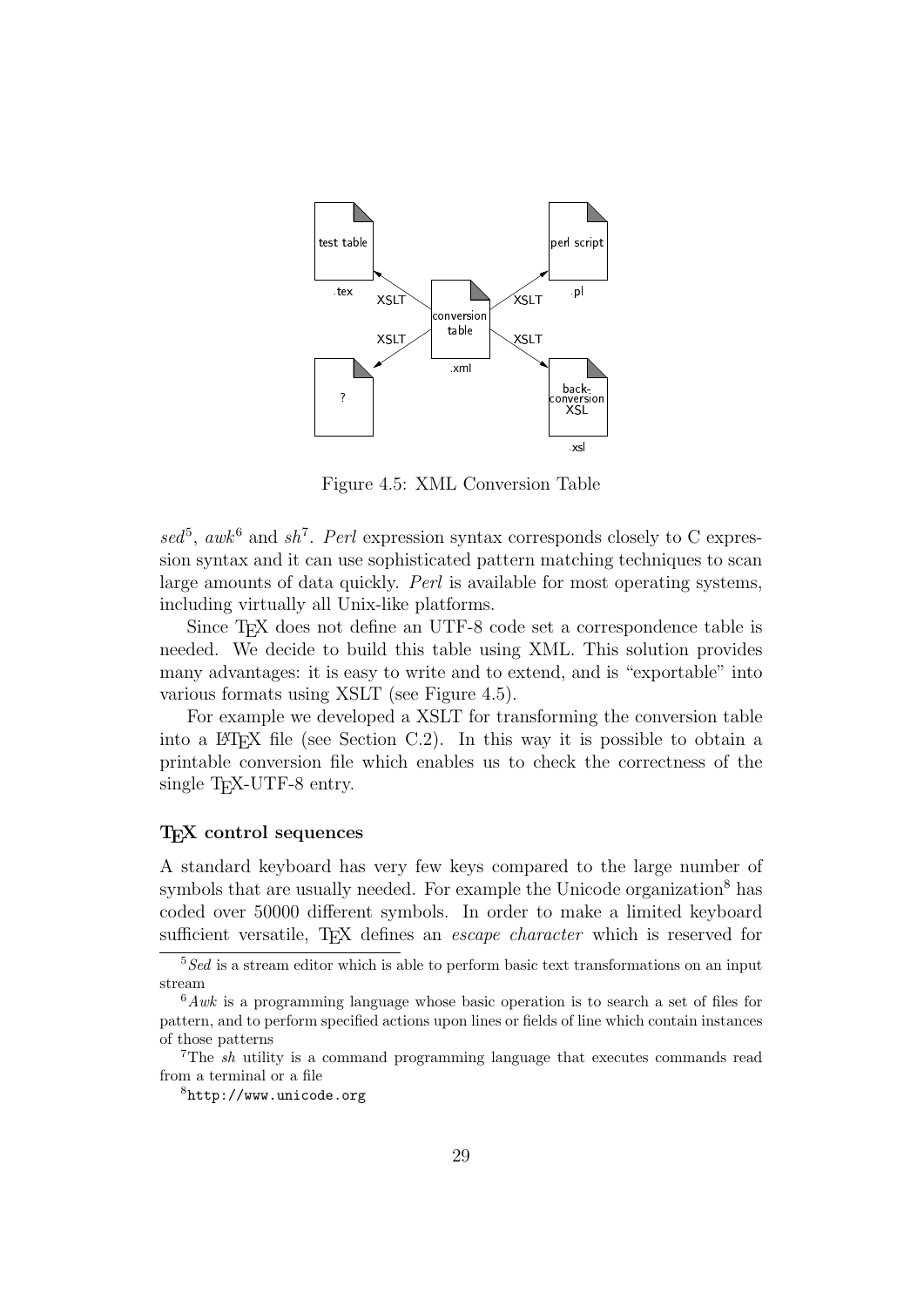special use  $[1]$ . Usually the "backslash" character '\' is used for this purpose. Immediately after the '\' follows the *control sequence*, a coded command which tell T<sub>EX</sub> what we have in mind. For example

#### \TeX

which causes  $T_{FX}$  to print the  $T_{FX}$ -logo. The string of character  $\Gamma$ control sequence. Another example is:

#### sch\"on

TEX converts this to 'schön'. This control sequence  $(\Upsilon')$  is used to place an accent over the 'o'.

Control sequences come in two forms. The first one, like \TeX, is called a control word; it consists of an escape character followed by one or more letters<sup>9</sup>, followed by a space or by something besides a letter. The space after a control words is needed by TEX to recognize the end of the control sequence if its is followed by a letter.

A control sequence of the second kind, like  $\Upsilon$ , is called a *control symbol*; it consists of the escape character followed by a single nonletter. In this case is not needed a space to separate the control sequence from the letter that follows, control sequences of the second type always have exactly one symbol after the escape character.

When a space comes after a control word it is ignored by T<sub>EX</sub>; i.e., it is not considered to be a "real" space. But when a space comes after a control symbol, it is truly a space. To have a space which appears after a control word a "control space" is needed:

#### $\chi_{\square}$

TEX will treat this as a space that is not to be ignored. To have a better control over spacing it is also possible to use the grouping mechanism. For example it is a mistake to type '\TeX\' when the following character is not a blank space. In all cases it would be correct to type

#### ${\rm \{Y\}}$

whether or not the following character is a space, because the ' $\}$ ' stops T<sub>E</sub>X from absorbing an optional space. Another possibility is to type

#### $\{$   $\}$

<sup>&</sup>lt;sup>9</sup> for T<sub>E</sub>X a letter is one of the 52 symbols  $a...z$  and  $A...z$ . The digits  $0...9$  are not considered letters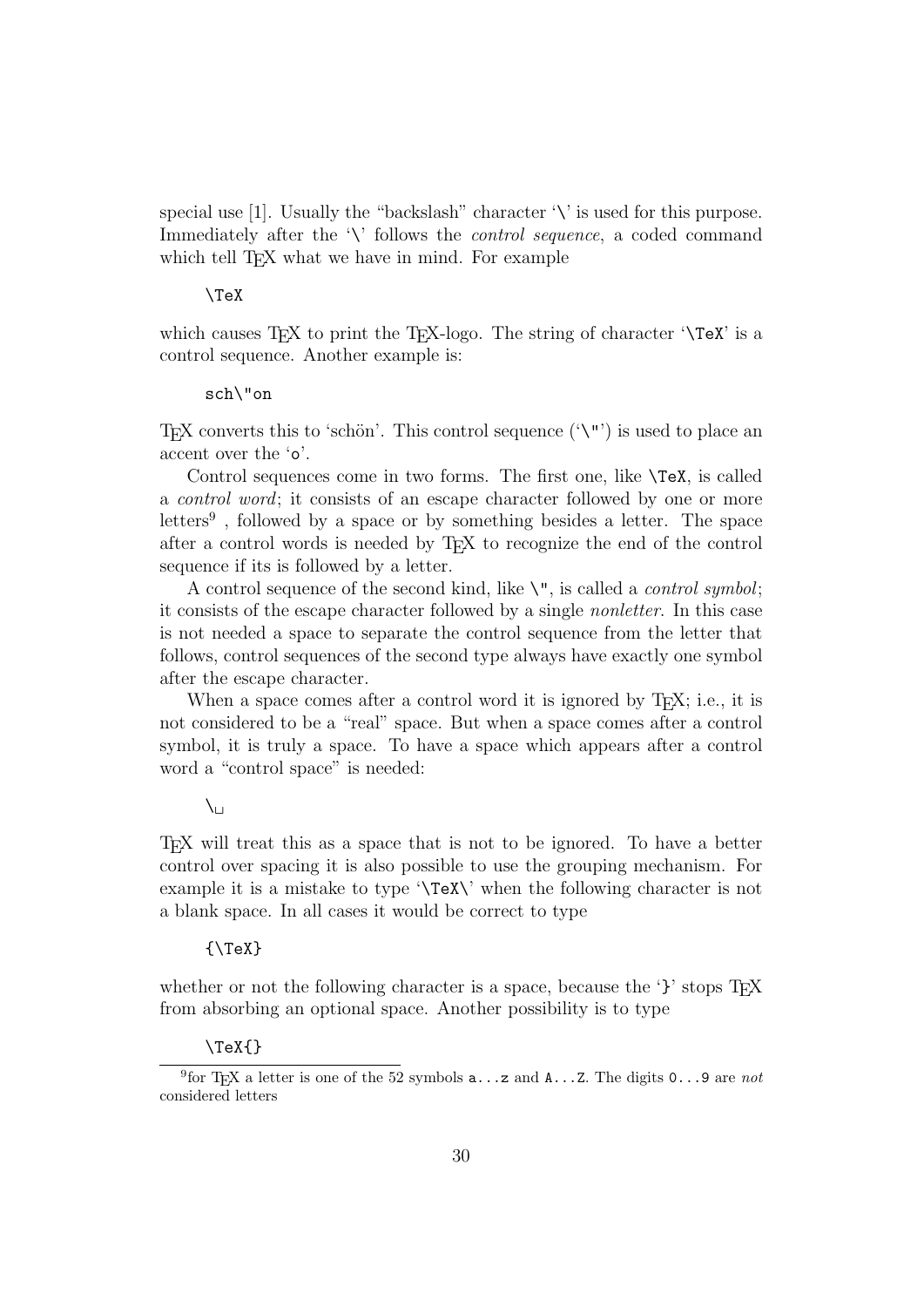using an empty group for the same purpose. The  $\{ \}$  does not produce output, but it does have the effect of stopping TEX from skipping spaces.

TEX understands about 900 control sequences. It is also possible to extend this built-in set. For example we defined with the \def command the control sequence

```
\def\BibTeX{B{\sc ib}\TeX}
```
which prints 'BIBT<sub>EX</sub>' typing \BibTeX{}.

#### Special Symbols in BIBT<sub>EX</sub>

Since version  $0.99b$  [4], BIBT<sub>EX</sub> handles accented characters. For example using the alpha bibliography style, an entry with the following two fields

```
author = "Kurt G{\varepsilon}"o}del",
year = 1931
```
will have the label "[Göd31]". To get this feature to work the entire accented character must be placed in braces; in this case either  $\{\'$  of  $\{\'$  {o}} will do. Furthermore these braces must not be enclosed in braces themselves (other than the field delimiting braces). Thus neither  $\{G\}\$  o}del} nor  $\{G\}\$ del} will work. BIBTFX considers an accented character is really a special case of a "special character", which consists of everything from a left brace at the top-most level, immediately followed by a backslash, up through the matching right brace. For example in the field

```
author = "\AA{ke} {Jos{\'{e}}} {\'{E}douard} G{\"o}del"
```
there are just two special characters,  $\{\{\check{C}\}\}\$ douard $\}$ ' and  $\{\check{C}\}\$ ' (the same would be true if the pair of double quotes delimiting the field were braces instead). In general BIBTEX will do not any process of a TEX or L<sup>AT</sup>EX control sequence inside a special character, but it will process other characters.

Many of the T<sub>E</sub>X control symbol (like  $\forall$ "a' or  $\forall$  e') are also coded in the Unicode format. Thus it is possible to translate then into the corresponding UTF-8 code. The following BIBT<sub>EX</sub> field

publisher = "La Tromb{ $\backslash$ 'e}e"

is represented in BibTEXML as

```
<publisher>La Tromb&#x00E9;e</publisher>
```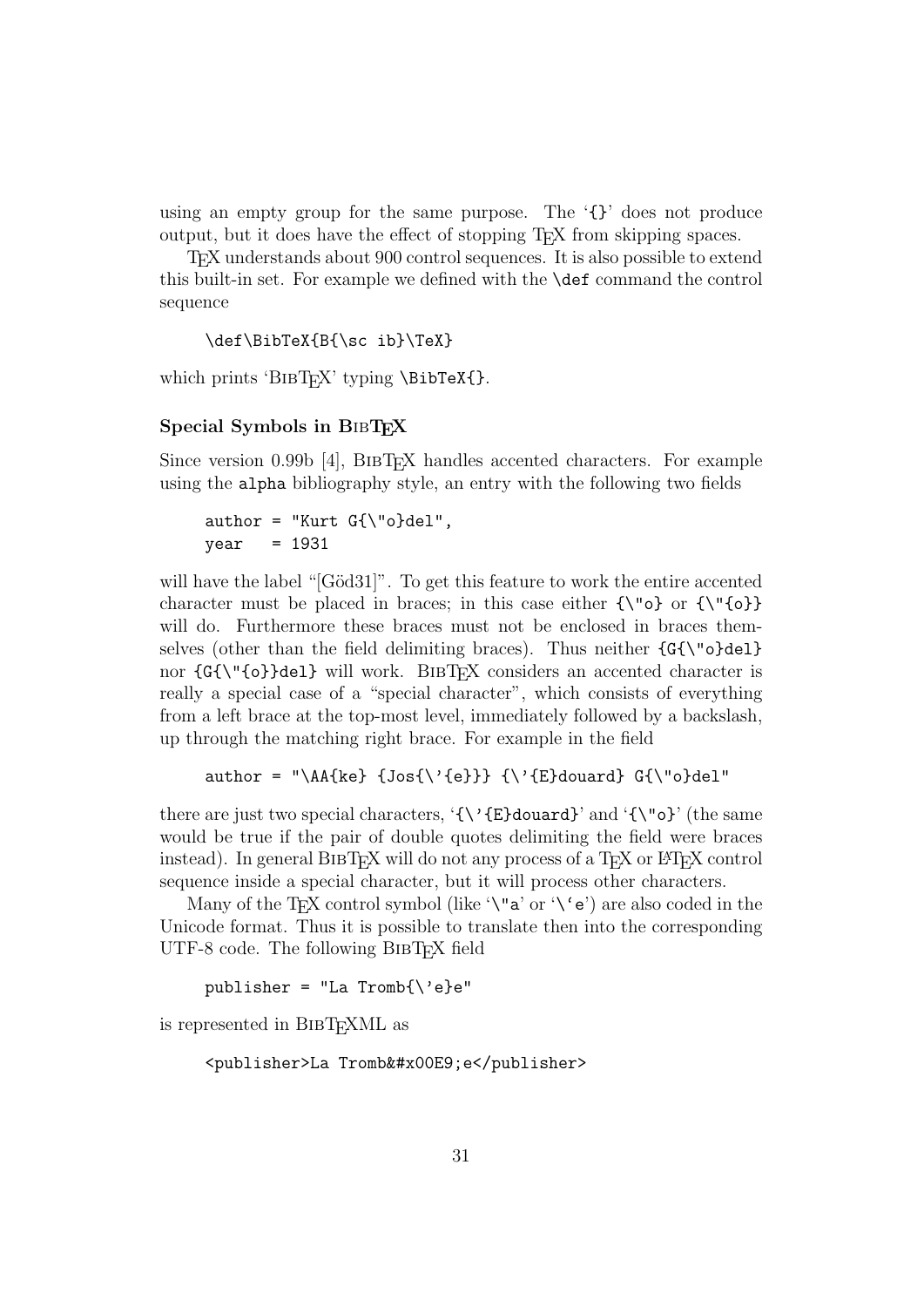where  $\forall x \neq 0$  is the UTF-8 hexadecimal code of the symbol  $\forall \epsilon'$ .

The BIBT<sub>E</sub>XML file is converted back into the original BIBT<sub>E</sub>X format using XSLT. An XSLT translates all Unicode compliant symbols in TFX control symbols (e.g.  $\&\#x00E9$ ; to  $\&e$ ).

T<sub>EX</sub> control words (like '\TeX' or '\LaTeXe') do not have any correspondence in the Unicode. Therefore the already explained substitution does not apply. Another mechanism, which enable full T<sub>E</sub>X compatibility is needed. The proposed solution consists in a special XML tag that is added when such a control word must be represented in BIBT<sub>EX</sub>ML. The following BIBT<sub>EX</sub> field

title =  $\{\text{L} \$  guide"

is represented in BibTEXML as

```
<title><tex code="\LaTeXe">LaTeX2e</tex> guide</publisher>
```
The XML tag <tex code="\LaTeXe">LaTeX2e</tex> enables a full TFX compatibility (the code attribute value is selected and inserted in the BIBT<sub>EX</sub> format) and the possibility to specify "human readable" substitution strings (for example when parsing the BibTEXML file into a HTML or plain text the sequence 'LaTeX2e' is used).

## 4.3 Intermediate Representation to BIBTEXML Conversion

In the previous chapter we described how the *bibxmlparse* program transforms BibTEX files into the XML format. This XML files are only an intermediate representation of the bibliographies. With a simple XSLT [7] stylesheet the files are transformed into the final BIBT<sub>EXML</sub> format (see Figure 4.6).

This stylesheet is called i2bibtexml.xsl and has to perform three main tasks:

- Recognize not standard fields: as described in the second chapter, BIBT<sub>EX</sub> format has about 20 standard fields. Users can anyway define their own fields. After the transformation, not standard fields are put in the <nstandard> element.
- Create attributes: many BIBT<sub>EX</sub> fields have practically the role of a key. For example the label at the beginning of a BIBT<sub>EX</sub> item is a key which identify the item. So it is meaningful to transform BibTEX labels in XML attributes of type ID.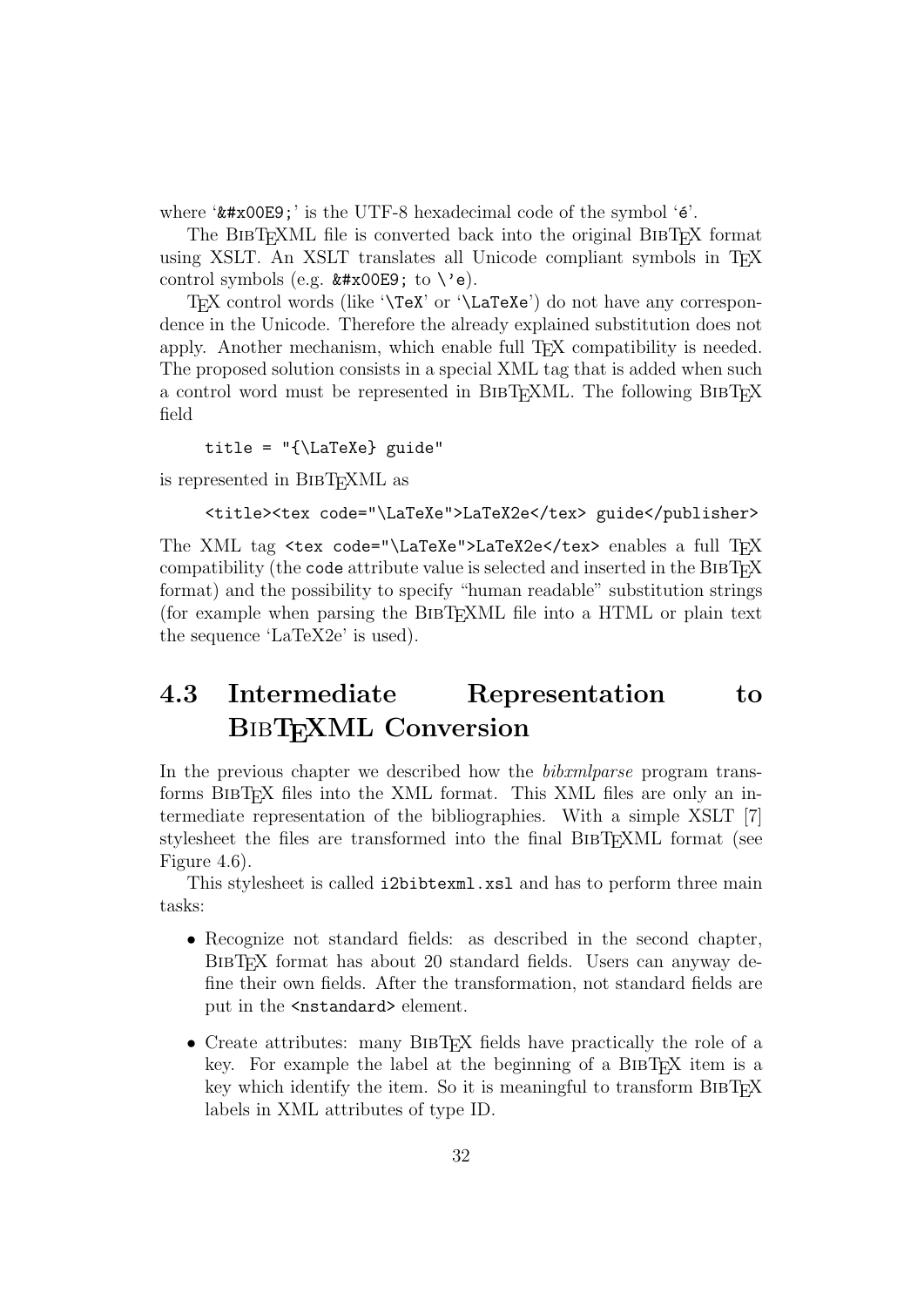

Figure 4.6: Intermediate Representation to BibTEXML Conversion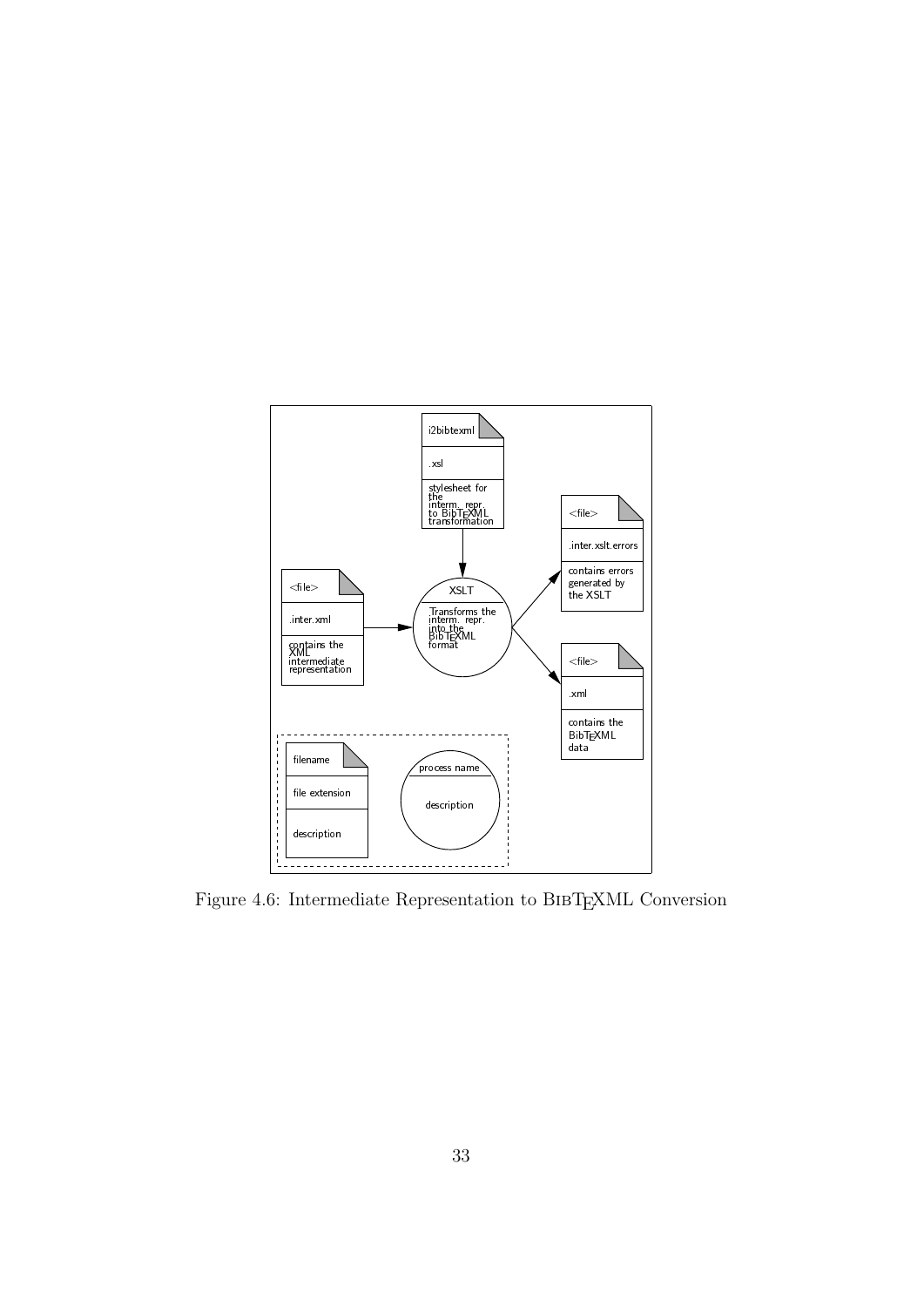• Perform the subdivision of author names: BIBT<sub>EX</sub> has an accurate syntax for author names. Analyzing this syntax the stylesheet recognize first, middle and last name of the author.

#### Names in BIBTFX

Many people use BIBT<sub>EX</sub>, but only few know the exact syntax for names. A name, in the BIBT<sub>EX</sub> format, consists of a list of tokens which are divided in four parts: 'first', 'von', 'last', and 'jr'. Tokens are separated by whitespace or commas. Thus the name:

van Gogh, Vincent

has three tokens, whereas the name

```
{Previtali, Lurati, and Wilde}
```
has a single token. The name in this case is delimited by curly braces which means that it should be considered as a single token. How tokens are divided into parts depends on the form of the name. If the name has no commas, then it is assumed to be in either "first last" or "first von last" form. If there are no tokens that start with a lower-case letter, then "first last" form is assumed: the final token is the last name, and all other tokens compose the first name. Otherwise, the earliest contiguous sequence of tokens with initial lower-case letters is taken as the 'von' part.

If a name has a single comma, then it is assumed to be in "von last, first" form. A leading sequence of tokens with initial lower-case letters, if any, forms the 'von' part; tokens between the 'von' and the comma form the 'last' part; tokens following the comma form the 'first' part.

If a name has more than two commas, a warning is printed and the name is treated as though only the first two commas were present.

Finally, if a name has two commas, it is assumed to be in "von last, jr, first" form. (This is the only way to represent a name with a 'jr' part.) The parsing of the name is the same as for a one-comma name, except that tokens between the two commas are taken to be the 'jr' part.

The strings "John Dilbert" and "Dilbert, John" are different representations of the same name, so split into parts and tokens the same way, namely as:

```
first => ("John")
von \Rightarrow ()
last => ("Dilbert")
jr \t \Rightarrow ()
```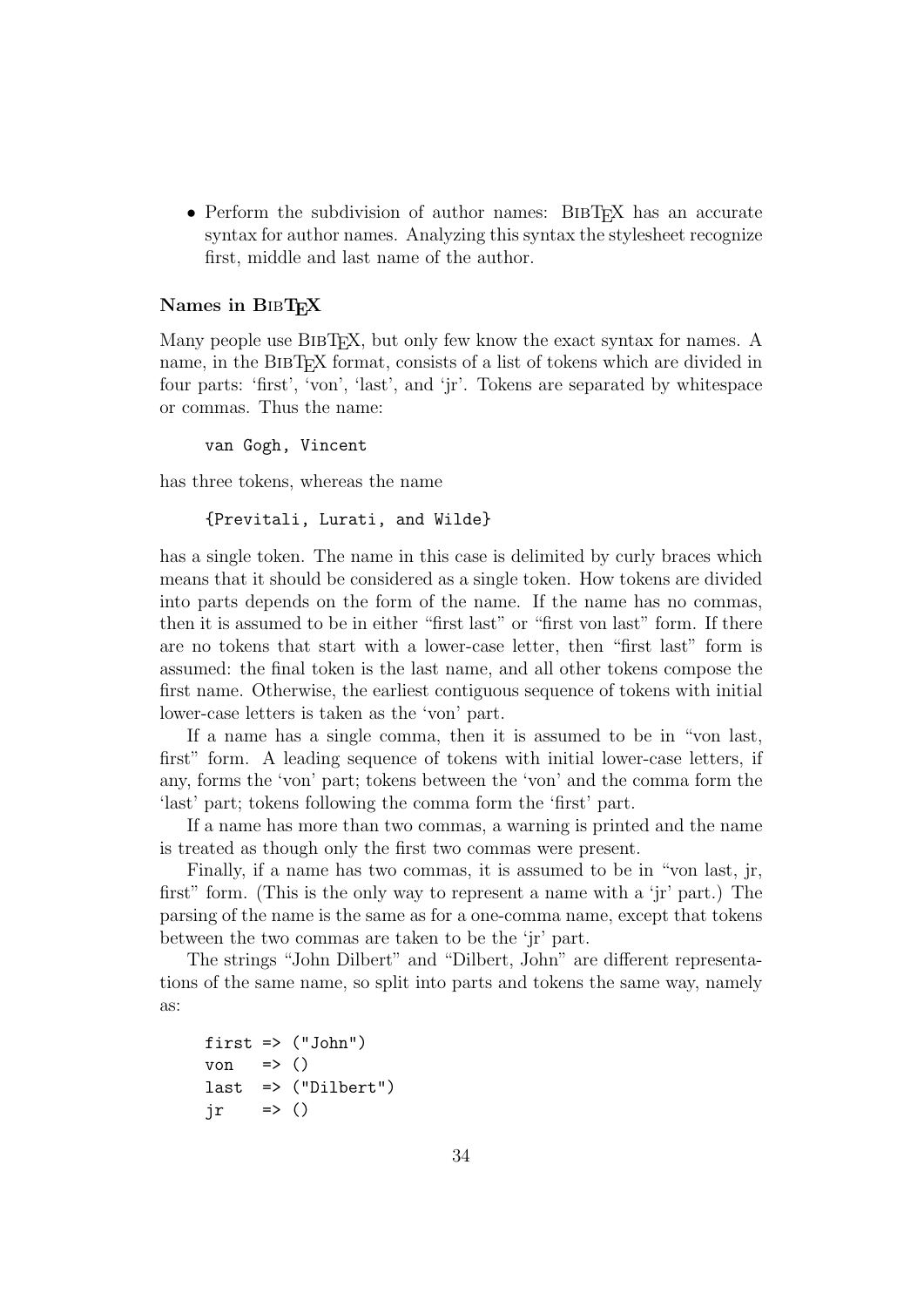If more than two tokens are included and there is no comma, they will go to the first name: thus "Donald E. Knuth" splits into

```
first \Rightarrow ("Donald", "E.")
last => ("Knuth")
```
and "B. C. A. Lurati" into

```
first => ("B.", "C.", "A.")
last => ("Lurati")
```
The ambiguous name "Henri Toulouse Lautrec" splits into

```
first => ("Henri", "Toulouse")
last => ("Lautrec")
```
which is not the right thing. There is no way to know if the painter last name is "Toulouse Lautrec" and not only "Lautrec", the string representation of his name must disambiguate. One possibility is "Toulouse Lautrec, Henri" which splits into

```
first => ("Henri")
last => ("Toulouse", "Lautrec")
```
Alternately, the name can be represented as "Henri {Toulouse Lautrec}", which becomes

```
first => ("Henri")
last => ("{Toulouse Lautrec}")
```
Multi-token last names with lowercase components – the "von part" – work fine: both "Vincent van Gogh" and "van Gogh, Vincent" is correctly parsed into

```
first => ("Vincent")
von \Rightarrow ("van")last => ("Gogh")
```
This allows aristocratic names to sort properly. For example "Charles Louis Xavier Joseph de la Vallée Poussin" is handled just fine, and splits into

```
first => ("Charles", "Louis", "Xavier", "Joseph")
von => ("de", "la")
last \Rightarrow ("Vall{\'e}e", "Poussin")
```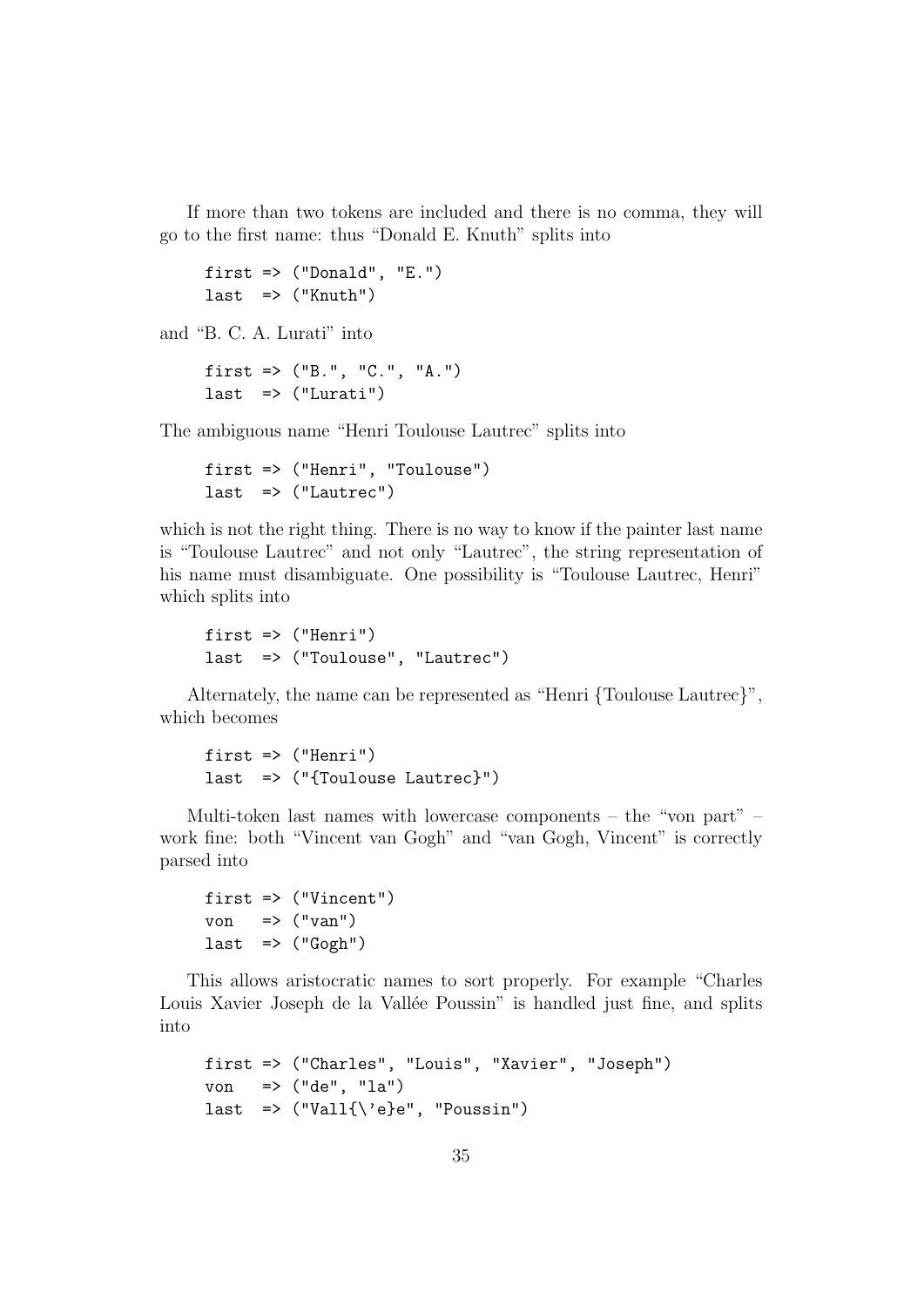However, capitalized "von parts" don't work so well: "Marco Van Basten" splits into

```
first => ("Marco","Van")
last => ("Basten")
```
which is clearly wrong. This name should be represented as "Van Basten, Marco"

```
first => ("Marco")
last => ("Van", "Basten")
```
which is right.

Finally, many names include a suffix: "Jr.", "III", "Sons", and so forth. These are handled, but with some limitations. If there's a comma before the suffix (the usual U.S. convention for "Jr."), then the name should be in "last, jr, first" form, e.g. "Bush, Jr., George W." comes out (correctly) as

first  $\Rightarrow$  ("George", "W.")  $last$  => ("Bush")  $ir \Rightarrow ("Jr.")$ 

but "George W. Bush, Jr." is ambiguous and is parsed as

first  $\Rightarrow$  ("Jr.") last => ("George", "W.","Bush")

If there is no comma before the suffix – the usual for Roman numerals, and occasionally seen with "Jr." – then you are stuck and have to make the suffix part of the last name. Thus, "Gates III, William H." comes out

```
first \Rightarrow ("William", "H.")
last => ("Gates", "III")
```
but "William H. Gates III" is ambiguous, and becomes

first => ("William", "H.", "Gates")  $last$  =>  $('III'')$ 

– not what you want. Again, the curly-brace trick comes in handy, so "William H. Gates III" splits into

first  $\Rightarrow$  ("William", "H.") last  $\Rightarrow$  ("{Gates III}")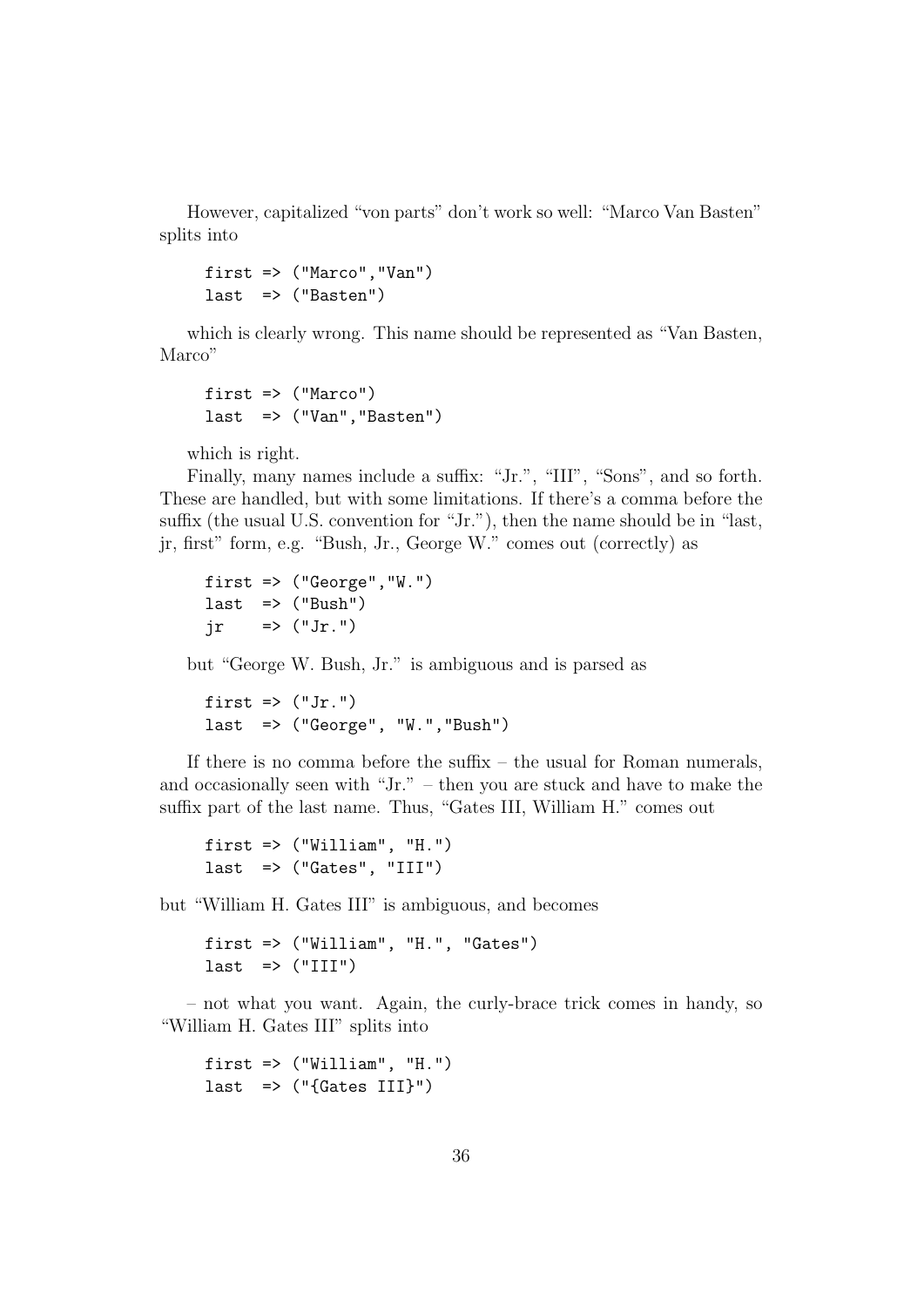There is no way to make a comma-less suffix the jr part. Unfortunately it is also not possible to write names with title or qualification (e.g. Sir, Dr., Eng., and so on)

Finally, names that are not really names of people but rather are organization or company names should be forced into a single token by wrapping them in curly braces. For example, "Addison & Wesley" should be written "{Addison & Wesley}", which will split as

```
last => (\sqrt[n]{Addison} \& Wesley}")
```
#### Names in BIBTEXML

As shown before,  $BIBTFX$  splits names in four token ('first', 'von', 'last', 'jr'). For BIBT<sub>EXML</sub> we choose a different approach. BIBT<sub>EXML</sub> still splits names into four parts but in a different way. Take for example the name "Charles Louis Xavier de la Vallée Poussin" which becomes,

```
<firstname>Charles</firstname>
<middlename>Louis</middlename>
<middlename>Xavier</middlename>
<lastname>de la Vall{\'e}e Poussin</lastname>
```
The difference is that middlenames are separated from first names and "von" parts are included in the <lastname>. This should be more convenient. There is no reasons to keep the "von" part separated from the "last" part. People normally does not make this separation, "von" is considered simply as a part of the last name. In addition it make no sense to have multiple first names. Actually when we look for a person we know only one first name and the last name of the person but probably we ignore the middle name and the suffix. Middle names are required to distinguish people with the same name. So for queries in a database the name structure: 'first', 'middle', 'last', 'jr' should be comfortable.

#### Attributes in BIBT<sub>F</sub>XML

During the transformation some BIBT<sub>EX</sub> fields are transformed into XML attributes. Why are these fields not simply transformed into XML elements? There are various reasons. An XML attribute describes the content of an element, it is practically a meta data, a characteristic of an element. Thus the BibTEX standard entry types, which describe the document type, are transformed in the attribute type. In addition there are some attribute features that simplify the compatibility with BIBT<sub>EX</sub>. The key that identifies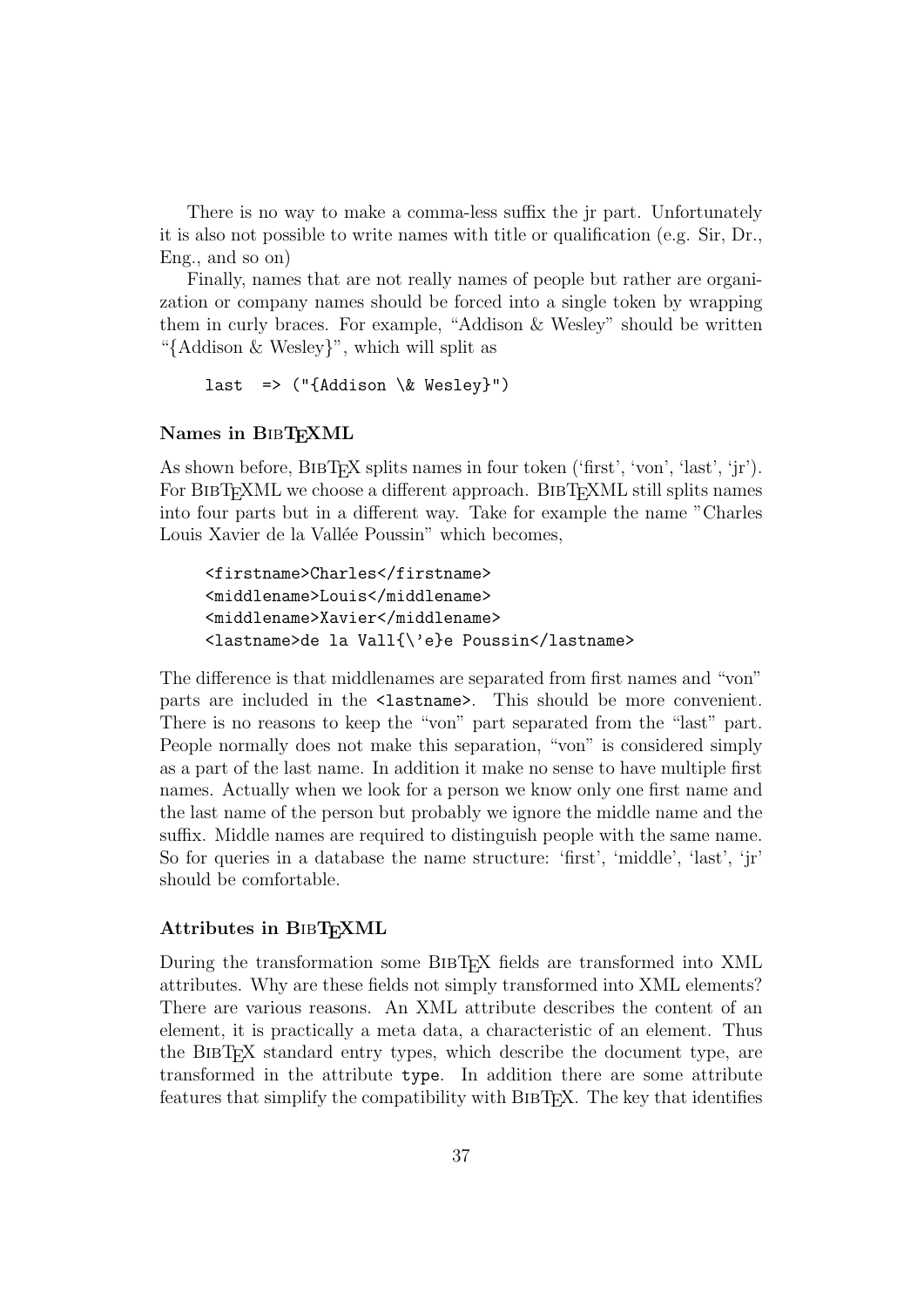an entry in BIBTEX must be unique inside a BIBTEX document. This key is transformed in the BibTEXML attribute label. The XML Schema defines the label as an ID. So if two element have the same label value, the XML document can not be validated. The same mechanism is applied to other BIBTEX fields, for example to @macro.

#### Not standard field

In BIBTEX you can define your own fields. For example it is possible to write:

```
myfieldname = "myfieldcontent"
```
At the beginning this field was just transformed into the form

#### <myfieldname>myfieldcontent</myfieldname>

which was not so good because the element <myfieldname> was not defined in the BibTEXML Schema. So the transformed file could not be validated. At the end we chose a different approach. Every not standard field must be transformed as follows

```
<notstandard name="myfieldname">myfieldcontent</notstandard>
```
This solution assures a better compatibility with BIBT<sub>EX</sub>, which is the most important goal of the project.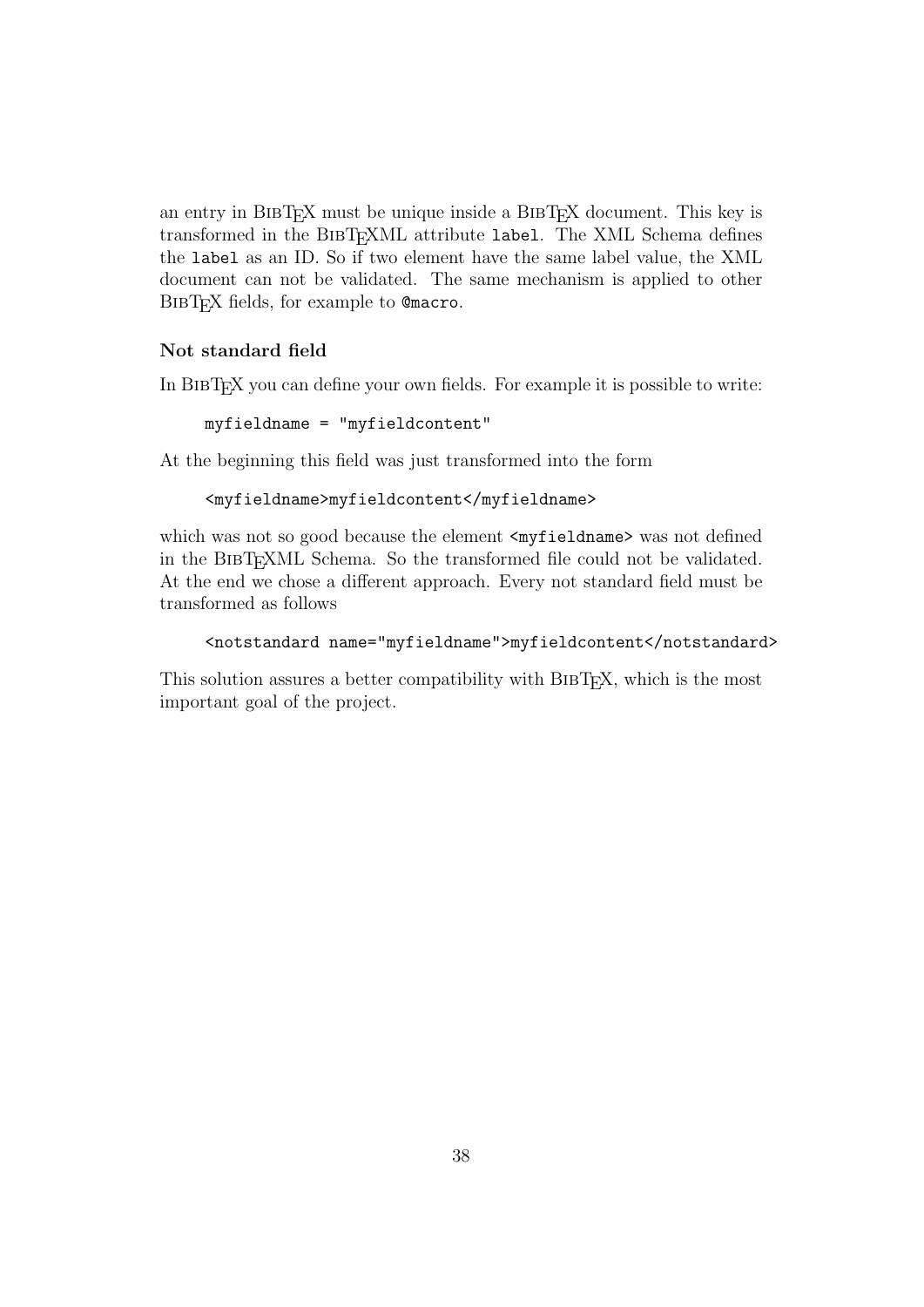# Chapter 5

# BIBTEXML to BIBTEX Conversion

### 5.1 xml2bib Stylesheet

If you want to generate references for a LAT<sub>EX</sub> document, you have first to convert your BibTEXML file into a BibTEX file. To do this we wrote a XSLT stylesheet (http://bibtexml.org/stylesheet/xml2bibt.xsl), which converts BIBT<sub>EX</sub>ML files into BIBT<sub>EX</sub> files. The process is performed in two steps (see Figure 5.1).

In the first step of the conversion the XSLT processor analyses the structure of the stylesheet and controls the validity of the BIBT<sub>EXML</sub> document according to the BIBT<sub>EX</sub>ML Schema. If the document is valid the document will be transformed, otherwise the processor generates an error. Normally BibTEXML documents do not contain errors because XML editors help the user writing valid XML document. XML Spy, for example, loads the DTD or the Schema and suggests which elements are permitted in the BibTEXML document and which not. In the second step of the transformation, special UTF-8 characters are converted into LATEX expressions. Originally this task was performed directly by the XSLT processor. Unfortunately tests demonstrated that this solution had performance problems so we implemented this part using Perl.

## 5.2 XPath Advantages and Weakness

XPath [24] is a language for addressing parts of an XML document, designed to be used by both XSLT and XPointer. In addition to its use for addressing, XPath is also used for matching elements, expressions, conditions, etc. It also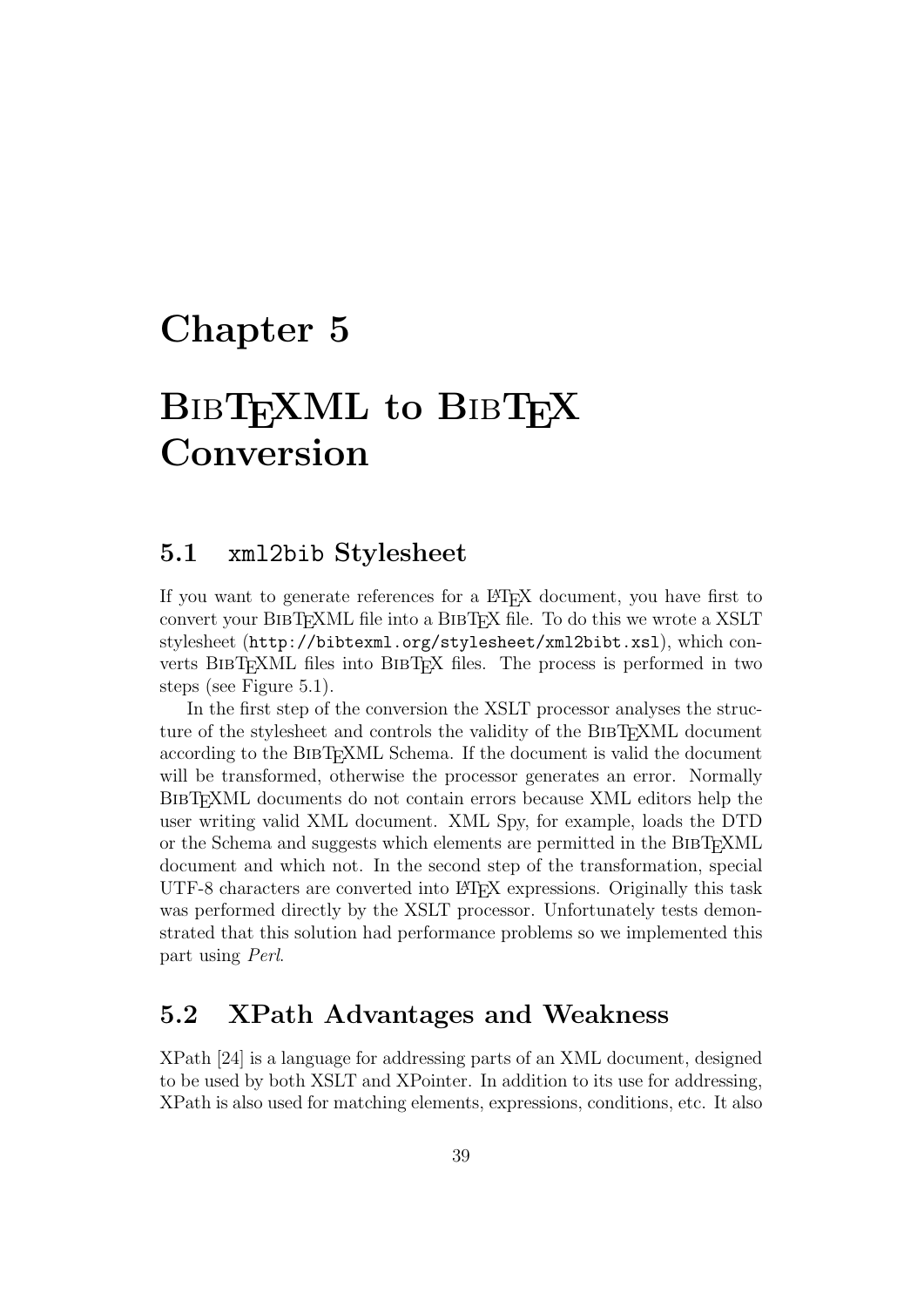

Figure 5.1: BIBTEXML to BIBTEX Conversion

provides basic facilities for manipulation of strings, numbers and boolean. The main advantage of XPath is the simplicity. Even programmers with few experience learn XPath quickly without problems. In addition, XPath allows the user to do complex query on XML documents. This makes interesting the representation of data in XML. But XPath has also some weaknesses. First XPath is focused on XML element matching, for this reason it has only the following few string functions:

- string(object): converts an object to a string
- concat(string, string, string): returns the concatenation of its arguments.
- starts-with(string, string): the starts-with function returns true if the first argument string starts with the second argument string, and otherwise returns false.
- contains(string, string): returns true if the first argument string contains the second argument string, and otherwise returns false.
- substring-before(string, string): returns the substring of the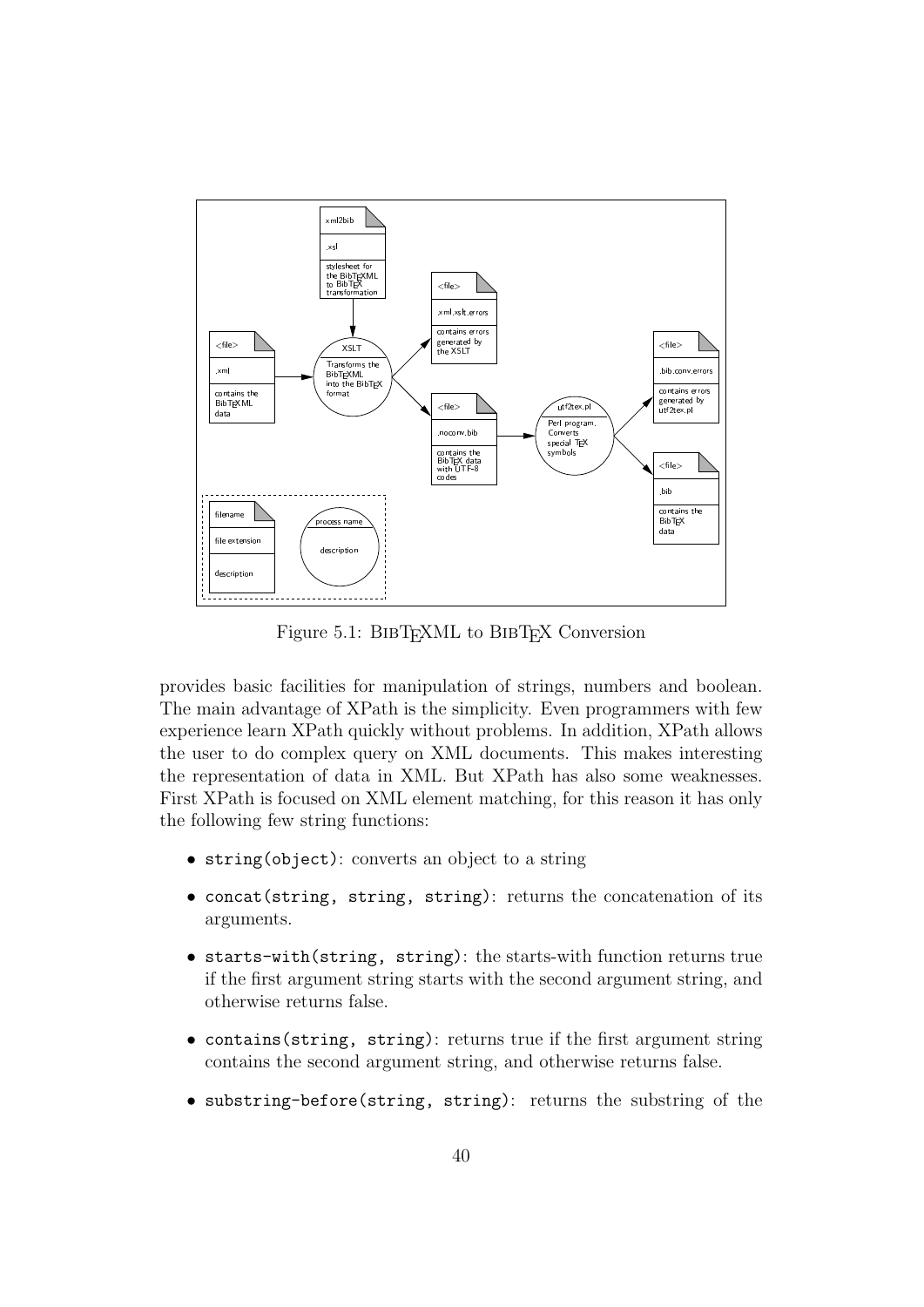first argument string that precedes the first occurrence of the second argument string in the first argument string.

- substring-after(string, string): returns the substring of the first argument string that follows the first occurrence of the second argument string in the first argument string.
- substring(string, number, number): returns the substring of the first argument starting at the position specified in the second argument with length specified in the third argument.
- string-length(string): returns the number of characters in the string.
- normalize-space(string): returns the argument string with whitespace normalized.
- translate(string, string, string): returns the first argument string with occurrences of characters in the second argument string replaced by the character at the corresponding position in the third argument string. For example, translate("bar","abc","ABC") returns the string BAr. (Note: It is not possible to transform string but only single characters.)

With only this function even the simplest task become complicated. If for example we want to transform the character  $\&$  into a  $\&$ FFX expression \&{} we have to write the following code:

```
<xsl:if test="contains(string(element),'&')">
  <xsl:value-of select="substring-before(string(element),'&')"/>
  \&{}
  <xsl:value-of select="substring-after(string(element),'&')"/>
\langle xsl:if\rangle
```
This substitution should be performed for every element in a document. In this example we have six XPath functions and three XSL elements and this could become a performance problem. Actually tests shows that today XSLT processor are quite slow. In particular loops slow down strongly the transformation. (The transformation with UTF-8 characters conversion with XSLT required 10 times more time than a normal transformation without the character conversion) These arguments convinced us to use a Perl program to perform the character conversion. This program (utf2tex.pl) is described in Section C.2. In the near future the user will have a lot of additional function so it would be easier to write compact and efficient XSLT stylesheets.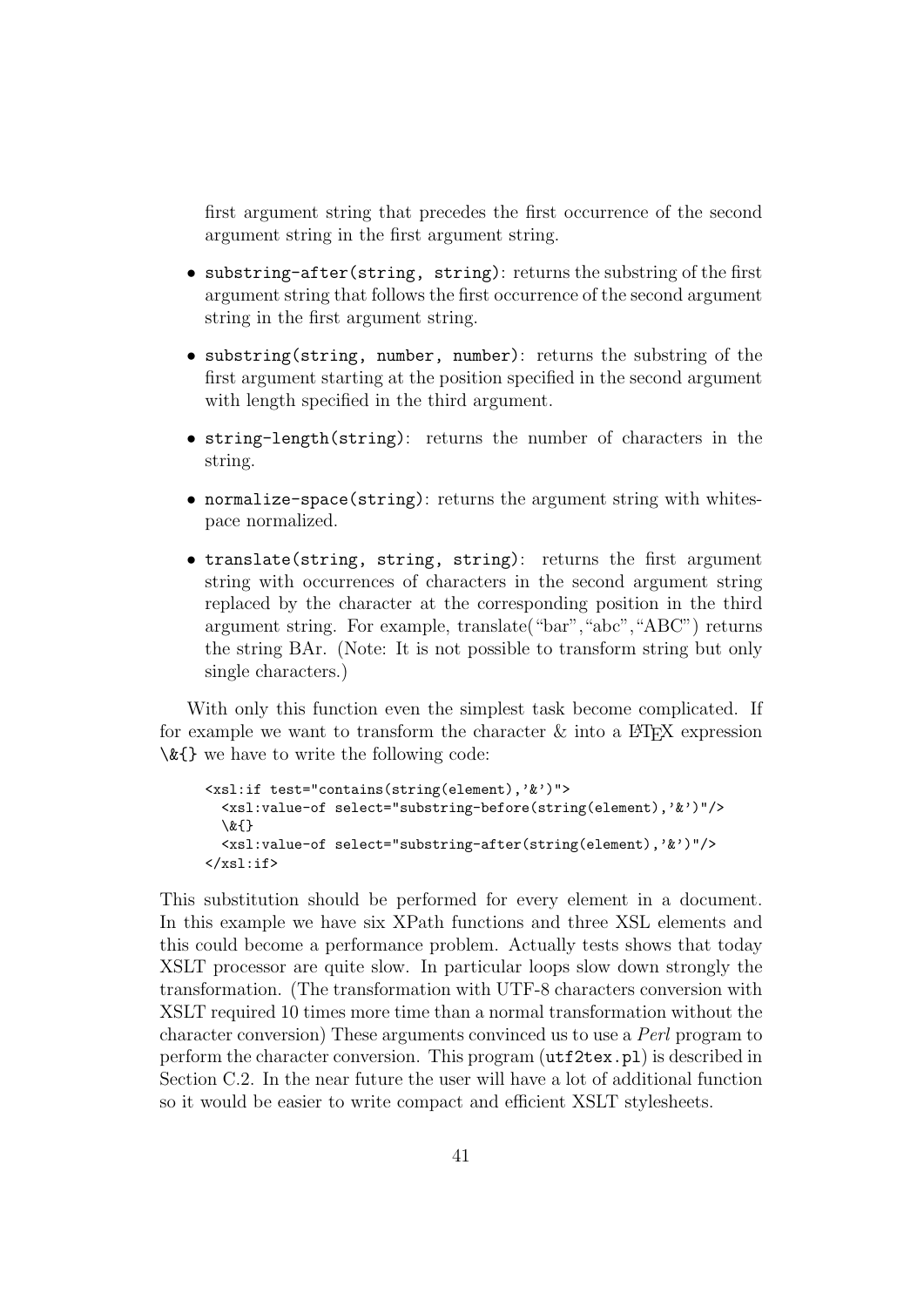# Chapter 6

## bibtexml.org

http://bibtexml.org is the final product the diploma project. In this website it is possible to find information about the design and the development of the project. http://bibtexml.org is a good starting point for people who wants to learn BIBT<sub>EX</sub>. Actually the website has several useful links to BIBT<sub>EX</sub> and LATEX tutorials, which could help BIBTEX beginners. But the main purpose of the homepage is to give the user the opportunity to test some application for bibliographies management. In particular the user can take advantage of the services offered online. The following application are today available:

- Check the correctness of a BIBT<sub>E</sub>X file with *bibclean* and *bibparse*.
- Convert a BIBT<sub>EX</sub> file into BIBT<sub>EX</sub>ML format.
- Convert a BIBTEXML file into the BIBTEX format.

The homepage is developed using various technologies (SSI, CGI, PHP). The file uploading and the conversion has been realized using PHP files and are described in Appendix D. After the uploads the PHP file performs a scanning of the BIBT<sub>EX</sub> file using bibclean and bibparse. If the file is "wellformed" the result appears, otherwise the website shows the detected errors and warnings. Another very important aspect of http://bibtexml.org is the user feedback. Only with the help of user it is possible to discover flaws in the implementation. If you have questions, comments and bug reports there are contact addresses (http://bibtexml.org/contact.shtml) and a BIBT<sub>F</sub>XML forum (http://bibtexml.org/wwwboard.shtml).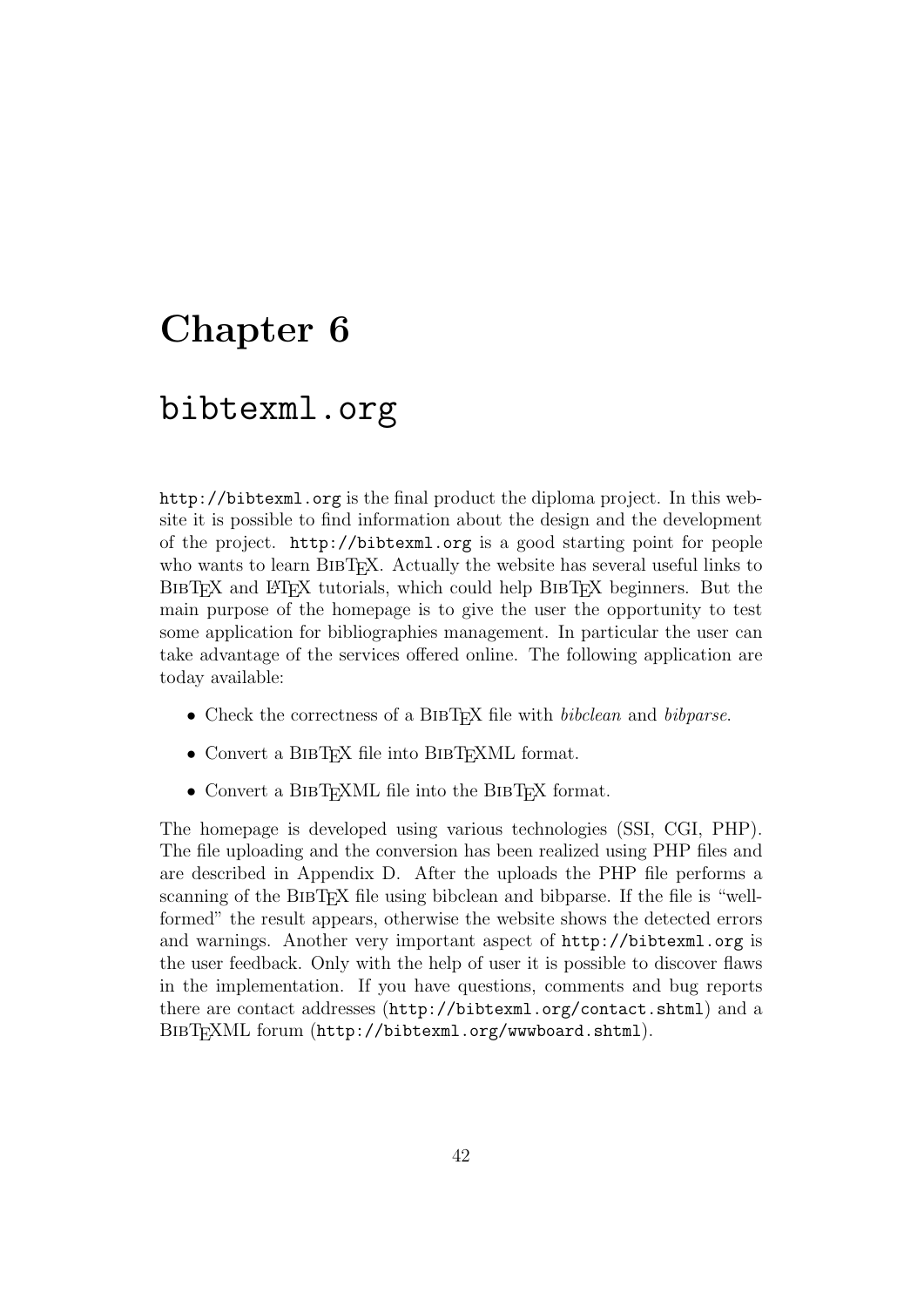# Chapter 7

# Conclusions

## 7.1 Test Results

We tested the BIBTEXML environment using various BIBTEX collections fetched browsing the Web.

The first consideration, is about the correctness of the collected bibliography: most of the files we used do not pass the *bibclean* and the *bibparse* syntax check. About the half of the tested files present one or more errors. The recognized formatting errors are almost ever the same. We can summarize these in several groups:

• Typesetting errors: BIBT<sub>EX</sub> users often forget to match quotation marks or brackets or does not insert the separating coma at the end of the field. Another common typesetting problem is the field termination with a backslash. The following entry

title = "System and  $\sigma$ 

is invalid because the field text is not matched: the '\"' at the end of the line is not interpreted as a delimiting quotation mark but it as the equivalent T<sub>EX</sub> control symbol.

• Inappropriate use of the underscore '\_' symbol: underscores are not allowed within field names. For example the following definition

```
my\_comment = {hello}
```
is rejected.

• Too long fields: abstract fields are frequently too long.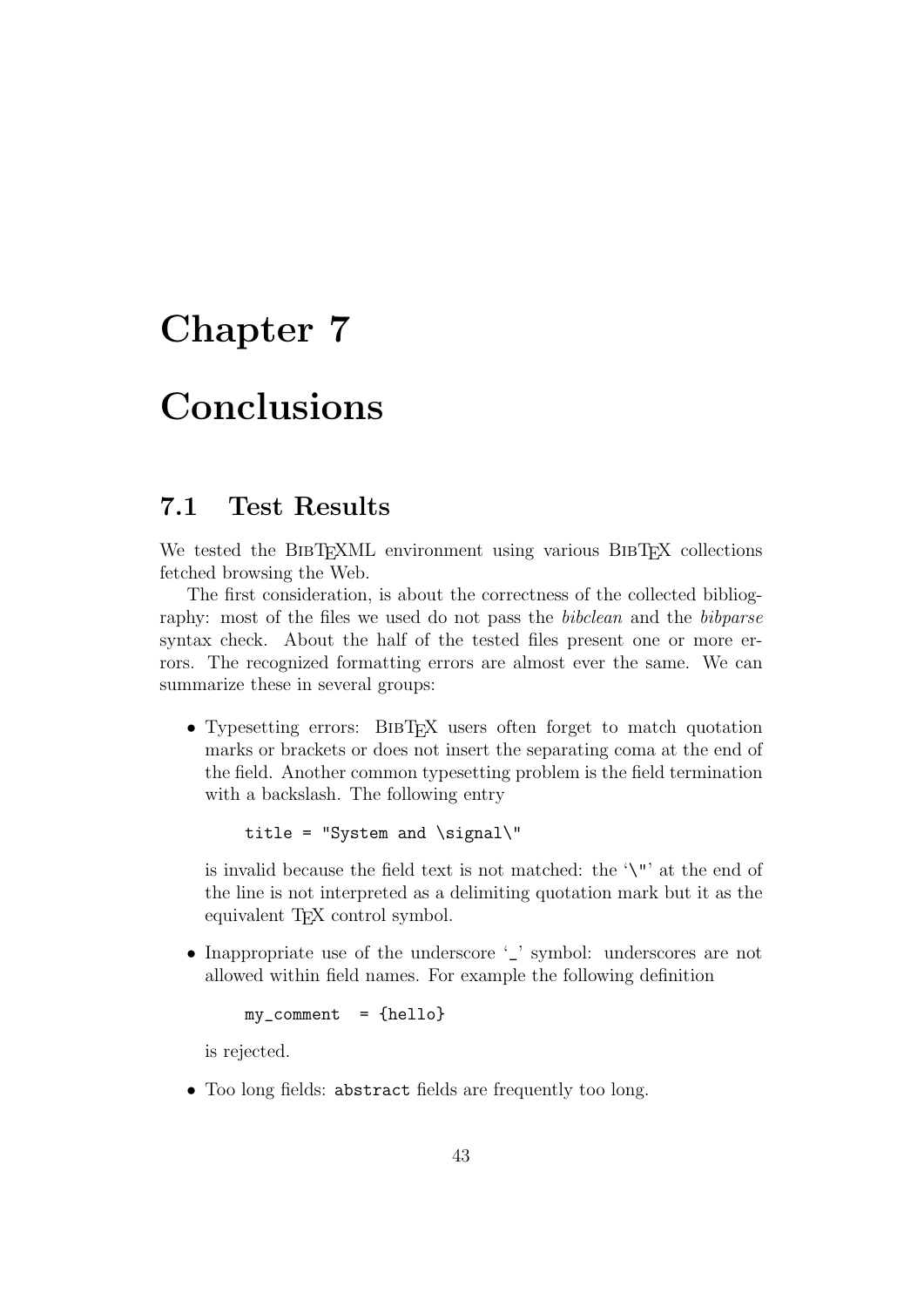• Key duplication: often reference keys are not unique.

Another very common error is the usage of the wrong syntax for specifying names. In particular a minority respects the syntax for names which have a suffix like "John Smith Jr." and "John Smith II". Many users write "John Smith, Jr." or "Smith, John, Jr." instead of "Smith, Jr., John". Unfortunately it is almost impossible to detect automatically these kind of errors. To help the user typesetting this fields, a web page on http://bibtexml.org explains the right BIBT<sub>EX</sub> name syntax. Because of the general incorrectness of BibTEX files, it is very important for the user to have a detailed explanation of the errors, thus we provide an online FAQ explaining the most common mistakes.

The second consideration is about the quality of the collected bibliographies which have been independently created by many different authors. A consequence of this, and the fact that BibTEX is an extendible bibliography format without strict rules about the use of fields, is that the bibliographies have very diverse formats. This makes the uniforming of not standard BIBT<sub>EX</sub> fields difficult: for example the field abstract and the field comment store similar informations using different names. Furthermore there are many duplicate entries in the collections. This facts is noticeable in databases which store BIBT<sub>E</sub>X data: The number of duplicate entries in the collection grows rapidly, as more and more bibliographies are integrated. This overlap between different bibliographies is not easy to be avoided. As long as the spelling of titles is correct, the duplicate entries can be removed automatically to create a database without redundancy, but the complex syntax of the name fields does not facilitate the normalization of the author or of the editors information.

## 7.2 Technical Considerations

During the time we spent on this work, we had the chance to make a lot of experience in the various standard we used. This opportunity showed us the strengths and weakness of the current technology in this field.

BIBT<sub>EX</sub> is a really widely used format, but the absence of a formally defined grammar does not allow an efficient data manipulation. In addition, the extending potential of T<sub>F</sub>X makes a lot harder the whole parsing process: we spent several evenings testing the various allowed possibility to specify TEX control sequences. The documentation available for BibTEX leaves some points about the syntax unclear  $[19]$ . We hope that the next BIBT<sub>EX</sub> version (which should be version 1.0) will have a rigorous grammar.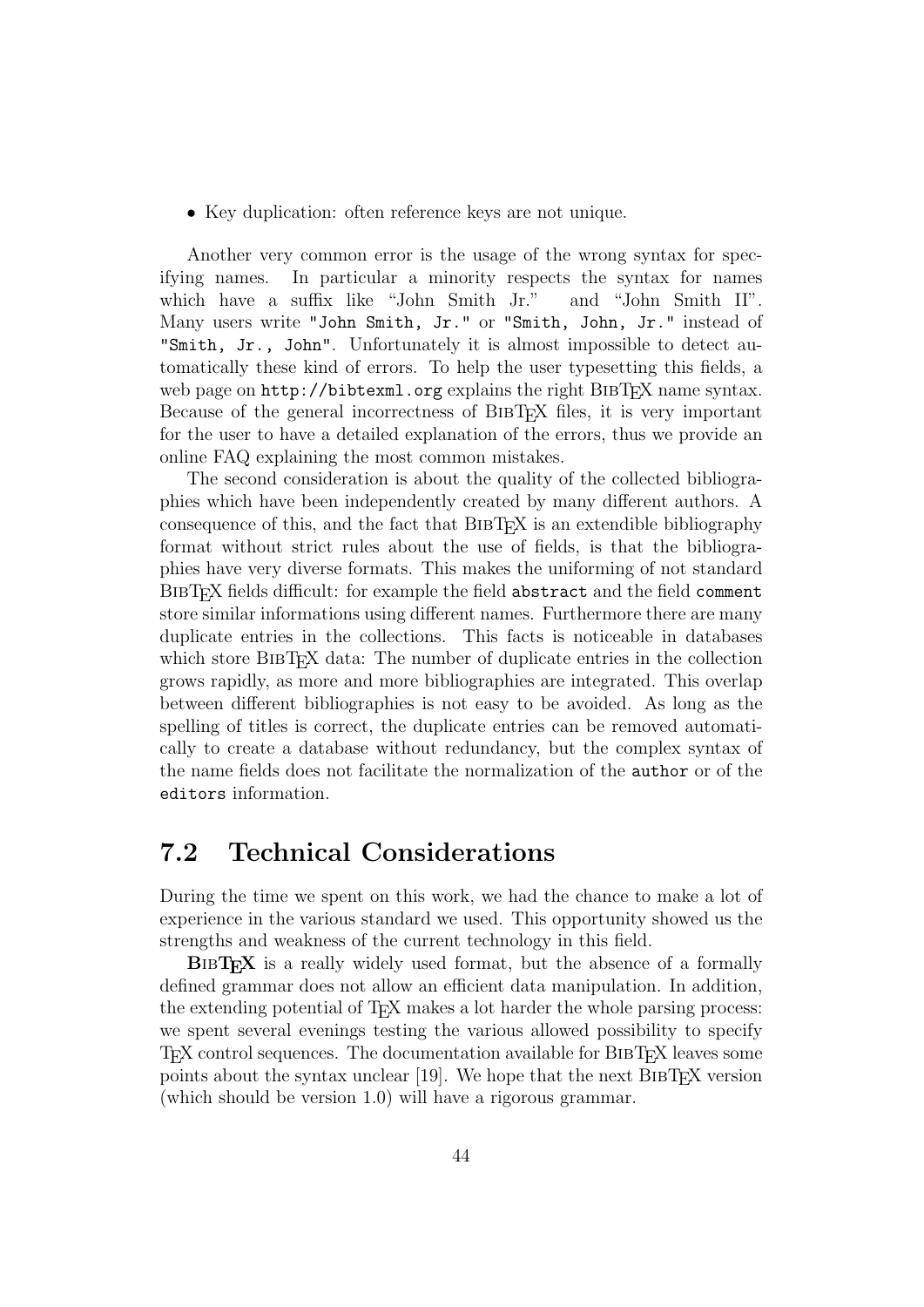XSLT and XPath are efficient modules for handling XML documents. Unfortunately they still not have enough features, especially for complicated tasks. Particularly the manipulation of strings and objects is often difficult because of the lack of appropriate functions.

## 7.3 Conclusions and Future Work

The testing phase showed that the chosen approach for the BIBTEXML implementation is quite good and our publication to the poster track of the Tenth International World Wide Web Conference (WWW10) [25] confirms this opinion. Formatting bibliographies entries with XML enable us to obtain a clean and effective structure, thus making possible the creation of more powerful bibliographic databases and their manipulation using general-purpose XML-tools. The conversion tools that we have developed allow the translation of available BIBTEX collections into the new format, and the BIBTEXML database can also be translated to the original BIBT<sub>EX</sub>-compatible format.

We think that the actual BIBTEXML status is a good starting point for further developments. The website http://bibtexml.org can be improved with additional services such as XSLT translating BIBT<sub>EX</sub>ML into other formats like HTML or PDF. During the development of the project we study the possibility to normalize BibTEXML data. As explained in the previous Section, data redundancy is a serious problem of existing bibliography collections. The normalization should ideally be implemented using macros which eliminates data duplication. The main problem is to develop an efficient method which compares entries and selects data with the same meaning. The most important extension of the BIBT<sub>EX</sub>ML project is surely the development of an interface to the XLinkbase system, which is designed for managing large amounts of highly interlinked information, using a data model similar to *Topic Maps. XLinkbase* should make possible to easily browse and manipulate BibTEX entries, while BibTEXML is used as import and export format for the system.

We are also very curious about the suggestions which will come from the feedback of future users of the http://bibtexml.org homepage.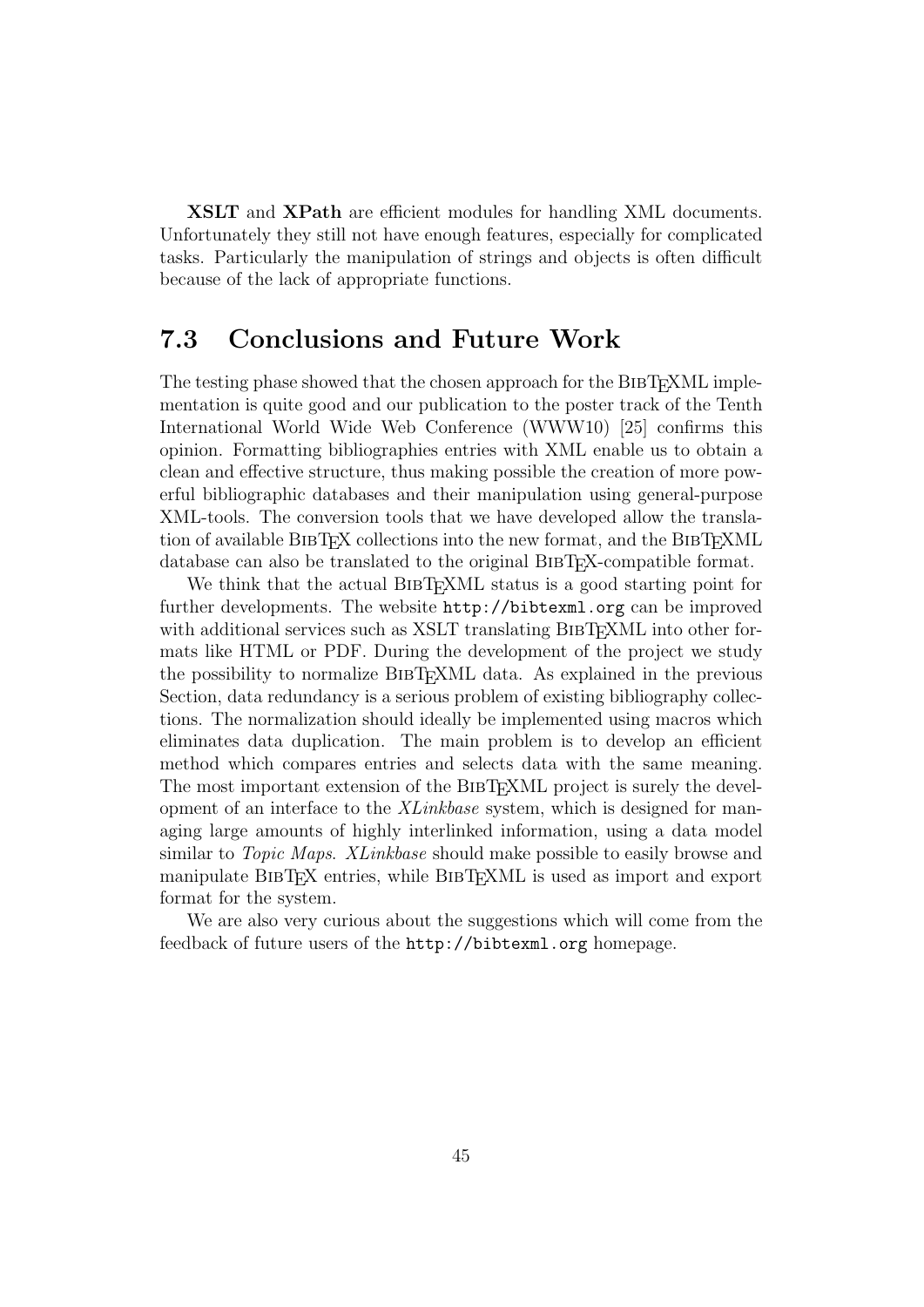# Appendix A

# XML Schema

## A.1 Standard Schema

<?xml version="1.0" encoding="UTF-8"?>

```
<xsd:schema targetNamespace="http://bibtexml.org/STSCHEMA"
xmlns="http://bibteml.org/STSCHEMA xmlns:xsd="http://www.w3.org/1999/XMLSchema"
xmlns:notbibtex="http://bibtexml.org/NSTSCHEMA">
```
<include SchemaLocation="http://bibtexml.org/schemas/notbibtex.xsd"/>

```
<xsd:element name="bibliography">
 <xsd:complexType content="elementOnly">
   <xsd:choice minOccurs="0" maxOccurs="unbounded">
   <xsd:element name="macro" type="macroType"/>
   <xsd:element name="preamble" type="xsd:string"/>
   <xsd:element name="bibitem" type="bibitemType"/>
   <xsd:element name="comment" type="xsd:string"/>
   </xsd:choice>
   <xsd:attribute name="version" type="xsd:string"/>
   <xsd:attribute name="author" type="xsd:string"/>
   <xsd:attribute name="created" type="xsd:string"/>
   <xsd:attribute name="lastmodified" type="xsd:string"/>
 </xsd:complexType>
</xsd:element>
<xsd:complexType name="bibitemType" content="elementOnly">
 <xsd:sequence minOccurs="0" maxOccurs="unbounded">
   <xsd:element name="address" type="addressType" minOccurs="0" maxOccurs="1"/>
   <xsd:element name="annote" type="annoteType" minOccurs="0" maxOccurs="1"/>
   <xsd:element name="author" type="authorType" minOccurs="0" maxOccurs="unbounded"/>
   <xsd:element name="booktitle" type="booktitleType" minOccurs="0" maxOccurs="1"/>
   <xsd:element name="chapter" type="chapterType" minOccurs="0" maxOccurs="1"/>
```
<xsd:element name="crossref" type="crossrefType" minOccurs="0" maxOccurs="1"/> <xsd:element name="edition" type="editionType" minOccurs="0" maxOccurs="1"/> <xsd:element name="editor" type="editorType" minOccurs="0" maxOccurs="1"/> <xsd:element name="howpublished" type="howpublishedType" minOccurs="0" maxOccurs="1"/> <xsd:element name="institution" type="institutionType" minOccurs="0" maxOccurs="1"/> <xsd:element name="journal" type="journalType" minOccurs="0" maxOccurs="1"/> <xsd:element name="key" type="keyType" minOccurs="0" maxOccurs="1"/> <xsd:element name="month" type="monthType" minOccurs="0" maxOccurs="1"/> <xsd:element name="note" type="noteType" minOccurs="0" maxOccurs="1"/>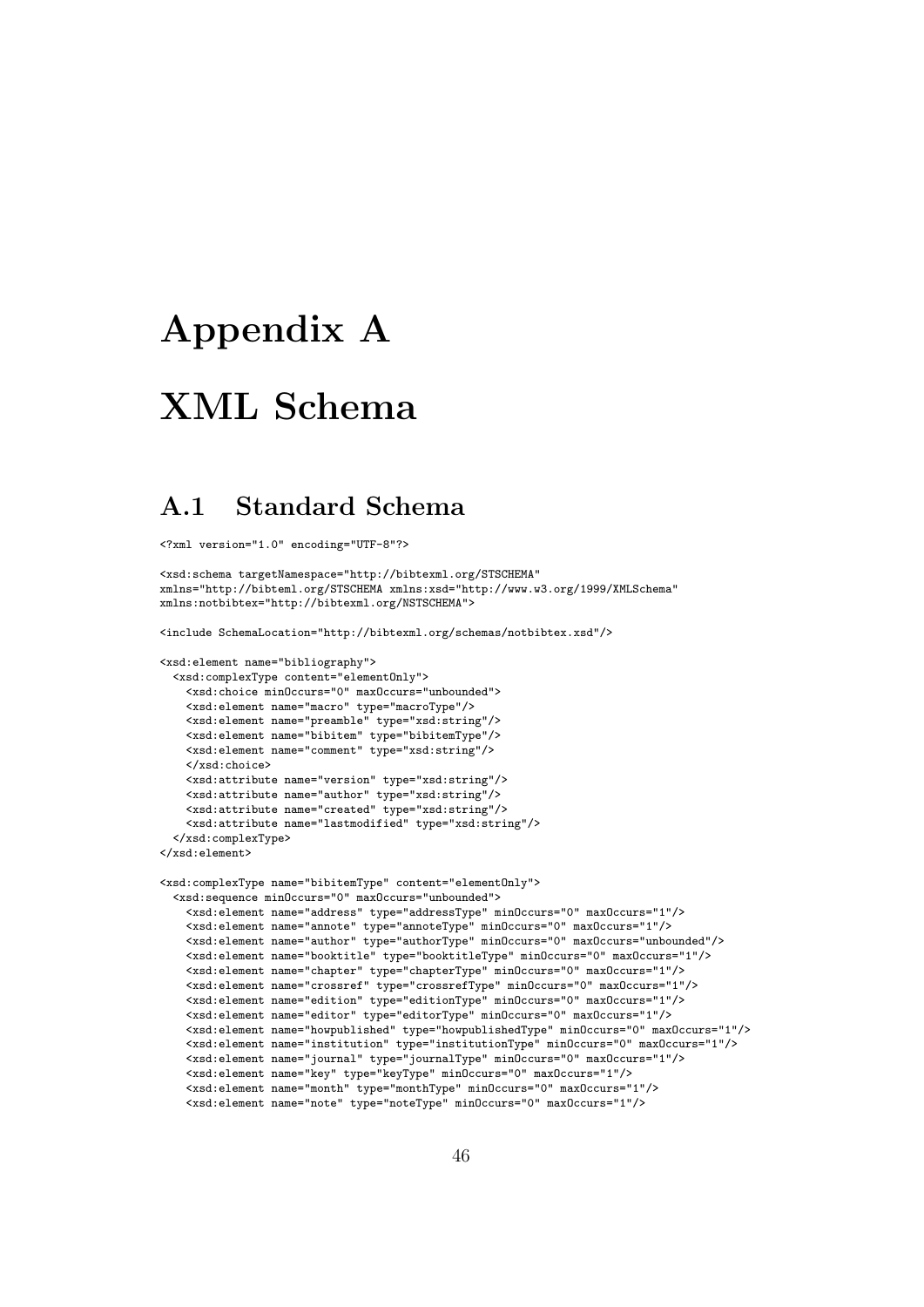```
<xsd:element name="number" type="numberType" minOccurs="0" maxOccurs="1"/>
    <xsd:element name="organisation" type="organisationType" minOccurs="0" maxOccurs="1"/>
    <xsd:element name="pages" type="pagesType" minOccurs="0" maxOccurs="1"/>
    <xsd:element name="publisher" type="publisherType" minOccurs="0" maxOccurs="1"/>
    <xsd:element name="school" type="schoolType" minOccurs="0" maxOccurs="1"/>
    <xsd:element name="series" type="seriesType" minOccurs="0" maxOccurs="1"/>
    <xsd:element name="title" type="titleType" minOccurs="0" maxOccurs="1"/>
    <xsd:element name="type" type="typeType" minOccurs="0" maxOccurs="1"/>
    <xsd:element name="volume" type="volumeType" minOccurs="0" maxOccurs="1"/>
    <xsd:element name="year" type="yearType" minOccurs="0" maxOccurs="1"/>
    <xsd:element name="url" type="notbibtex:urlType" minOccurs="0" maxOccurs="1"/>
    <xsd:element name="ISSN" type="notbibtex:ISSNType" minOccurs="0" maxOccurs="1"/>
    <xsd:element name="ISBN" type="notbibtex:ISBNType" minOccurs="0" maxOccurs="1"/>
    <xsd:element name="abstract" type="notbibtex:abstractType" minOccurs="0" maxOccurs="1"/>
    <xsd:element name="contents" type="notbibtex:contentsType" minOccurs="0" maxOccurs="1"/>
    <xsd:element name="notstantard" type="notbibtex:notstandardType" minOccurs="0" maxOccurs="1"/>
  </xsd:sequence>
  <xsd:attribute name="type" type="xsd:string" use="required"/>
  <xsd:attribute name="label" type="xsd:ID" use="required"/>
</xsd:complexType>
<xsd:complexType name="authorType" content="elementOnly">
 <xsd:element name="firstname" type="notbibtex:firstType"/>
  <xsd:element name="middlename" type="notbibtex:middleType"/>
 <xsd:element name="lastname" type="notbibtex:lastType"/>
 <xsd:element name="suffix" type="notbibtex:suffixType"/>
  <xsd:element name="abbrev" type="notbibtex:abbrevType"/>
</xsd:complexType>
<xsd:complexType name="address" content="mixed">
<xsd:element name="tex" type="notbibtex:texType"/>
 <xsd:element name="abbrev" type="notbibtex:notbibtex:abbrevType"/>
</xsd:complexType>
<xsd:complexType name="annoteType" content="mixed">
 <xsd:element name="tex" type="notbibtex:texType"/>
  <xsd:element name="abbrev" type="notbibtex:notbibtex:abbrevType"/>
</xsd:complexType>
<xsd:complexType name="booktitleType" content="mixed">
 <xsd:element name="tex" type="notbibtex:texType"/>
  <xsd:element name="abbrev" type="notbibtex:abbrevType"/>
</xsd:complexType>
<xsd:complexType name="chapterType" content="mixed">
  <xsd:element name="tex" type="notbibtex:texType"/>
  <xsd:element name="abbrev" type="notbibtex:abbrevType"/>
</xsd:complexType>
<xsd:complexType name="crossrefType" content="mixed">
  <xsd:element name="tex" type="notbibtex:texType"/>
  <xsd:element name="abbrev" type="notbibtex:abbrevType"/>
</xsd:complexType>
<xsd:complexType name="editionType" content="mixed">
 <xsd:element name="tex" type="notbibtex:texType"/>
  <xsd:element name="abbrev" type="notbibtex:abbrevType"/>
</xsd:complexType>
<xsd:complexType name="editorType" content="mixed">
```

```
47
```
<xsd:element name="tex" type="notbibtex:texType"/> <xsd:element name="abbrev" type="notbibtex:abbrevType"/>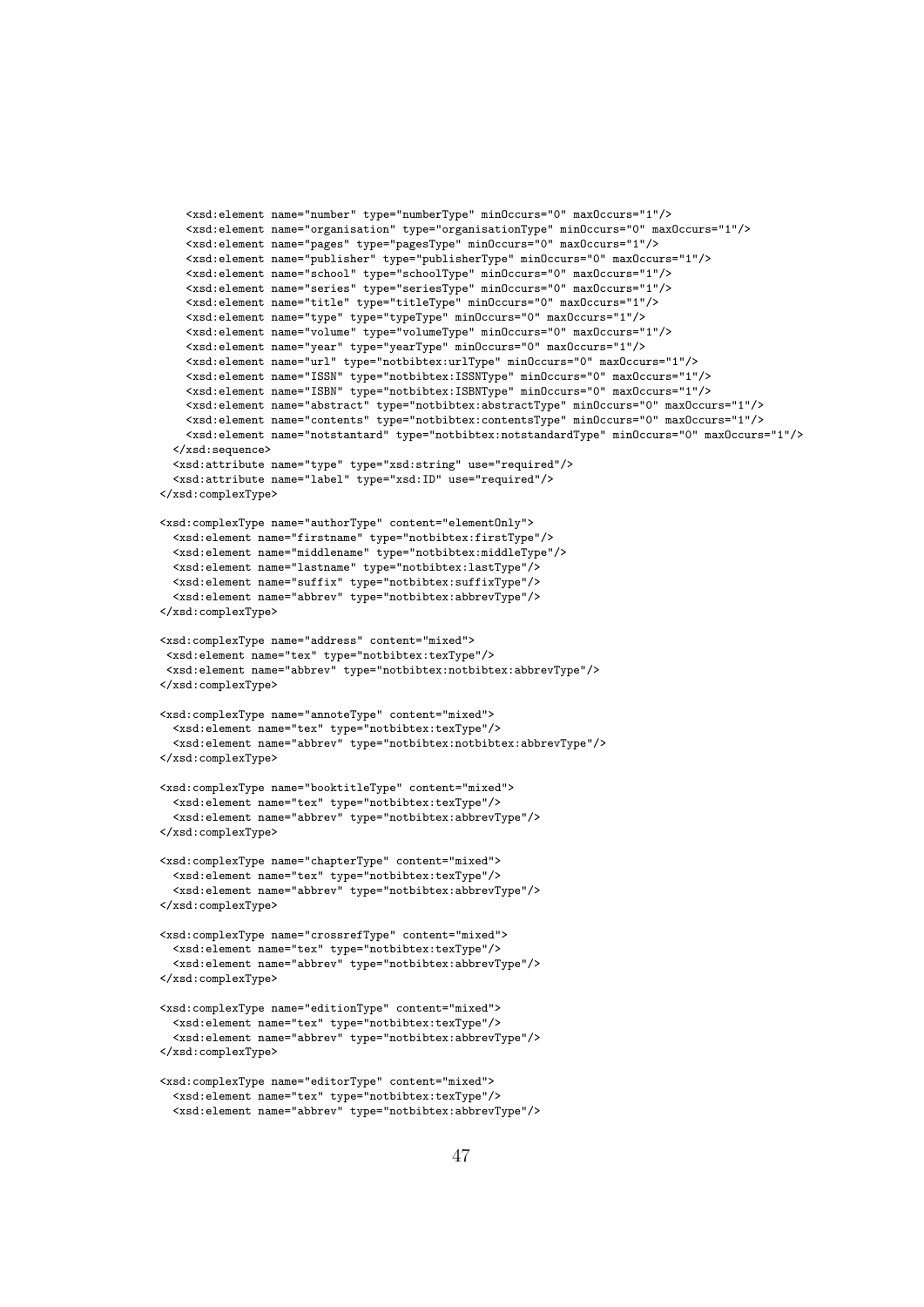```
</xsd:complexType>
```

```
<xsd:complexType name="howpublishedType" content="mixed">
 <xsd:element name="tex" type="notbibtex:texType"/>
  <xsd:element name="abbrev" type="notbibtex:abbrevType"/>
</xsd:complexType>
<xsd:complexType name="institutionType" content="mixed">
  <xsd:element name="tex" type="notbibtex:texType"/>
  <xsd:element name="abbrev" type="notbibtex:abbrevType"/>
</xsd:complexType>
<xsd:complexType name="journalType" content="mixed">
  <xsd:element name="tex" type="notbibtex:texType"/>
  <xsd:element name="abbrev" type="notbibtex:abbrevType"/>
</xsd:complexType>
<xsd:complexType name="keyType" content="mixed">
  <xsd:element name="tex" type="notbibtex:texType"/>
  <xsd:element name="abbrev" type="notbibtex:abbrevType"/>
</xsd:complexType>
<xsd:complexType name="macroType" content="mixed">
  <xsd:element name="tex" type="notbibtex:texType"/>
  <xsd:attribute name="alias" type="xsd:ID" use="required"/>
</xsd:complexType>
<xsd:complexType name="monthType" content="mixed">
  <xsd:element name="tex" type="notbibtex:texType"/>
  <xsd:element name="abbrev" type="notbibtex:abbrevType"/>
</xsd:complexType>
<xsd:complexType name="noteType" content="mixed">
  <xsd:element name="tex" type="notbibtex:texType"/>
  <xsd:element name="abbrev" type="notbibtex:abbrevType"/>
</xsd:complexType>
<xsd:complexType name="numberType" content="mixed">
 <xsd:element name="tex" type="notbibtex:texType"/>
  <xsd:element name="abbrev" type="notbibtex:abbrevType"/>
</xsd:complexType>
<xsd:complexType name="organisationType" content="mixed">
 <xsd:element name="tex" type="notbibtex:texType"/>
  <xsd:element name="abbrev" type="notbibtex:abbrevType"/>
</xsd:complexType>
<xsd:complexType name="pagesType" content="mixed">
 <xsd:element name="tex" type="notbibtex:texType"/>
  <xsd:element name="abbrev" type="notbibtex:abbrevType"/>
</xsd:complexType>
```

```
<xsd:complexType name="publisherType" content="mixed">
  <xsd:element name="tex" type="notbibtex:texType"/>
  <xsd:element name="abbrev" type="notbibtex:abbrevType"/>
</xsd:complexType>
```

```
<xsd:complexType name="schoolType" content="mixed">
 <xsd:element name="tex" type="notbibtex:texType"/>
 <xsd:element name="abbrev" type="notbibtex:abbrevType"/>
</xsd:complexType>
```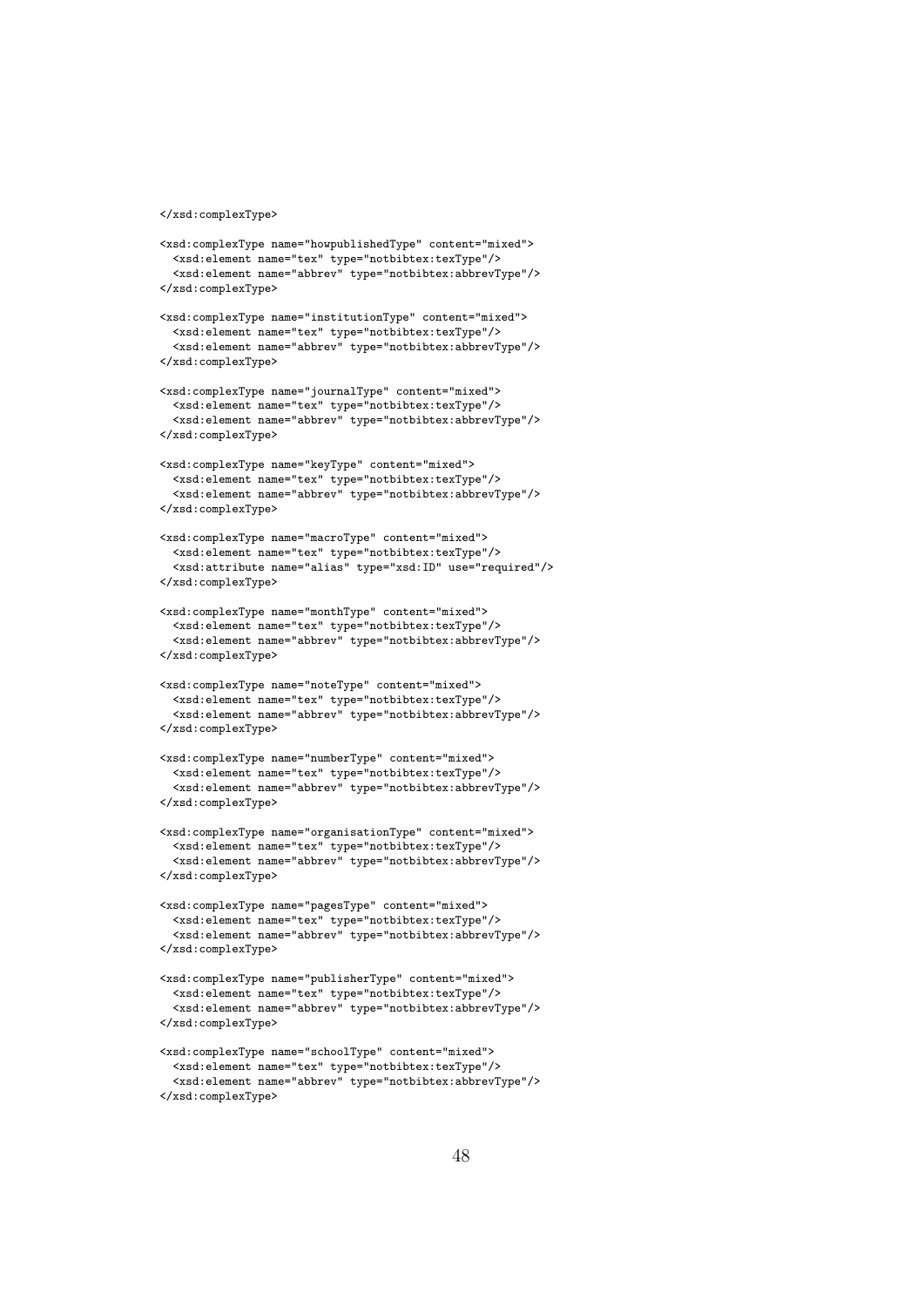```
<xsd:complexType name="seriesType" content="mixed">
  <xsd:element name="tex" type="notbibtex:texType"/>
  <xsd:element name="abbrev" type="notbibtex:abbrevType"/>
</xsd:complexType>
<xsd:complexType name="titleType" content="mixed">
 <xsd:element name="tex" type="notbibtex:texType"/>
  <xsd:element name="abbrev" type="notbibtex:abbrevType"/>
</xsd:complexType>
<xsd:complexType name="typeType" content="mixed">
 <xsd:element name="tex" type="notbibtex:texType"/>
  <xsd:element name="abbrev" type="notbibtex:abbrevType"/>
</xsd:complexType>
<xsd:complexType name="volumeType" content="mixed">
 <xsd:element name="tex" type="notbibtex:texType"/>
  <xsd:element name="abbrev" type="notbibtex:abbrevType"/>
</xsd:complexType>
<xsd:complexType name="yearType" content="mixed">
  <xsd:element name="tex" type="notbibtex:texType"/>
```

```
<xsd:element name="abbrev" type="notbibtex:abbrevType"/>
</xsd:complexType>
```

```
</xsd:schema>
```
## A.2 Not Standard Schema

```
<xsd:schema targetNamespace="http://bibtexml.org/NSTSCHEMA
xmlns="http://www.w3.org/1999/XMLSchema"
xmlns:notbibtex="http://bibtexml.org/NSTSCHEMA">
<complexType name="notstandardType" content="mixed">
 <element name="tex" type="notbibtex:texType"/>
 <element name="abbrev" type="notbibtex:abbrevType"/>
  <attribute name="name" type="string"/>
</complexType>
<complexType name="abstractType" content="mixed">
 <element name="tex" type="notbibtex:texType"/>
  <element name="abbrev" type="notbibtex:abbrevType"/>
</complexType>
<complexType name="ISBNType" content="mixed">
 <element name="tex" type="notbibtex:texType"/>
  <element name="abbrev" type="notbibtex:abbrevType"/>
</complexType>
```

```
<complexType name="ISSNType" content="mixed">
 <element name="tex" type="notbibtex:texType"/>
 <element name="abbrev" type="notbibtex:abbrevType"/>
</complexType>
```

```
<complexType name="contentsType" content="mixed">
 <element name="tex" type="notbibtex:texType"/>
 <element name="abbrev" type="notbibtex:abbrevType"/>
</complexType>
```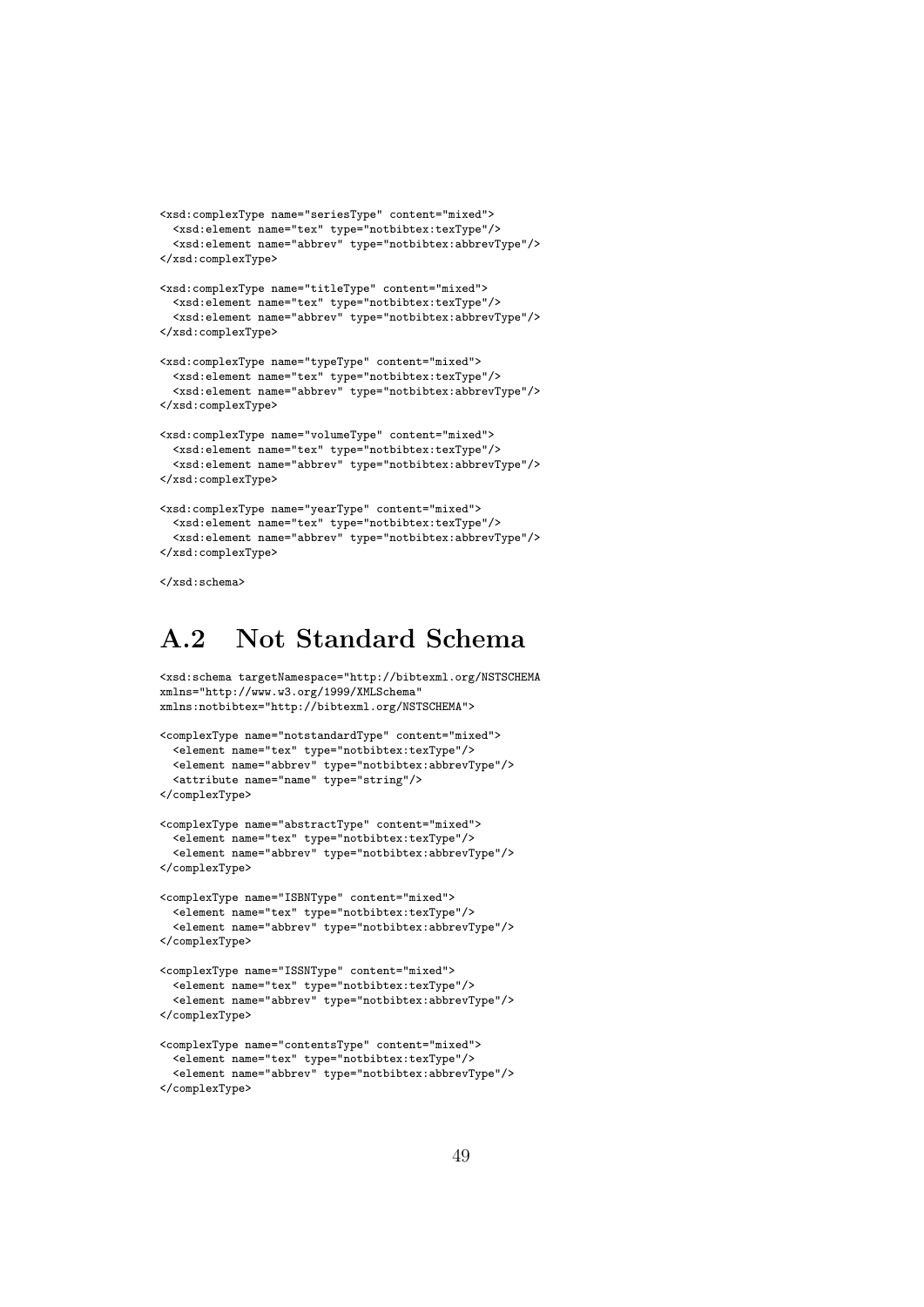```
<complexType name="urlType" content="mixed">
  <element name="tex" type="notbibtex:texType"/>
  <element name="abbrev" type="notbibtex:abbrevType"/>
</complexType>
<complexType name="texType" content="mixed">
  <attribute name="code" type="string"/>
</complexType>
<complexType name="abbrevType" content="empty">
 <attribute name="alias" type="IDREF"/>
</complexType>
<complexType name="lastType" content="mixed">
  <element name="tex" type="string"/>
</complexType>
<complexType name="firstType" content="mixed">
  <element name="tex" type="string"/>
</complexType>
<complexType name="middleType" content="mixed">
  <element name="tex" type="string"/>
</complexType>
<complexType name="suffixType" content="mixed">
  <element name="tex" type="string"/>
</complexType>
```
</schema>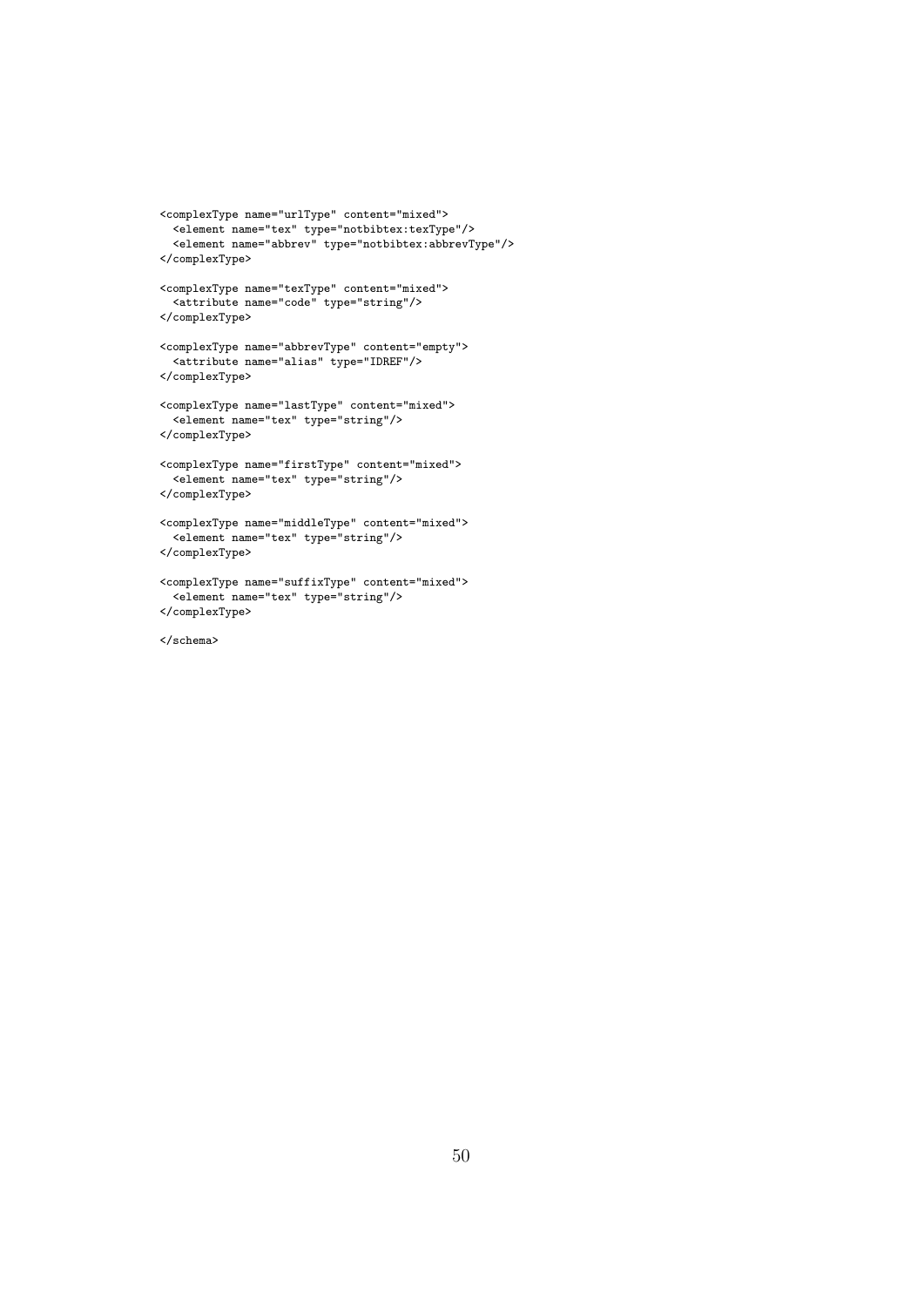# Appendix B Parsing Process Schema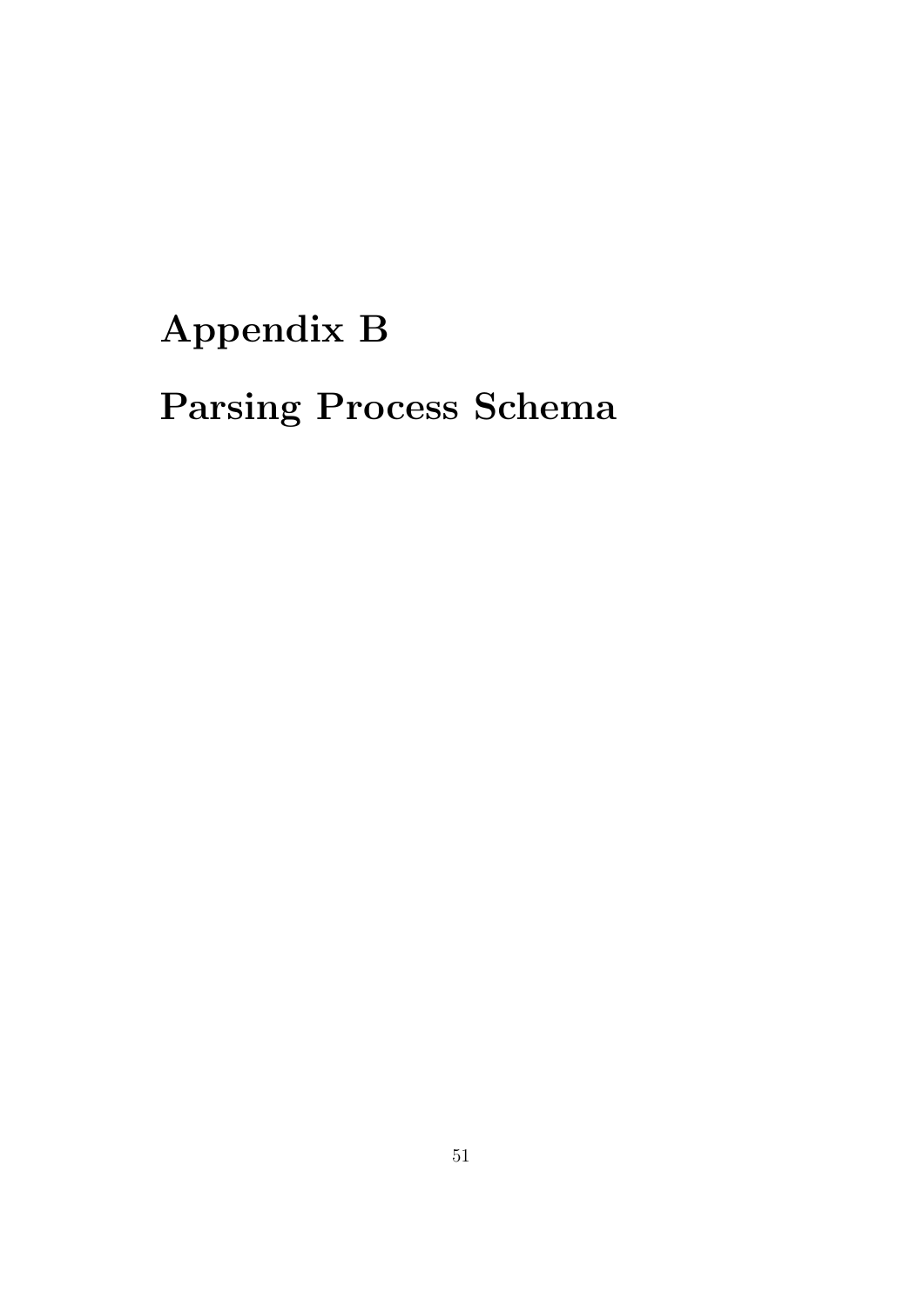

Figure B.1: Parsing Process Schema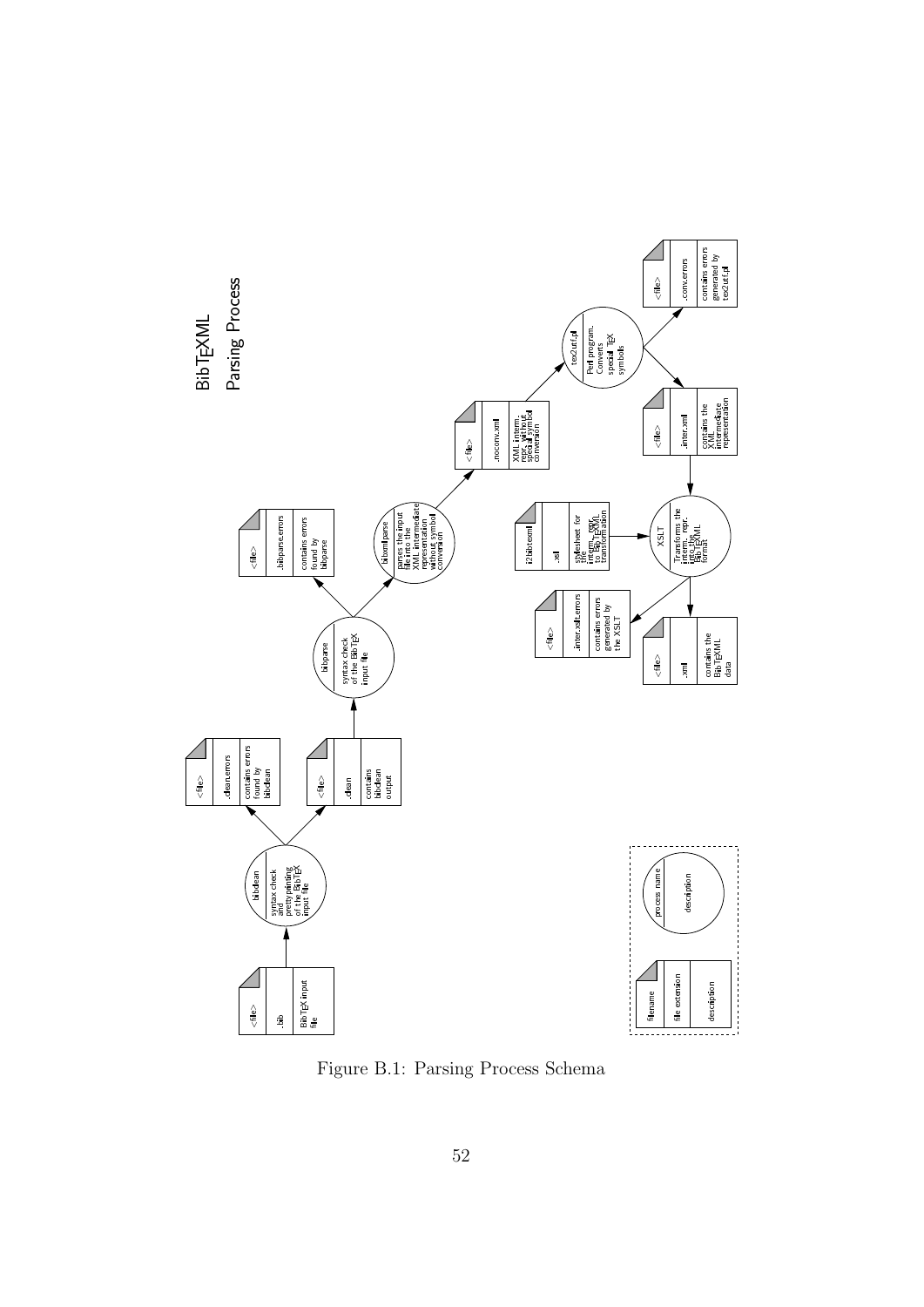# Appendix C Special Symbol Conversion

As explained in Section 4.2 the BIBT<sub>EX</sub> format allows to typeset special symbols using the T<sub>E</sub>X character syntax. These rules are not meaningful in XML and a conversion into an XML compatible structure is needed.

The start point of the special symbols conversion mechanism is the conversion table containing the correspondences between the T<sub>EX</sub> symbol representation and the desired XML conversion. The conversion table is structured using XML. This solution provides many advantages: for example the Perl script and the XSLT for the back conversion are automatically generated applying XSLT stylesheets. It is also possible to transform the XML table into a printable format or to generate a test file. Finally, the extension of the set of recognized symbols is a simple task.

## C.1 Conversion table Format

As already explained the conversion table is written using XML. This file begins with the root element

#### <convtable>

which is followed by all the correspondences. We divided the correspondences into two sets. The first group is used to specify all symbols which have an Unicode code (e.g. ' $\ddot{\text{o}}'$  or ' $\ddot{\text{e}}'$ ) while the second specifies T<sub>EX</sub> symbols which does not have an Unicode representation (e.g. ' $\mathbb{E}(\mathbb{E}(\mathbf{X}))$ .

The element which specifies the Unicode compliant symbols is named unicode. It has empty content, two mandatory attributes (code and tex) and an optional attribute perl. The code attribute specifies the UTF-8 value of the symbol which can be expressed using either the decimal or the hexadecimal form. The tex attribute stores the T<sub>E</sub>X representation of the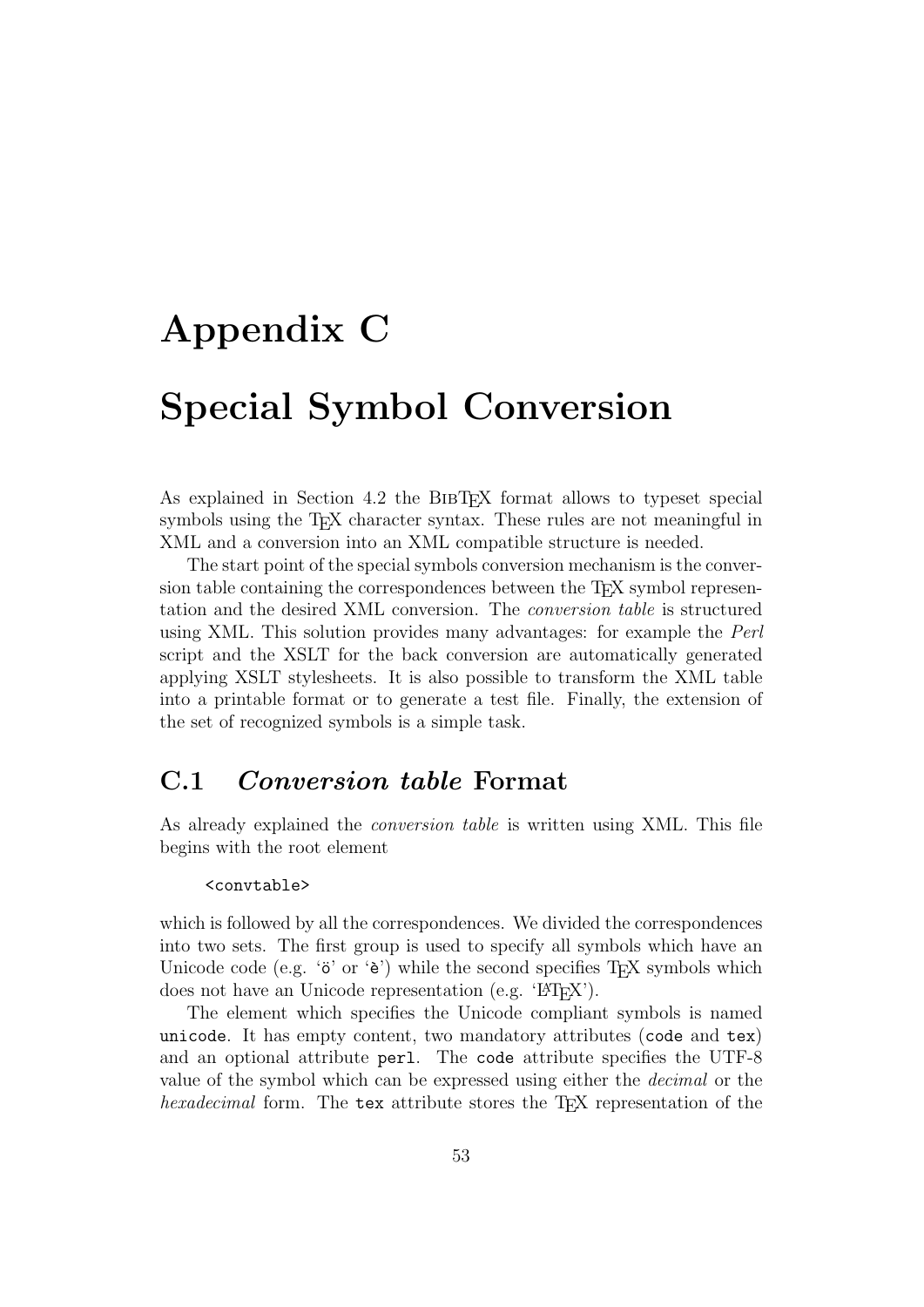symbol. While T<sub>EX</sub> defines different ways to specify these symbols (see Section 4.2) we allow the form  $\ast \ast$  only. For example, the entry relative to  $'e'$  is:

<unicode code="232" tex="\'{e}"/>

TEX symbol specifications may contain characters which confuse XSLT like the double quotes '"' used in '\"o': in this case the tex attribute must contain the Unicode representation of the offending character (e.g.  $\text{\#x0022}$ . For example the declaration for 'o' is:

```
<unicode code="246" tex="\&#x0022; {o}"/>
```
In Perl there are different reserved characters called metacharacters which don't match themselves. These metacharacters are:

 $\setminus$  | ( ) [ {  $\hat{ }$  \$  $\ast$  + ? .

To turn a metacharacter into a literal character the backslash is used (e.g.  $? \rightarrow \$ ?). Thus during the *Perl* script generation a backslash is automatically inserted at the beginning of each of the tex attribute (e.g.  $\setminus$  '{e} becomes \\'{e}). If this feature is not desired (e.g. for the em-dash ---) or not sufficient (e.g.  $\infty$ ) it is possible to use the optional perl attribute to specify how the symbol should be interpreted. For example the symbol ' $\hat{o}$ ' is obtained typesetting  $\binom{6}{6}$  and has the UTF-8 code 244. Since it is composed from two Perl metacharacters ('\' and '^') it cannot be simply turned into a Perl script adding a backslash at the beginning (the result would be '\\^o" but the '^' still remains a metacharacter). In this case the correct transformation (e.g.  $\setminus \setminus \setminus^{c}$  (o}) is specified with the perl attribute:

```
<unicode code="244" tex="\^{o}" perl="\\\^{o}"/>
```
In this case when the element is transformed into a Perl regular expression, the value of the perl attribute instead of the value of the tex attribute is used.

For non–Unicode symbols a similar technique is adopted: The element which specifies the non–Unicode compliant symbols is named string. It has an empty content and two mandatory attributes  $str$  and tex. The tex attribute follows the identical rules as the corresponding attribute of the unicode element. The str attribute value stores the string that should be used instead of the original T<sub>E</sub>X symbol. For example

```
<string tex="\LaTeXe" str="LaTeX2e"/>
```
tells that instead of the **\LaTeXe** sequence (which produces the  $\text{LATEX} 2_{\varepsilon} \log o$ ) the character sequence LaTeX2e should be used.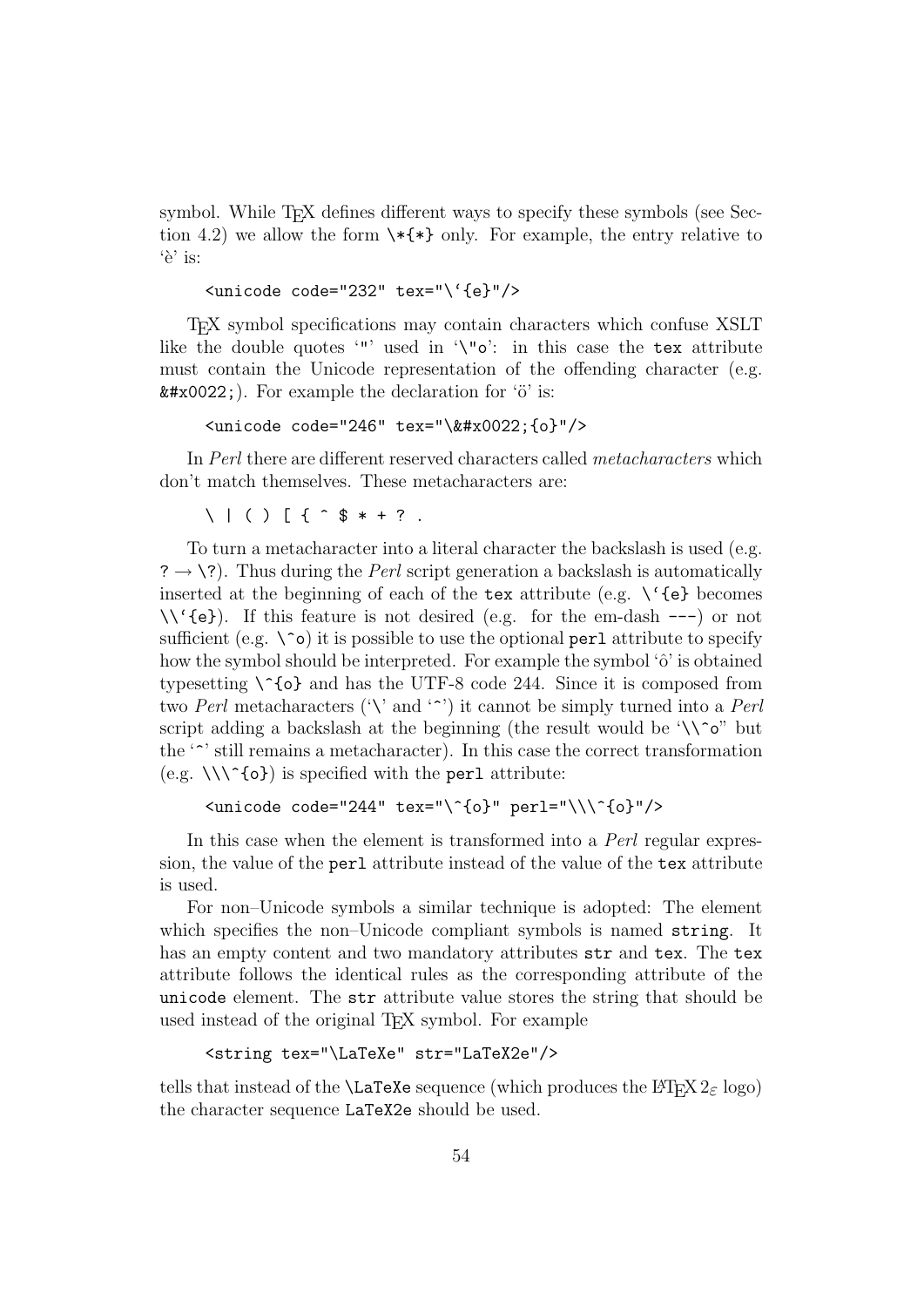## C.2 XSLT Stylesheet

#### Perl script generation

#### tex2utf.pl

tex2utf\_pl.xsl is the stylesheet used to translate the conversion table into the Perl script. The first relevant line of this file is:

<xsl:template match="convtable">#! /usr/bin/perl

This line specifies a template and prints the first script line (#! /usr/bin/perl) which sets the full path of the *Perl* interpreter<sup>1</sup>

This is followed by the Perl code, that reads the single input lines:

LINE: while  $(x#x003c;>)$ ...

The Unicode representation of the  $\leq$  symbol  $(\&\#x003c)$  is necessary because this character represents the beginning of a tag in XML.

The loop body contains "hard coded" regular expressions which uniform the different ways for typesetting special symbols allowed by T<sub>E</sub>X.

```
s/\backslash\backslash(i|j|1|L|S|P|o|0)\backslash/\backslash\$1\backslash\{\backslash\}/g;
s/\backslash\left(\frac{i}{j}|1|L|S|P|o|0\right) /\\$1\{\}\ /g;
...
s/(\langle \langle \cdot \rangle \rangle * (([a-zA-Z]))(\langle \langle \langle (i|j|1|L|S|P|o|0) \rangle \langle \{ \rangle \}))/$1\{$3$5\}/g;
s/(\langle \rangle') \setminus *(([a-zA-Z]))(\langle \langle \langle (i|j|1|L|S|P|o|0) \rangle \langle \langle \rangle \rangle))$1\{$3$5\}/g;
...
s/(\langle u)(\langle \ +([a-zA-Z]))|(\langle \ *((\langle (i|j|1|L|S|P|o|0))\rangle({\langle \})))$1\{$4$7\}/g;
s/(\langle v \rangle((\langle +(a-zA-Z])))|(\langle +(((i|i|1|L|S|P|o|0))\rangle({\langle \rangle})))$1\{\$4\$7\}\g;
...
```
After this uniformation process the "unicode" transformations are applied.

At this point the residual braces around the unicode symbols are deleted and the transformation of the "string" symbols begins.

 $1/$ usr/bin/perl is the standard path of *Perl.*If the *Perl* interpreter is installed in a non–standard location, the correct path must be inserted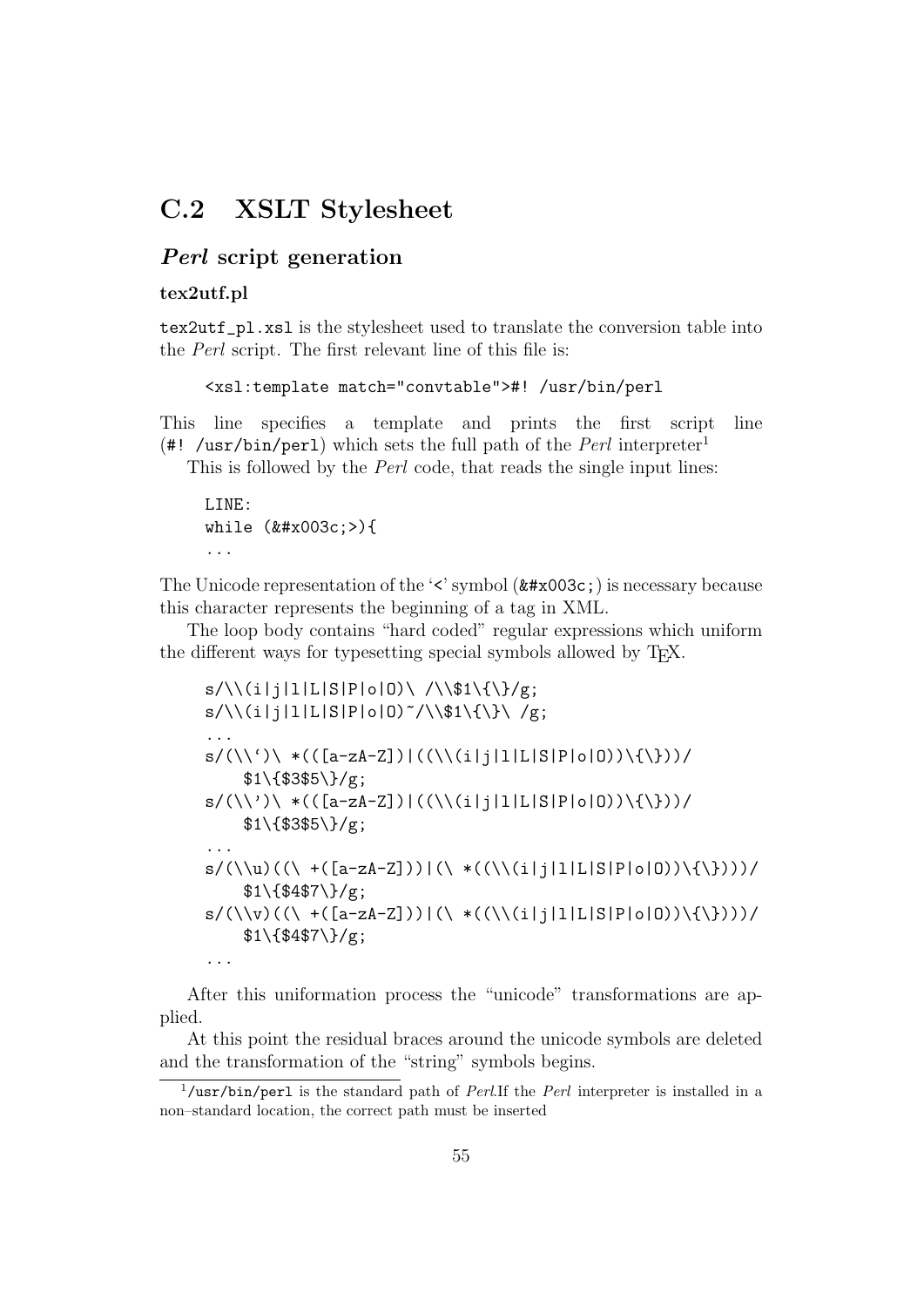After this substitution the input is checked for non-recognized T<sub>E</sub>X entries and a warning message is printed to stderr.

```
select STDERR;
while \frac{(\cdot)(\cdot)(\cdot)}{S^+}(\cdot)?(\\\S+)(\")?/g){
  if($1 ne "code=\"" and $3 ne "\""){
    print "WARNING: found an unknown symbol in line $.: $2\n";
  }
}
select STDOUT;
```
At the end of the whole process the '"' delimiters are deleted and the result is printed to stdout.

```
s///\frac{g}{g};
s/"</&#x003c;/g;
print $_;
```
#### utf2tex.pl

The BIBT<sub>E</sub>XML architecture defines the use of XSLT for the whole BIBT<sub>EX</sub> to BIBT<sub>E</sub>XML conversion. To convert the Unicode entries into the T<sub>E</sub>X representation the only way is the use of the  $\chi Path\ string$  functions which are unfortunately very inefficient. Tests shown that the conversion of a typical bibliography file of 300KB requires about 5 minutes on a Sun Ultra Sparc 10 equipped with 512MB of RAM and using Xalan 1.2 [26] for Java. Waiting for a better implementation or new specifications of the XPath environment  $(XPath 2.0 ?)$  we developed a *Perl* script which converts Unicode entries into TEX. Since the non Unicode entries are represented in BibTEXML with a special XML element this transformation is done using XSLT.

utf2tex\_pl.xsl is the stylesheet responsible for generating the utf2tex.pl script. Like the tex2utf\_pl.xsl XSL file, this stylesheet begins with the definition of the Perl path which is followed from the code responsible for reading the data to manipulate: We apply then the "unicode" transformations.

At the end, warnings are generated if a non–recognized Unicode entry is found:

```
select STDERR;
while \frac{(\ell \#x0026; \#w+\1;)}{g}print "WARNING: don't now how to convert the
                      following unicode symbol $1\n";
```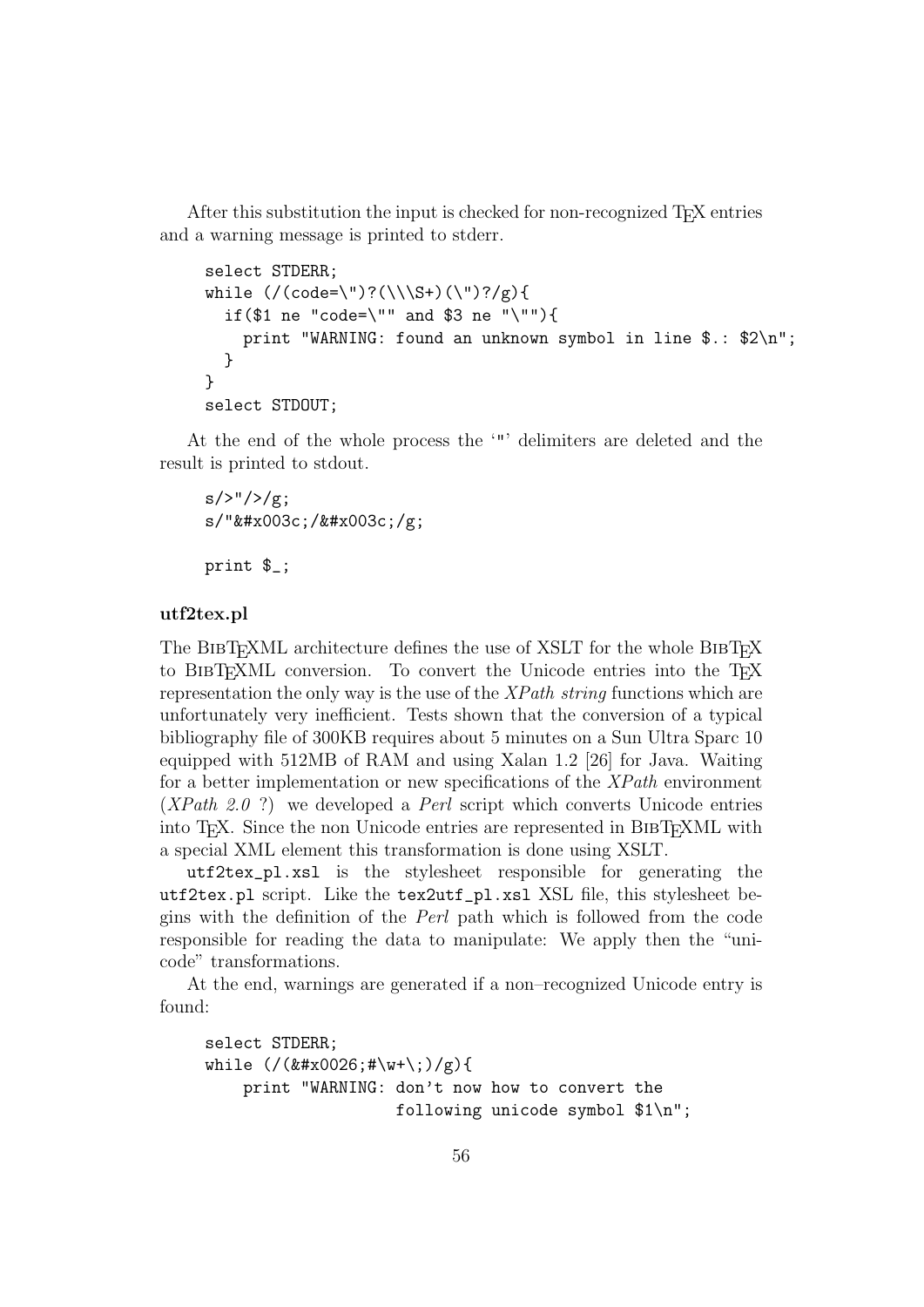```
}
select STDOUT;
```
This solution is only a temporary one and when XPath will provide efficient string matching and substitution mechanisms the whole BIBTEX to BIBT<sub>EX</sub>ML conversion will be implemented using XSLT only improving the system portability.

#### Test file

The conv\_test.xsl stylesheet generates a test file. This file contains all conversion table entries and it can be used for testing the Perl scripts responsible of the special symbols conversion.

#### LATEX printable conversion table

The conv\_test.xsl stylesheet produces a L<sup>AT</sup>EX file with two tables: The first contains all the Unicode compliant symbols while the second contains the non-Unicode symbols. The resulting LAT<sub>E</sub>X file can be processed and printed to check the correctness of the entries. Tables C.1 and C.2 are an extract of the test file.

| symb               | $textrm{tex}$     | code |
|--------------------|-------------------|------|
|                    |                   |      |
| $\grave{\text{A}}$ | $\wedge$ $\wedge$ | 192  |
| Á                  | $\setminus A$     | 193  |
| Â                  | $\wedge$ ^ A      | 194  |
| $\tilde{\text{A}}$ | $\mathcal{A}$     | 195  |
| Ä                  | $\setminus$ "A    | 196  |
| Å                  | \r A              | 197  |
| Æ                  | \AE{}             | 198  |
| Ç<br>È             | \c C              | 199  |
|                    | $\setminus$ $E$   | 200  |
| É                  | $\setminus$ 'E    | 201  |
| Ê                  | $\setminus$ $E$   | 202  |
| Ë                  | \"E               | 203  |
|                    |                   |      |

Table C.1: Unicode compliant symbols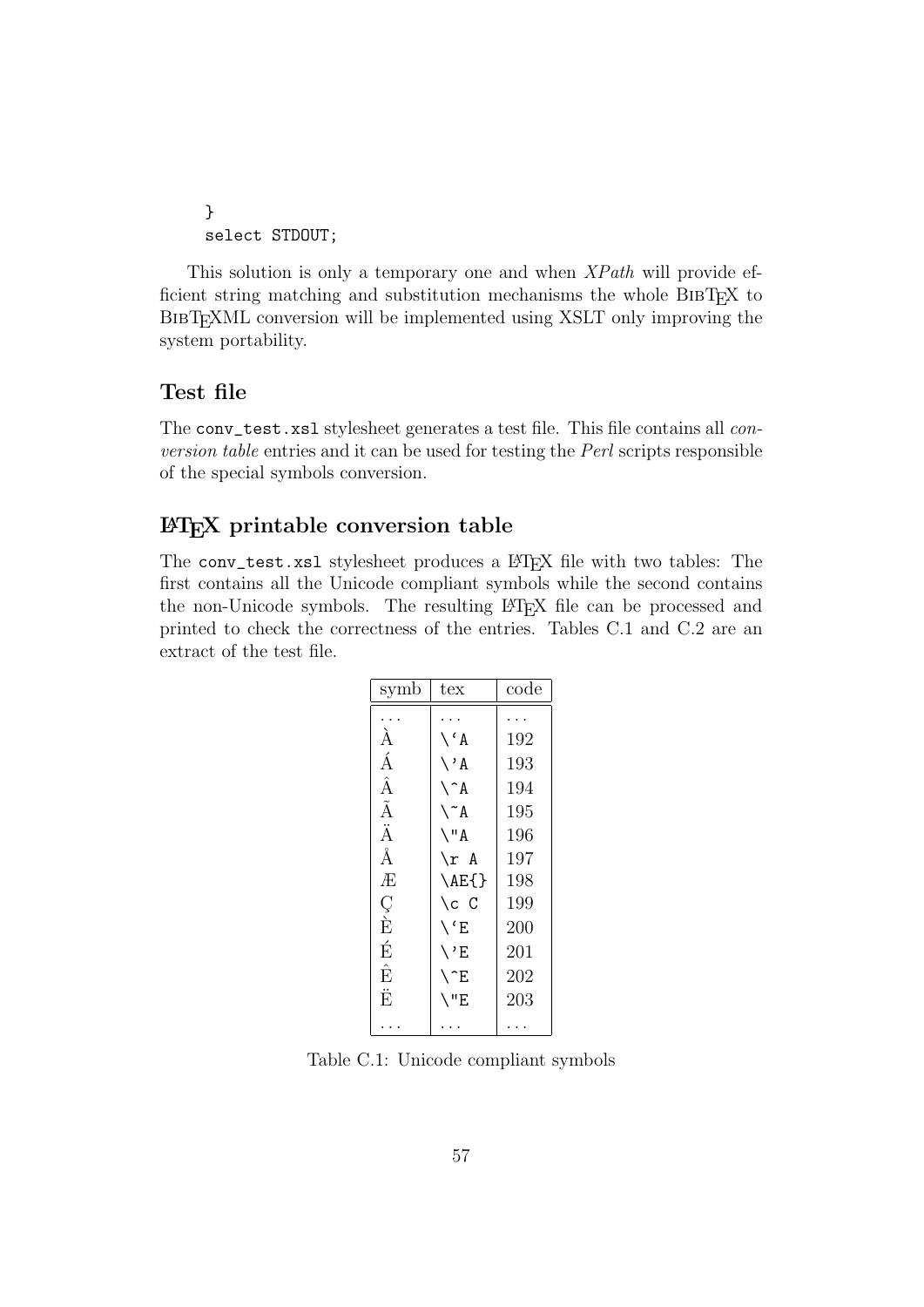| symb                                                       | tex                                  |
|------------------------------------------------------------|--------------------------------------|
| LAT <sub>F</sub> X<br>TFX<br>$\text{LFTF}X2_{\varepsilon}$ | <b>\LaTeX</b><br>$\Gamma$<br>\LaTeXe |
|                                                            |                                      |

Table C.2: Non Unicode symbols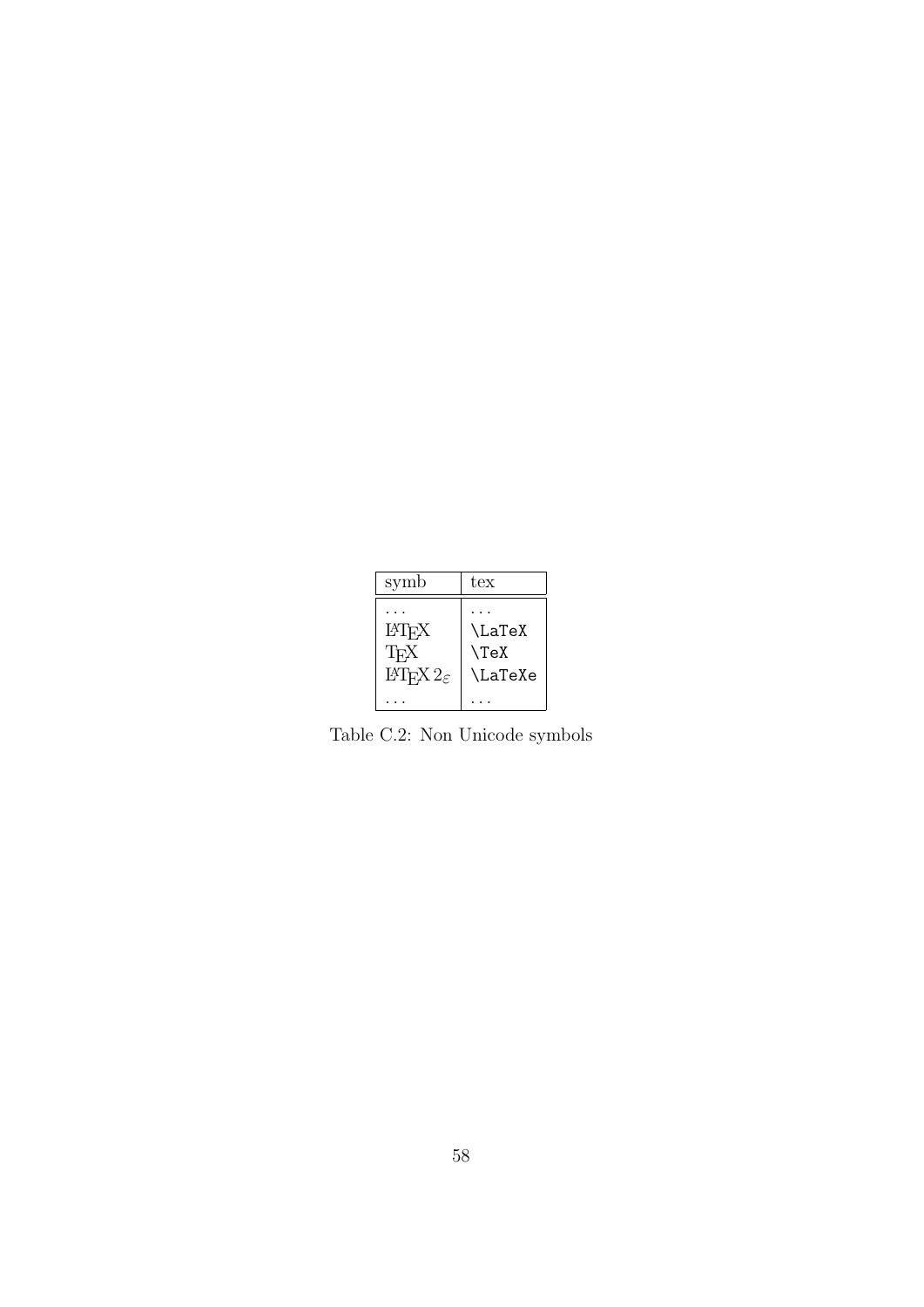# Appendix D

## Program Files Description

## D.1 bibtexml.org Related Files

At the moment the format transformation services offered on-line are performed by two PHP files.: uploader.php, downloader.php. This is a short description of the files involved in the transformation.

- uploader.php : performs the transformation from  $BIBTFX$  to  $BIBTFXML$ . With the command exec starts two scripts: testclean.sh and testparse.sh. If testclean.sh and testparse.sh do not return errors, complet.sh is started, otherwise the errors are displayed. If complet.sh is successful, the result can be downloaded.
- downloader.php performs the transformation from BIBT<sub>EX</sub>ML to BIBT<sub>EX</sub>. It starts back.sh. If the transformation failed, errors are displayed on a HTML page otherwise the result appear in a frame.
- testclean.sh performs a bibclean check of the input file. It generates two files: one for errors and one for warnings.
- testparse.sh performs a bibparse check of the input file. It generates a file with the detected errors and a file with the reported warnings.
- complet.sh executes the conversion from BIBT<sub>EX</sub> to BIBT<sub>EX</sub>ML using bibxmlparse and the Xalan Processor.
- back.sh executes the conversion from BIBT<sub>EXML</sub> to BIBT<sub>EX</sub>. It performs the transformation of input file using the Xalan processor. After that it starts the conv.sh script which transforms UTF-8 characters in LATEX symbols.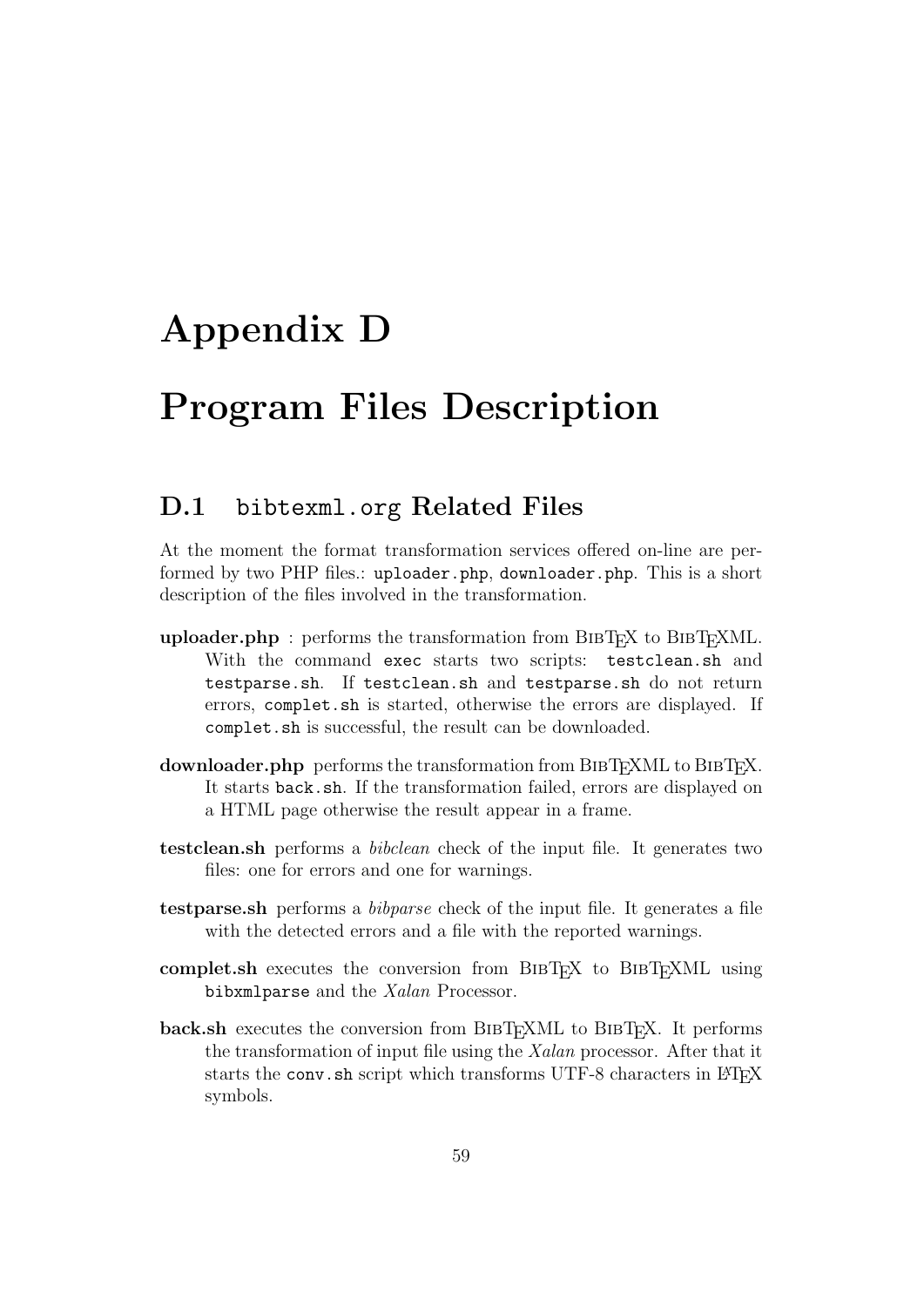bibclean.html error page for *bibclean* errors.

- bibparse.html error page for *bibparse* errors.
- converted.html this page appears when the conversion from BibTEX to BibTeXML is successfully.
- bibtex.html this page appears when the conversion from BIBT<sub>EX</sub>ML to BIBT<sub>EX</sub> is successfully.
- xslterror.html this page is loaded when the XLST processor reports some errors.
- error.pl is a Perl scripts which filters error messages. It takes as input the errors and warnings messages generated by bibclean and bibparse. It outputs to stderr an HTML file containing the error messages and to stdout an HTML file containing the warnings.

## D.2 XSLT Stylesheets

- i2bibtexml.xsl is the stylesheet that describes the transformation from the intermediate representation to BIBTEXML. If this file undergoes some modifications, the structure of BIBTEXML will probably change, so the file bibtexml.xsd must be modified.
- xml2bib.xsl is the XSLT stylesheet that defines the rules for the transformation from BIBTEXML to BIBTEX. The modification of this file has no effects on the system. The output of the stylesheet  $(\langle xsl:output \rangle)$ must be set on 'us-ascii', otherwise the Perl program utf2tex.pl can not transform correctly the file.

## D.3 XML Schemas and DTDs

- bibtexml.xsd is the XML Schema where standard BIBTEX fields are defined. If you change this file you have to adapt the stylesheets i2bibtexml.xsl and xml2bib.xsl.
- notbibtex.xsd is the XML Schema for not standard BIBT<sub>EX</sub> fields. This Schema is included in the bibtexml.xsd Schema with the XSL element <include>.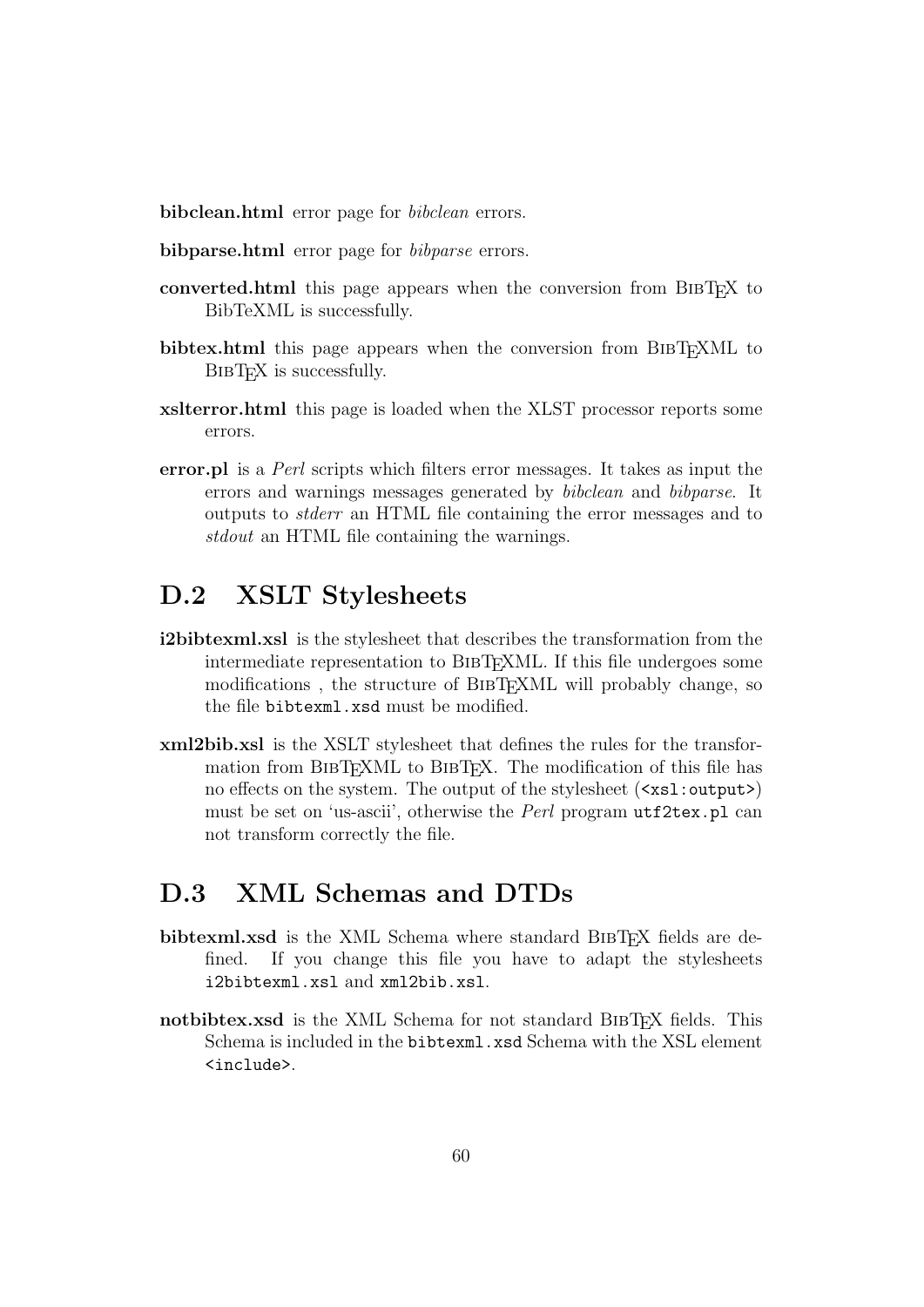bibtexml.dtd is generated by XML Spy from bibtexml.xsd. It is used to validate BIBT<sub>EX</sub>ML documents if an XML tool does not support XML Schema.

## D.4 Parser and BIBT<sub>EX</sub> tools

- bibxmlparse is the C parser responsible for the transformation of BIBT<sub>EX</sub> files into XML intermediate representation. The modifications on the code affect the intermediate representation. The source code of this program is in the bibtexmlparse directory. The README file explains how to compile it.
- bibclean is program which checks the syntax and prettyprints BIBT<sub>EX</sub> bibliographies. The program source code is available at ftp://ftp.math. utah.edu/pub/tex/bib/.
- bibparse verifies the grammar of BIBT<sub>EX</sub> files The program source code is available at ftp://ftp.math.utah.edu/pub/tex/bib/.

## D.5 Character Transformation

The following files are in the perl directory. The README file explain how to apply the transformations.

- convtable.xml is the XML document that containing the conversion table for the BIBTEX special characters. Every time a new characters is added, Perl programs have to be generated using the stylesheets tex2utf\_pl.xsl and tex2utf\_pl.xsl.
- tex2utf pl.xsl is the stylesheet that transforms convtable.xml into the tex2utf.pl Perl program.
- utf2tex pl.xsl is the stylesheet that transforms convtable.xml into the utf2tex.pl Perl program.
- conv tex.xsl is the stylesheet that transforms convtable.xml into a tex file which can be compiled and printed.
- tex2utf.pl Perl program generated by tex2utf\_pl.xsl. It performs the transformation of BibTEX special characters into UTF-8 characters.
- utf2tex.pl Perl program generated by utf2tex\_pl.xsl. It performs the transformation of UTF-8 characters into BIBT<sub>EX</sub> special symbols.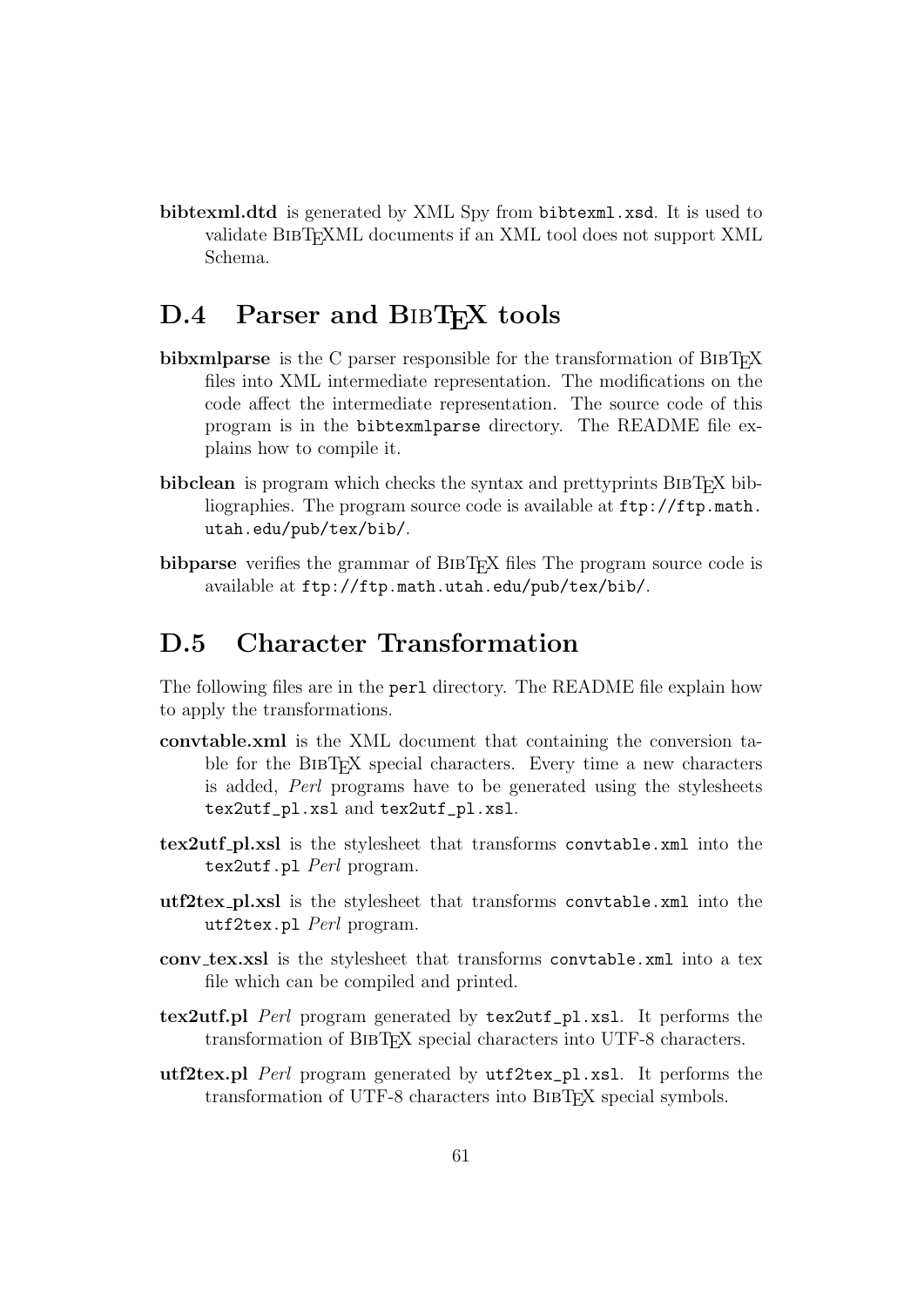# Appendix E

# Beebe's Mail Exchange

During our tests we noticed a difference between the grammar implemented by bibclean and those implemented by bibparse. We informed Beebe of this problem and he answered us with two interesting e-mails.

```
Date: Tue, 13 Feb 2001 11:27:09 +0100 (MET)
From: Luca Previtali <lprevita@ee.ethz.ch>
To: Nelson H. F. Beebe <beebe@math.utah.edu>
```

```
Dear Mister Beebe,
we are the two students working on the diploma thesis about an
XML representation of BibTeX.
We noticed a difference between the output of bibclean
(version 2.11.4) and biblex (version 1.04) which we can not
understand.
```
The input bibliography is:

```
@Book{myBook,
 author = "myAuthor",
 title = "myTitle",
 publisher = "myPublisher",
 year = "1999",
 comment = "myComment",
}
```
The problem hangs around the field "comment": bibclean (bibclean -no-prettyprint) recognizes it as a 7 FIELD "comment" while biblex recognizes it as a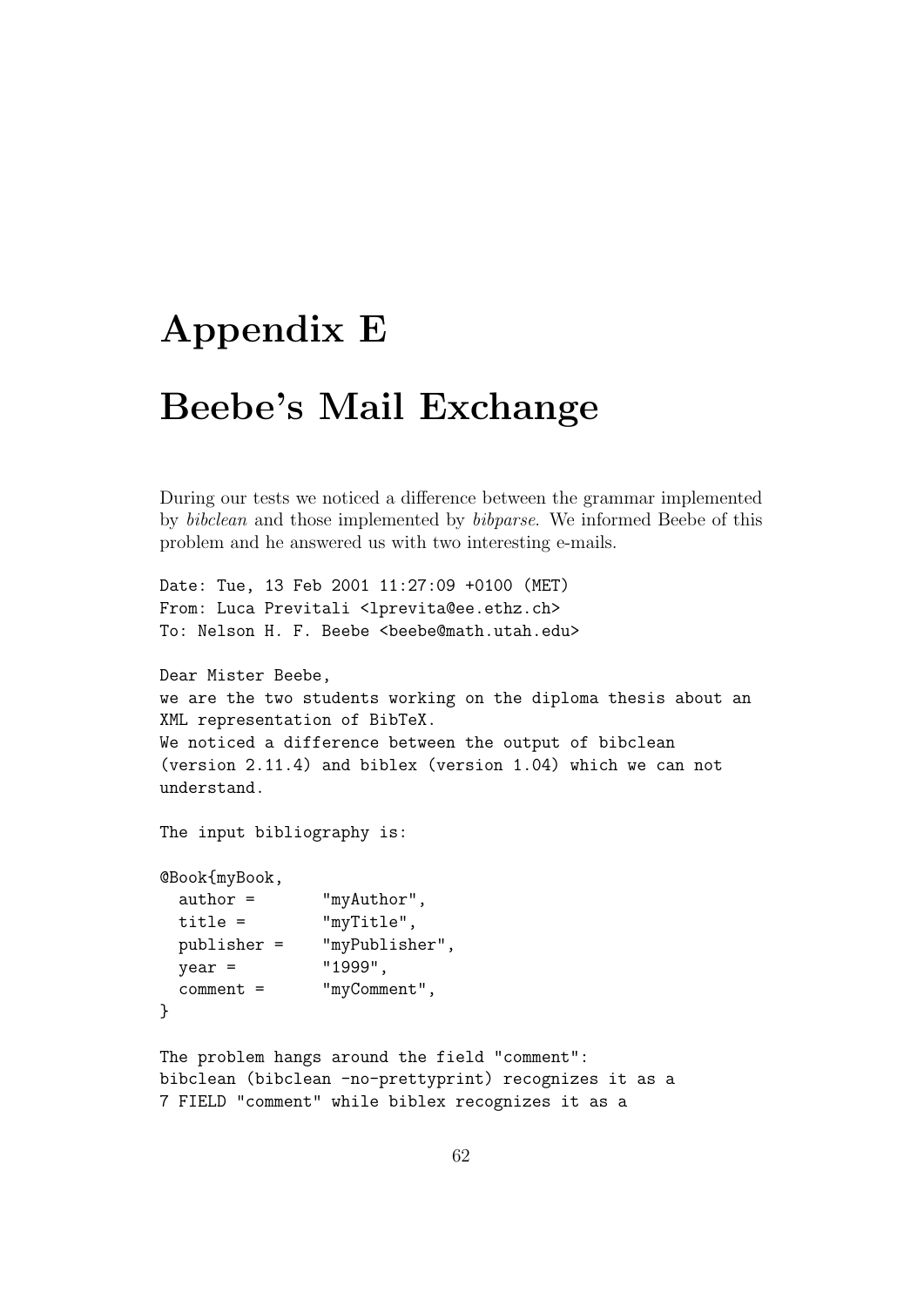```
1 ABBREV "comment".
(This difference affects also the parsing process)
...
  The first Beebe answer was:
Date: Tue, 13 Feb 2001 12:04:10 -0700 (MST)
From: Nelson H. F. Beebe <beebe@math.utah.edu>
To: Luca Previtali <lprevita@ee.ethz.ch>
Thanks very much for the problem report on biblex vs bibclean:
I can reproduce it with this simple file:
% cat foo.bib
@Article{x, comment="y" }
% bibclean -no-prettyprint foo.bib | grep -i comment
7 FIELD "comment"
% biblex foo.bib | grep -i comment
1 ABBREV "comment"
bibclean is correct; biblex is wrong.
I've got several consecutive meetings this afternoon, but
hope to have a patch late today.
...
  Then Beebe wrote this interesting mail:
Date: Wed, 14 Feb 2001 12:46:36 -0700 (MST)
From: Nelson H. F. Beebe <beebe@math.utah.edu>
To: Luca Previtali <lprevita@ee.ethz.ch>
Subject: Re: bug in biblex and/or bibclean
I didn't finish my investigation of the inconsistency in
biblex and bibclean for the case of a key named "comment".
I'm still working on it.
```
he problem turns out to be more serious than I thought, and it will take some time yet (possibly a few days, maybe longer)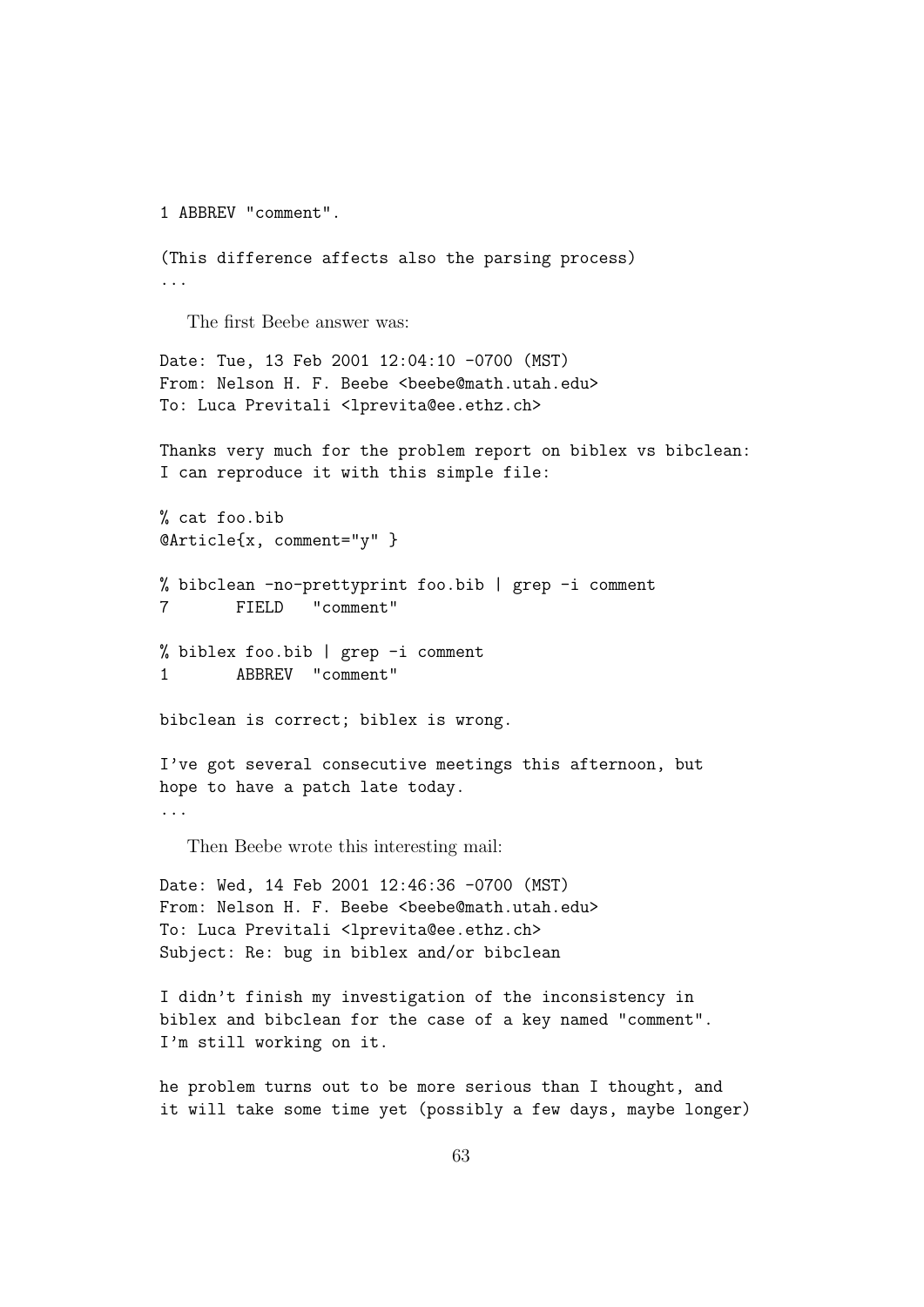to resolve it.

The original grammar in my 1993 TUGboat article explicitly says that "comment", "include", "preamble", and "string" should be lexed as TOKEN\_ABBREV if they do not follow an at-sign. I don't know why I made that decision, rather than lexing them as TOKEN\_FIELD.

When I figure it out, I'll then be able to decide whether it is biblex, or bibclean, or the grammar, that needs changing.

I really would like to keep the grammar frozen (like a national constitution), rather than amend it, even if it has what for the moment appears to be a blemish. Any change to the grammar would require an erratum to be published in TUGboat, and a concomitant update in all software that builds upon the grammar. That is not a nice thing to have to do.

...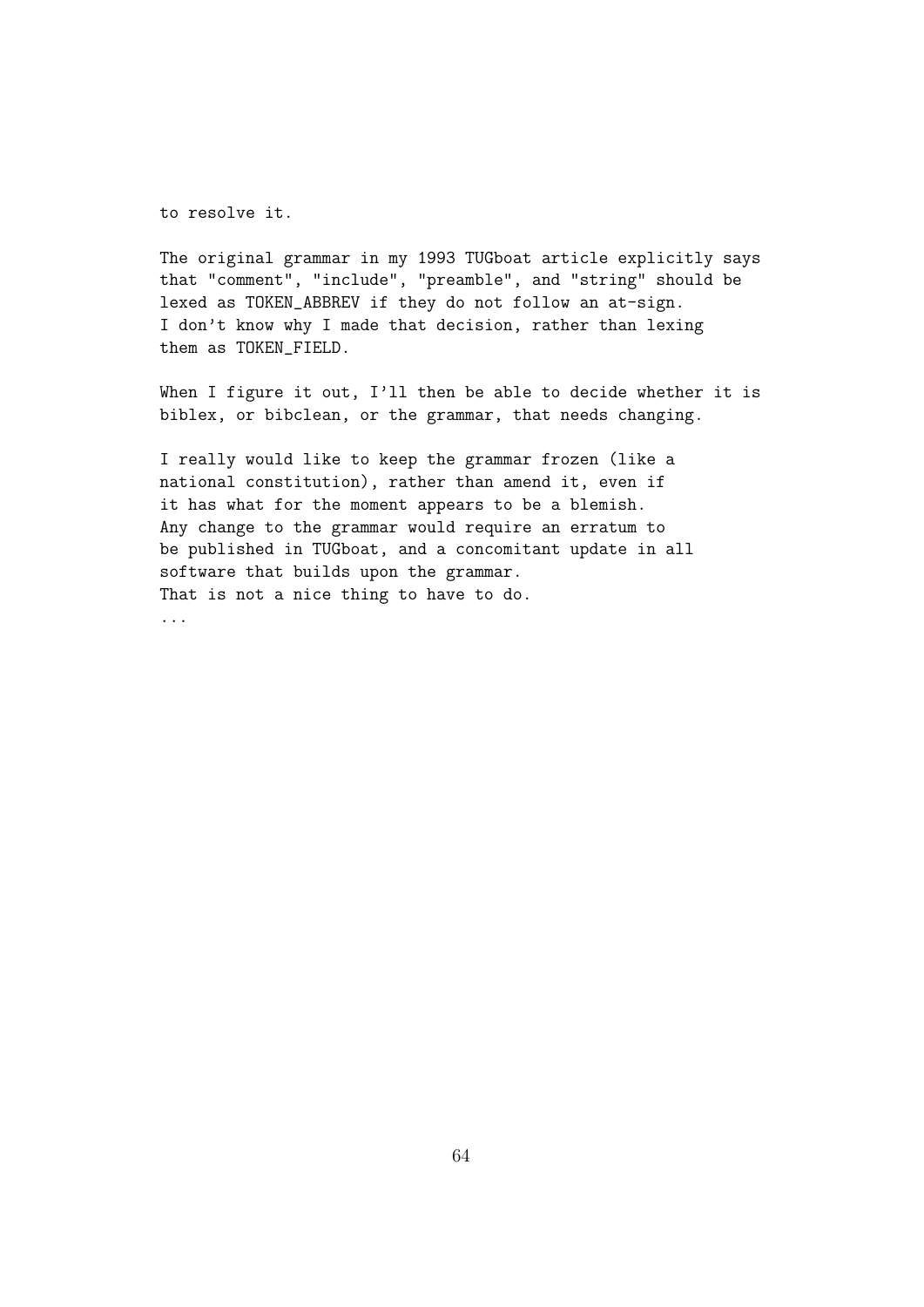# Acknowledgments

We would like to thank the following persons.

Erik Wilde, our supervisor assistant, for supporting us during our work. Prof. Bernhard Plattner, for having accepted to be our supervising professor. Mr. Nelson H. Beebe, for the very helpful explanations and suggestions about the BIBT<sub>EX</sub> program.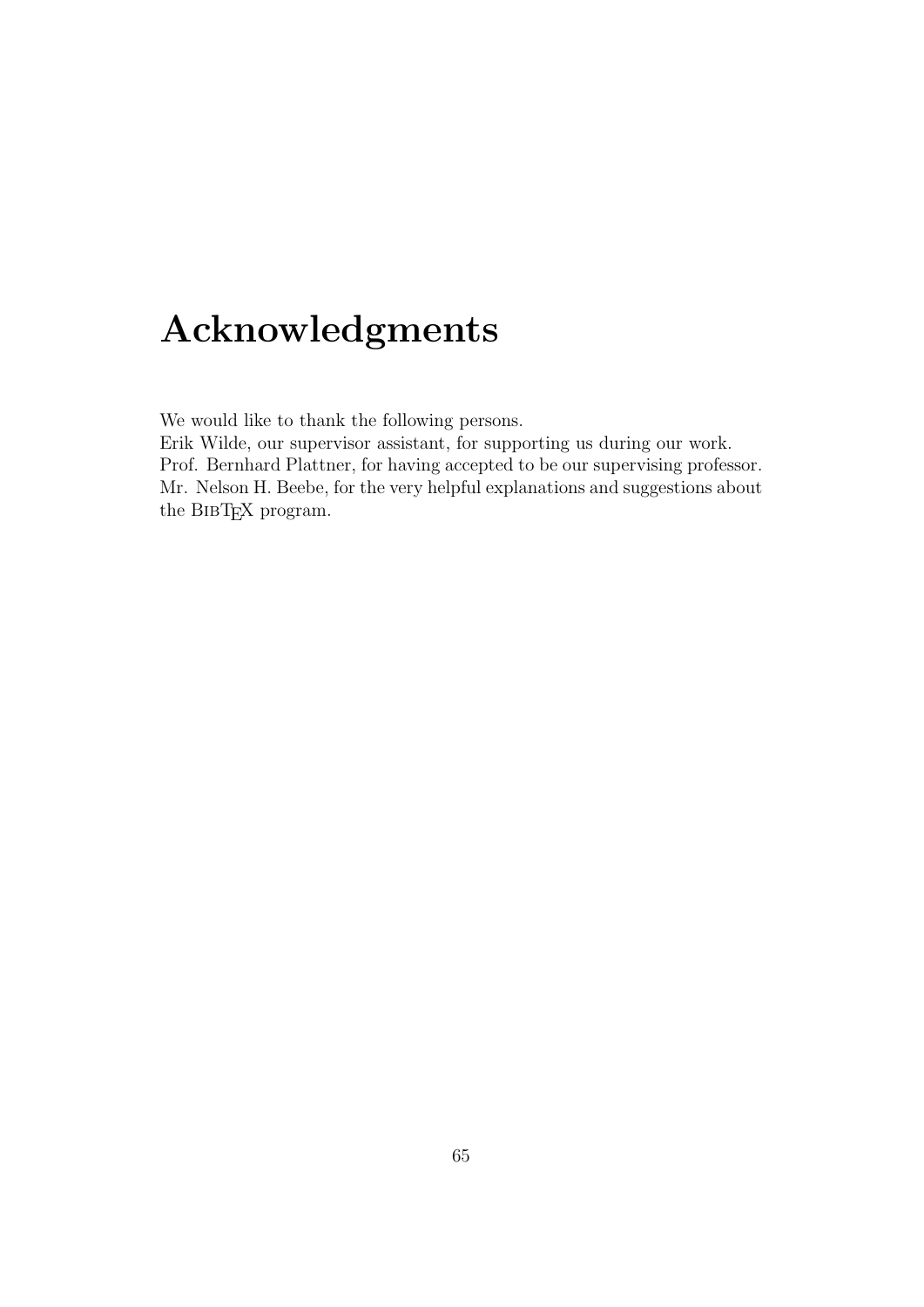# Bibliography

- [1] Donald E. Knuth. *The T<sub>E</sub>Xbook*, volume A of *Computers and Typeset*ting. Addison-Wesley, Reading, Massachusetts, second edition, 1984.
- [2] Leslie Lamport.  $\mathcal{B}T_F X: A$  Document Preparation System. Addison-Wesley, Reading, Massachusetts, second edition, August 1994.
- [3] Helmut Kopka and Patrik W. Daly. A Guide to  $\cancel{B T_F X2_{\epsilon}}$ . Addison-Wesley, Harlow, England, second. edition, 1995.
- [4] Oren Parashnik. BIBTEXing. BibTEX version 0.99b, February 1988.
- [5] Steve DeRose, Eve Maler, and David Orchard. XML Linking Language (XLink) version 1.0. World Wide Web Consortium, Proposed Recommendation PR-xlink-20001220, December 2000.
- [6] Ron Daniel, Steven J. DeRose, and Eve Maler. XML Pointer Language (XPointer) version 1.0. World Wide Web Consortium, Candidate Recommendation CR-xptr-20000607, June 2000.
- [7] James Clark. XSL Transformations (XSLT) version 1.0. World Wide Web Consortium, Recommendation REC-xslt-19991116, November 1999.
- [8] Tim Bray, Dave Hollander, and Andrew Layman. Namespaces in XML. World Wide Web Consortium, Recommendation REC-xmlnames-19990114, January 1999.
- [9] David C. Fallside. XML Schema Part 0: Primer. World Wide Web Consortium, Proposed Recommendation PR-xmlschema-0-20010316, March 2001.
- [10] Henry S. Thompson, David Beech, Murray Maloney, and Noah Mendelsohn. XML Schema Part 1: Structures. World Wide Web Consortium, Proposed Recommendation PR-xmlschema-1-20010316, March 2001.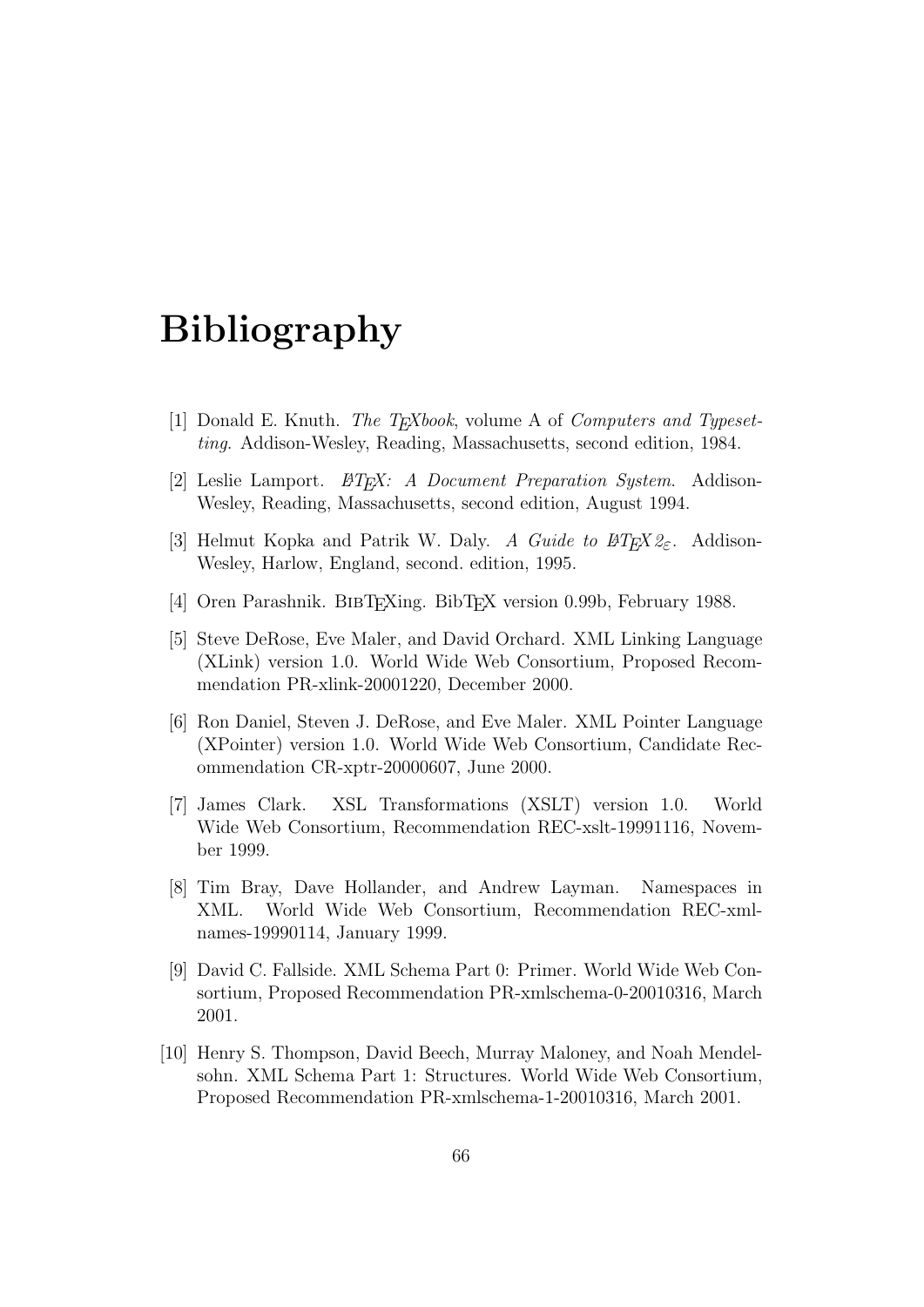- [11] Paul V. Biron and Ashok Malhotra. XML Schema Part 2: Datatypes. World Wide Web Consortium, Proposed Recommendation PR-xmlschema-1-20010316, March 2001.
- [12] Oren Parashnik. Designing BIBTEX styles. BibTEX version 0.99b, February 1988.
- [13] James Gosling, Bill Joy, and Guy Steele. The Java Language Specification. The Java Series. Addison-Wesley, second edition, 2000.
- [14] Elliot Berk and Martin Dirichs. JLex: A lexical analyzer generator for Java. http://www.cs.princeton.edu/~appel/modern/java/JLex/, 1998.
- [15] Scott E. Hudson, Frank Flannery, C. Scott Ananian, Dan Wang, and Andrew W. Appel. CUP parser generator for Java. http://www.cs. princeton.edu/~appel/modern/java/CUP/, March 1998.
- [16] B. W. Kernighan and D. M. Ritchie. The C Programming Language. Prentice-Hall, Upper Saddle River, NJ 07458, USA, second edition, 1988.
- [17] John R. Levine, Tony Mason, and Doug Brown. Lex & Yacc. O'Reilly & Associates, second edition, 1992.
- [18] Alfred V. Aho, Ravi Sethi, and Jeffrey D. Ullman. Compilers Principles, Techniques, and Tools. Addison-Wesley, 1986.
- [19] Nelson H. F. Beebe. Bibliography prettyprinting and syntax checking. TUGboat, 14(4):395–419, December 1993.
- [20] Nelson H. F. Beebe. bibclean. University of Utah, Salt Lake City, Utah, May 1998.
- [21] Nelson H. F. Beebe. bibparse. University of Utah, Salt Lake City, Utah, May 1999.
- [22] Larry Wall, Randal L. Schwartz, Tom Christiansen, and Stephen Potter. Programming Perl. Nutshell Handbook. O'Reilly & Associates, second edition, 1996.
- [23] Randal L. Schwartz. Learning Perl. O'Reilly & Associates, August 1994.
- [24] James Clark and Steven J. DeRose. XML Path Language (XPath) version 1.0. World Wide Web Consortium, Recommendation REC-xpath-19991116, November 1999.